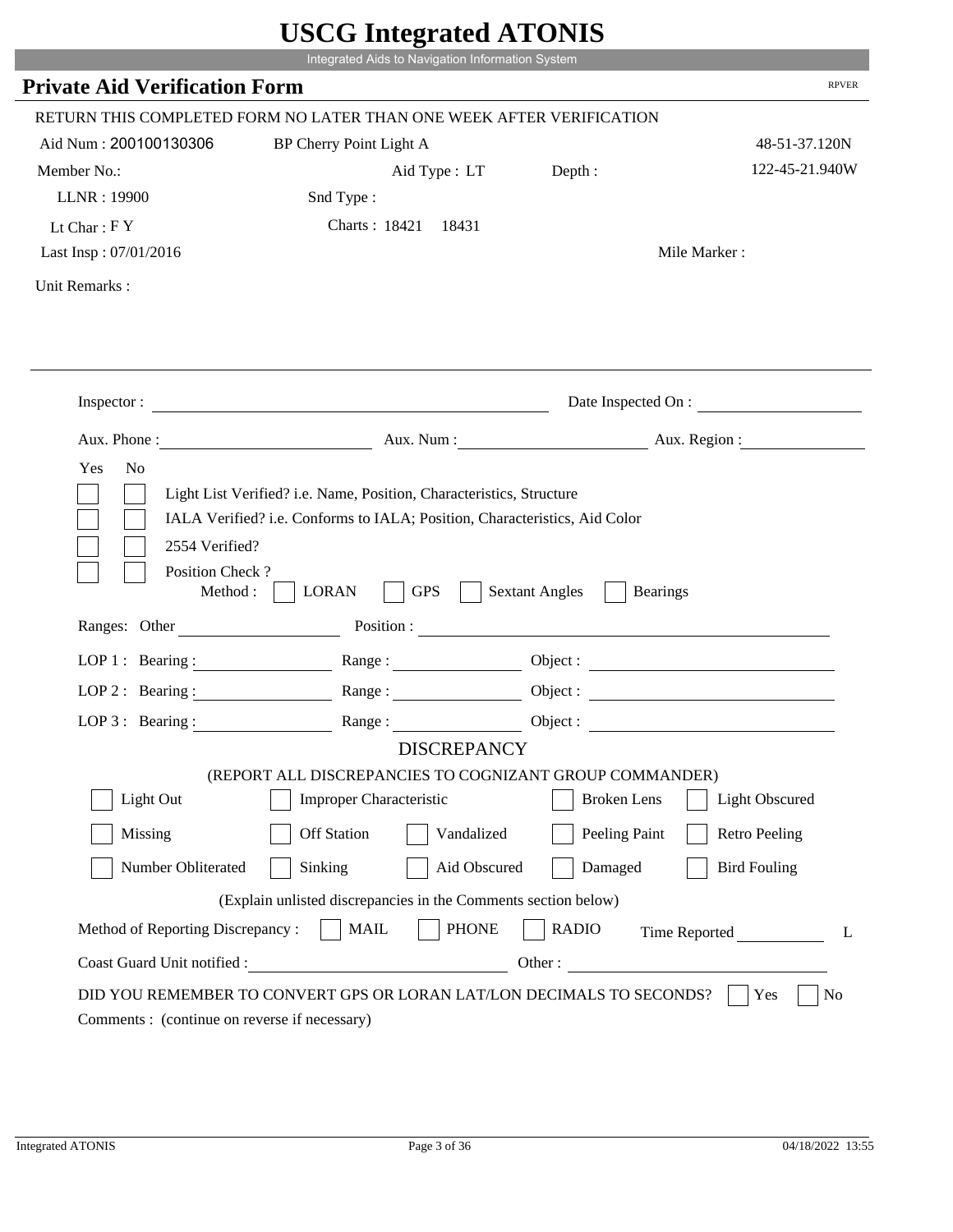|                                                          | USUU IIItegrateu ATUNIS<br>Integrated Aids to Navigation Information System |                                                                      |                       |
|----------------------------------------------------------|-----------------------------------------------------------------------------|----------------------------------------------------------------------|-----------------------|
| <b>Private Aid Verification Form</b>                     |                                                                             |                                                                      | <b>RPVER</b>          |
|                                                          | RETURN THIS COMPLETED FORM NO LATER THAN ONE WEEK AFTER VERIFICATION        |                                                                      |                       |
| Aid Num: 200100130308                                    | BP Cherry Point Light B                                                     |                                                                      | 48-51-42.890N         |
| Member No.:                                              |                                                                             | Aid Type : LT Depth :                                                | 122-45-33.590W        |
| LLNR: 19905                                              | Snd Type:                                                                   |                                                                      |                       |
| Lt Char: $FY$                                            | Charts: 18421 18431                                                         |                                                                      |                       |
| Last Insp: 07/01/2016                                    |                                                                             |                                                                      | Mile Marker:          |
| Unit Remarks:                                            |                                                                             |                                                                      |                       |
|                                                          |                                                                             |                                                                      |                       |
|                                                          |                                                                             |                                                                      |                       |
|                                                          | Inspector: $\qquad \qquad$                                                  |                                                                      | Date Inspected On :   |
|                                                          | Aux. Phone : Aux. Num : Aux. Num : Aux. Num : Aux. Region :                 |                                                                      |                       |
| 2554 Verified?<br>Position Check?                        | IALA Verified? i.e. Conforms to IALA; Position, Characteristics, Aid Color  | Light List Verified? i.e. Name, Position, Characteristics, Structure |                       |
| Method:<br>Ranges: Other                                 | <b>LORAN</b><br><b>GPS</b>                                                  | <b>Sextant Angles</b><br><b>Bearings</b>                             |                       |
|                                                          |                                                                             | Position :                                                           |                       |
| LOP 1 : Bearing : $\qquad \qquad$<br>$LOP$ 2 : Bearing : |                                                                             |                                                                      |                       |
|                                                          | $\mathbf{Range} : \underline{\hspace{1cm}} \qquad \qquad \qquad \qquad$     |                                                                      |                       |
| LOP $3:$ Bearing :                                       | Range:<br><b>DISCREPANCY</b>                                                | Object :                                                             |                       |
|                                                          | (REPORT ALL DISCREPANCIES TO COGNIZANT GROUP COMMANDER)                     |                                                                      |                       |
| Light Out                                                | <b>Improper Characteristic</b>                                              | <b>Broken</b> Lens                                                   | <b>Light Obscured</b> |
| Missing                                                  | <b>Off Station</b><br>Vandalized                                            | Peeling Paint                                                        | <b>Retro Peeling</b>  |
| Number Obliterated                                       | Sinking<br>Aid Obscured                                                     | Damaged                                                              | <b>Bird Fouling</b>   |
|                                                          | (Explain unlisted discrepancies in the Comments section below)              |                                                                      |                       |
| Method of Reporting Discrepancy:                         | <b>PHONE</b><br><b>MAIL</b>                                                 | <b>RADIO</b>                                                         | Time Reported<br>L    |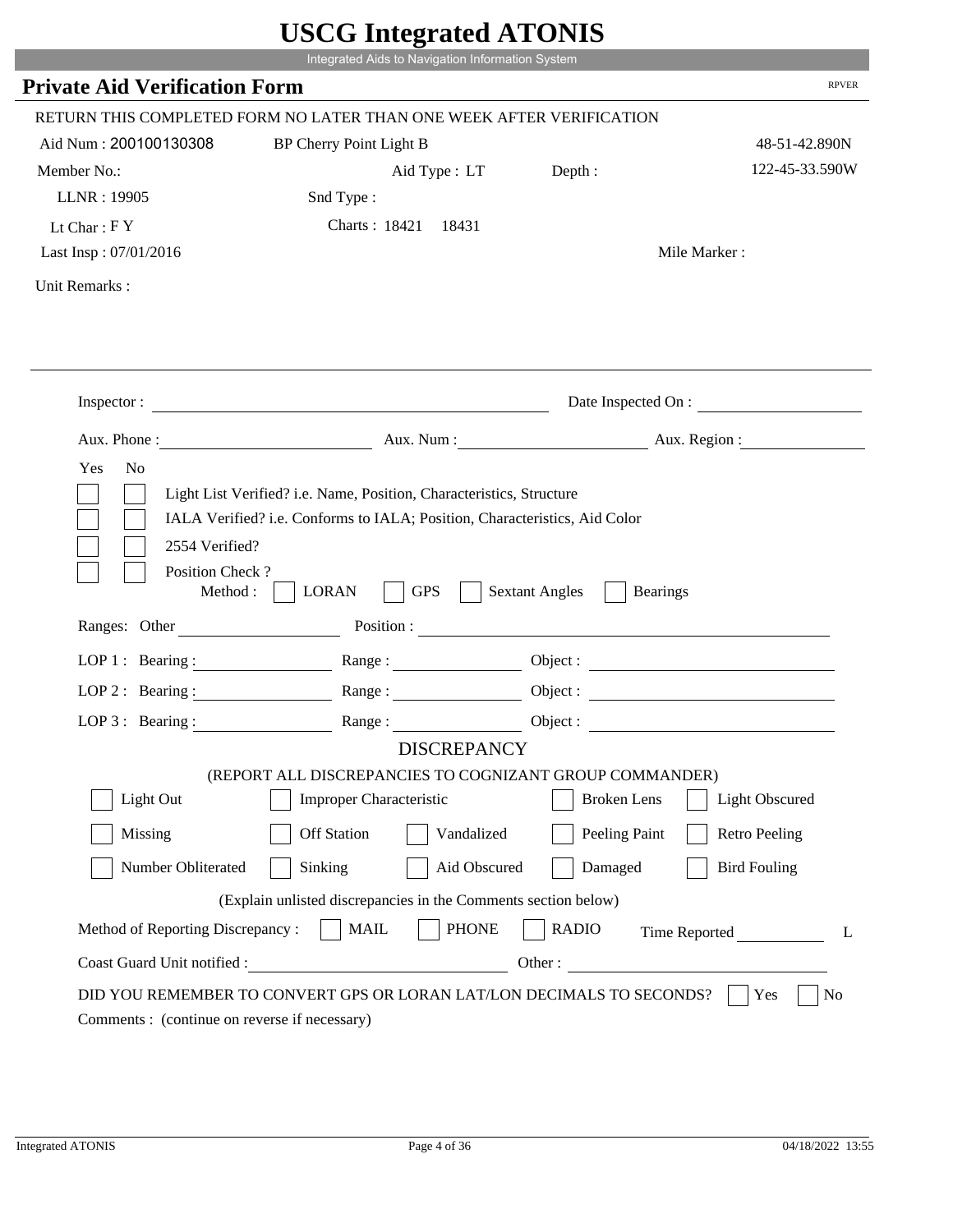|                                               | USUU miegrateu ATUNIS<br>Integrated Aids to Navigation Information System                                                                                                                                                                                    |                                          |                                                                                                                       |
|-----------------------------------------------|--------------------------------------------------------------------------------------------------------------------------------------------------------------------------------------------------------------------------------------------------------------|------------------------------------------|-----------------------------------------------------------------------------------------------------------------------|
| <b>Private Aid Verification Form</b>          |                                                                                                                                                                                                                                                              |                                          | <b>RPVER</b>                                                                                                          |
|                                               | RETURN THIS COMPLETED FORM NO LATER THAN ONE WEEK AFTER VERIFICATION                                                                                                                                                                                         |                                          |                                                                                                                       |
| Aid Num: 100118130656                         | BP Cherry Point Light C                                                                                                                                                                                                                                      |                                          | 48-51-45.810N                                                                                                         |
| Member No.:                                   | Aid Type : LT                                                                                                                                                                                                                                                | Depth:                                   | 122-45-39.750W                                                                                                        |
| LLNR: 19906                                   | Snd Type:                                                                                                                                                                                                                                                    |                                          |                                                                                                                       |
| Lt Char: $FY$                                 | Charts: 18421 18431                                                                                                                                                                                                                                          |                                          |                                                                                                                       |
| Last Insp: 07/01/2016                         |                                                                                                                                                                                                                                                              |                                          | Mile Marker:                                                                                                          |
| Unit Remarks:                                 |                                                                                                                                                                                                                                                              |                                          |                                                                                                                       |
|                                               |                                                                                                                                                                                                                                                              |                                          |                                                                                                                       |
|                                               | Inspector: $\qquad \qquad$                                                                                                                                                                                                                                   |                                          | Date Inspected On :                                                                                                   |
|                                               |                                                                                                                                                                                                                                                              |                                          |                                                                                                                       |
| Position Check?<br>Method :                   | <b>LORAN</b><br><b>GPS</b><br>Ranges: Other Position : Position : 2000 Position : 2000 Position : 2000 Position : 2000 Position : 2000 Position : 2000 Position : 2000 Position : 2000 Position : 2000 Position : 2000 Position : 2000 Position : 2000 Posit | <b>Sextant Angles</b><br><b>Bearings</b> |                                                                                                                       |
|                                               | LOP 1: Bearing : $\qquad \qquad$ Range :                                                                                                                                                                                                                     |                                          |                                                                                                                       |
| LOP $2:$ Bearing :                            |                                                                                                                                                                                                                                                              |                                          |                                                                                                                       |
| LOP $3$ : Bearing:                            | Range:                                                                                                                                                                                                                                                       | Object :                                 | <u> 1989 - Johann Barn, mars ann an t-Amhair an t-Amhair an t-Amhair an t-Amhair an t-Amhair an t-Amhair an t-Amh</u> |
|                                               | <b>DISCREPANCY</b>                                                                                                                                                                                                                                           |                                          |                                                                                                                       |
|                                               | (REPORT ALL DISCREPANCIES TO COGNIZANT GROUP COMMANDER)                                                                                                                                                                                                      |                                          |                                                                                                                       |
| Light Out                                     | <b>Improper Characteristic</b>                                                                                                                                                                                                                               | <b>Broken</b> Lens                       | <b>Light Obscured</b>                                                                                                 |
| Missing                                       | <b>Off Station</b><br>Vandalized                                                                                                                                                                                                                             | Peeling Paint                            | <b>Retro Peeling</b>                                                                                                  |
| Number Obliterated                            | Sinking<br>Aid Obscured                                                                                                                                                                                                                                      | Damaged                                  | <b>Bird Fouling</b>                                                                                                   |
|                                               | (Explain unlisted discrepancies in the Comments section below)                                                                                                                                                                                               |                                          |                                                                                                                       |
| Method of Reporting Discrepancy:              | <b>MAIL</b><br><b>PHONE</b>                                                                                                                                                                                                                                  | <b>RADIO</b>                             | Time Reported<br>L                                                                                                    |
| Coast Guard Unit notified :                   | <u> 1990 - Johann Barbara, martin a</u>                                                                                                                                                                                                                      | Other:                                   |                                                                                                                       |
| Comments : (continue on reverse if necessary) | DID YOU REMEMBER TO CONVERT GPS OR LORAN LAT/LON DECIMALS TO SECONDS?                                                                                                                                                                                        |                                          | Yes<br>N <sub>0</sub>                                                                                                 |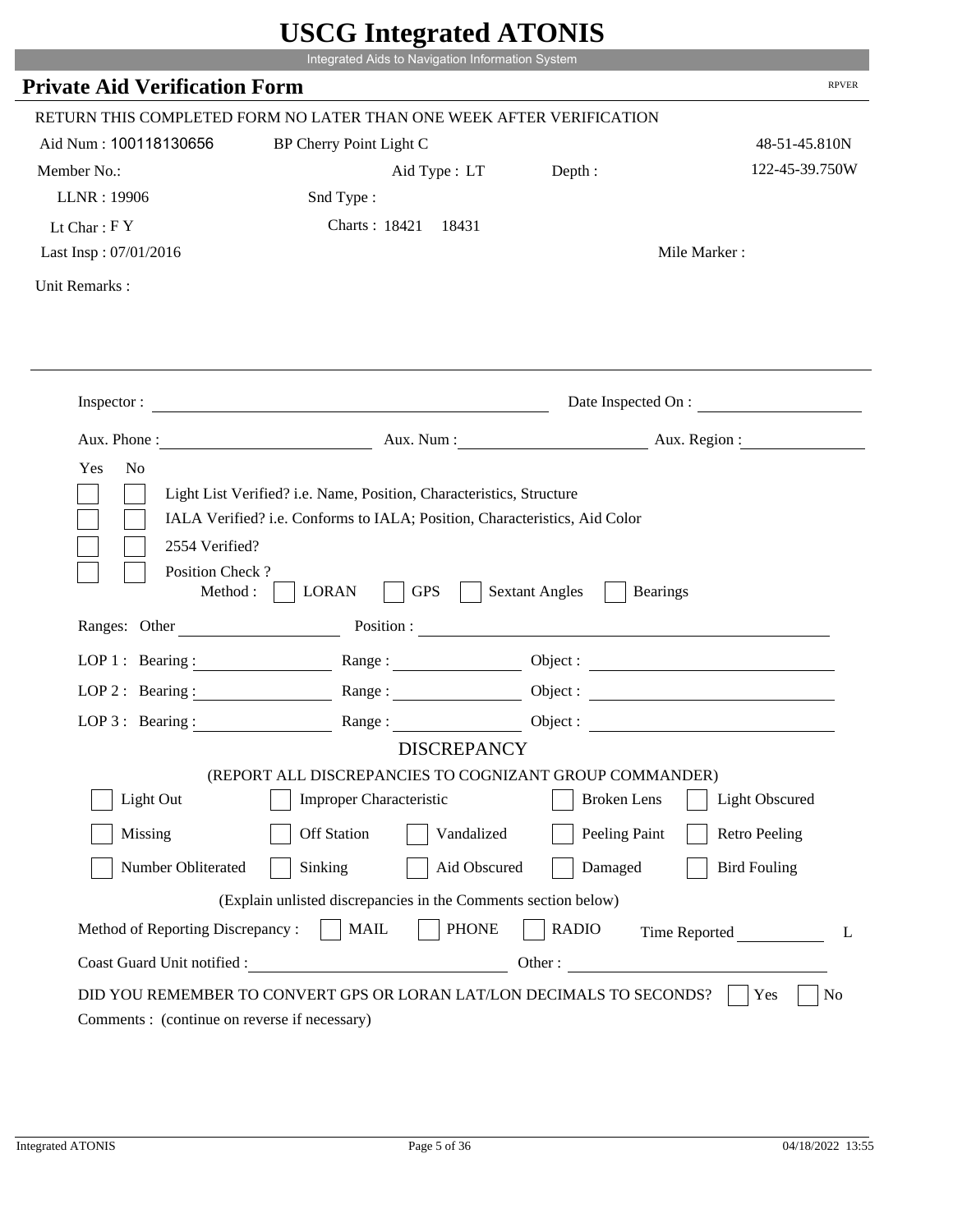|                                        | Integrated Aids to Navigation Information System                                                                                                                                                                               | USUU miegrateu ATUNIS                                                |                       |
|----------------------------------------|--------------------------------------------------------------------------------------------------------------------------------------------------------------------------------------------------------------------------------|----------------------------------------------------------------------|-----------------------|
| <b>Private Aid Verification Form</b>   |                                                                                                                                                                                                                                |                                                                      | <b>RPVER</b>          |
|                                        | RETURN THIS COMPLETED FORM NO LATER THAN ONE WEEK AFTER VERIFICATION                                                                                                                                                           |                                                                      |                       |
| Aid Num: 100118130657                  | BP Cherry Point Light D                                                                                                                                                                                                        |                                                                      | 48-51-51.540N         |
| Member No.:                            | Aid Type : LT                                                                                                                                                                                                                  | Depth :                                                              | 122-45-51.480W        |
| LLNR: 19907                            | Snd Type:                                                                                                                                                                                                                      |                                                                      |                       |
| Lt Char: $FY$                          | Charts: 18421 18431                                                                                                                                                                                                            |                                                                      |                       |
| Last Insp: 07/01/2016                  |                                                                                                                                                                                                                                |                                                                      | Mile Marker:          |
| Unit Remarks:                          |                                                                                                                                                                                                                                |                                                                      |                       |
|                                        |                                                                                                                                                                                                                                |                                                                      |                       |
|                                        | Inspector: $\qquad \qquad$                                                                                                                                                                                                     |                                                                      | Date Inspected On :   |
|                                        |                                                                                                                                                                                                                                |                                                                      |                       |
| 2554 Verified?                         | IALA Verified? i.e. Conforms to IALA; Position, Characteristics, Aid Color                                                                                                                                                     | Light List Verified? i.e. Name, Position, Characteristics, Structure |                       |
| Position Check?<br>Method :            | <b>LORAN</b><br><b>GPS</b>                                                                                                                                                                                                     | <b>Sextant Angles</b>                                                | <b>Bearings</b>       |
|                                        | Ranges: Other Position : Position : 2000 Position : 2000 Position : 2000 Position : 2000 Position : 2000 Position : 2000 Position : 2000 Position : 2000 Position : 2000 Position : 2000 Position : 2000 Position : 2000 Posit |                                                                      |                       |
|                                        | LOP 1: Bearing : $\qquad \qquad$ Range :                                                                                                                                                                                       |                                                                      |                       |
| LOP 2: Bearing :<br>LOP $3$ : Bearing: |                                                                                                                                                                                                                                | Object :                                                             |                       |
|                                        | Range:<br><b>DISCREPANCY</b>                                                                                                                                                                                                   |                                                                      |                       |
|                                        | (REPORT ALL DISCREPANCIES TO COGNIZANT GROUP COMMANDER)                                                                                                                                                                        |                                                                      |                       |
| Light Out                              | <b>Improper Characteristic</b>                                                                                                                                                                                                 | <b>Broken</b> Lens                                                   | <b>Light Obscured</b> |
| Missing                                | <b>Off Station</b><br>Vandalized                                                                                                                                                                                               | Peeling Paint                                                        | <b>Retro Peeling</b>  |
| Number Obliterated                     | Sinking<br>Aid Obscured                                                                                                                                                                                                        | Damaged                                                              | <b>Bird Fouling</b>   |
|                                        | (Explain unlisted discrepancies in the Comments section below)                                                                                                                                                                 |                                                                      |                       |
| Method of Reporting Discrepancy:       | <b>MAIL</b><br><b>PHONE</b>                                                                                                                                                                                                    | <b>RADIO</b>                                                         | Time Reported<br>L    |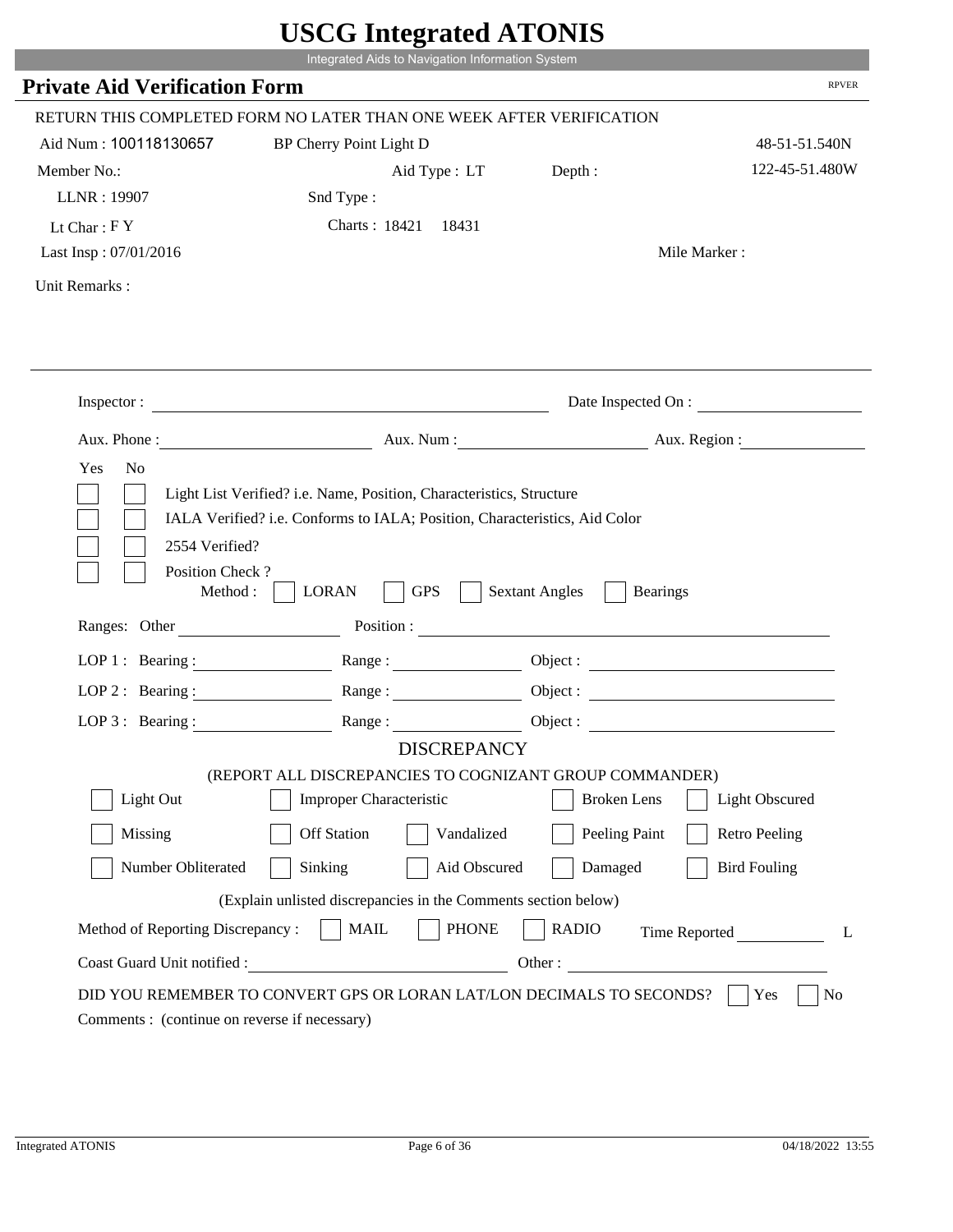|                                               | UDUU IIIIU ARUU ATUNID                                                                                                                                                                                                         |                       |                       |
|-----------------------------------------------|--------------------------------------------------------------------------------------------------------------------------------------------------------------------------------------------------------------------------------|-----------------------|-----------------------|
|                                               | Integrated Aids to Navigation Information System                                                                                                                                                                               |                       |                       |
| <b>Private Aid Verification Form</b>          |                                                                                                                                                                                                                                |                       | <b>RPVER</b>          |
|                                               | RETURN THIS COMPLETED FORM NO LATER THAN ONE WEEK AFTER VERIFICATION                                                                                                                                                           |                       |                       |
| Aid Num: 100118278474                         | Bellingham Bay Research Lighted Buoy B                                                                                                                                                                                         |                       | 48-43-25.291N         |
| Member No.:                                   | Aid Type : LB                                                                                                                                                                                                                  | Depth :               | 122-34-35.514W        |
| LLNR: 19284                                   | Snd Type:                                                                                                                                                                                                                      |                       |                       |
| Lt Char: $Fl(5)Y 20s$                         | Charts: 18400 18421                                                                                                                                                                                                            | 18424                 |                       |
| Last Insp: 02/17/2016                         |                                                                                                                                                                                                                                |                       | Mile Marker:          |
| Unit Remarks:                                 |                                                                                                                                                                                                                                |                       |                       |
|                                               |                                                                                                                                                                                                                                |                       |                       |
|                                               | Inspector:                                                                                                                                                                                                                     |                       | Date Inspected On :   |
|                                               |                                                                                                                                                                                                                                |                       |                       |
|                                               | IALA Verified? i.e. Conforms to IALA; Position, Characteristics, Aid Color                                                                                                                                                     |                       |                       |
| 2554 Verified?<br>Position Check?<br>Method : | <b>LORAN</b><br><b>GPS</b>                                                                                                                                                                                                     | <b>Sextant Angles</b> | <b>Bearings</b>       |
|                                               | Ranges: Other Position : Position : 2000 Position : 2000 Position : 2000 Position : 2000 Position : 2000 Position : 2000 Position : 2000 Position : 2000 Position : 2000 Position : 2000 Position : 2000 Position : 2000 Posit |                       |                       |
| LOP 1 : Bearing :                             |                                                                                                                                                                                                                                |                       | Object:               |
| $LOP$ 2 : Bearing :                           |                                                                                                                                                                                                                                |                       |                       |
| $LOP 3:$ Bearing :                            | Range:                                                                                                                                                                                                                         |                       | Object :              |
|                                               | <b>DISCREPANCY</b>                                                                                                                                                                                                             |                       |                       |
|                                               | (REPORT ALL DISCREPANCIES TO COGNIZANT GROUP COMMANDER)                                                                                                                                                                        |                       |                       |
| Light Out                                     | <b>Improper Characteristic</b>                                                                                                                                                                                                 | <b>Broken</b> Lens    | <b>Light Obscured</b> |
| Missing                                       | <b>Off Station</b><br>Vandalized                                                                                                                                                                                               | Peeling Paint         | <b>Retro Peeling</b>  |
| Number Obliterated                            | Aid Obscured<br>Sinking                                                                                                                                                                                                        | Damaged               | <b>Bird Fouling</b>   |
|                                               | (Explain unlisted discrepancies in the Comments section below)                                                                                                                                                                 |                       |                       |
| Method of Reporting Discrepancy:              | <b>PHONE</b><br><b>MAIL</b>                                                                                                                                                                                                    | <b>RADIO</b>          |                       |
| Coast Guard Unit notified :                   |                                                                                                                                                                                                                                | Other:                | Time Reported<br>L    |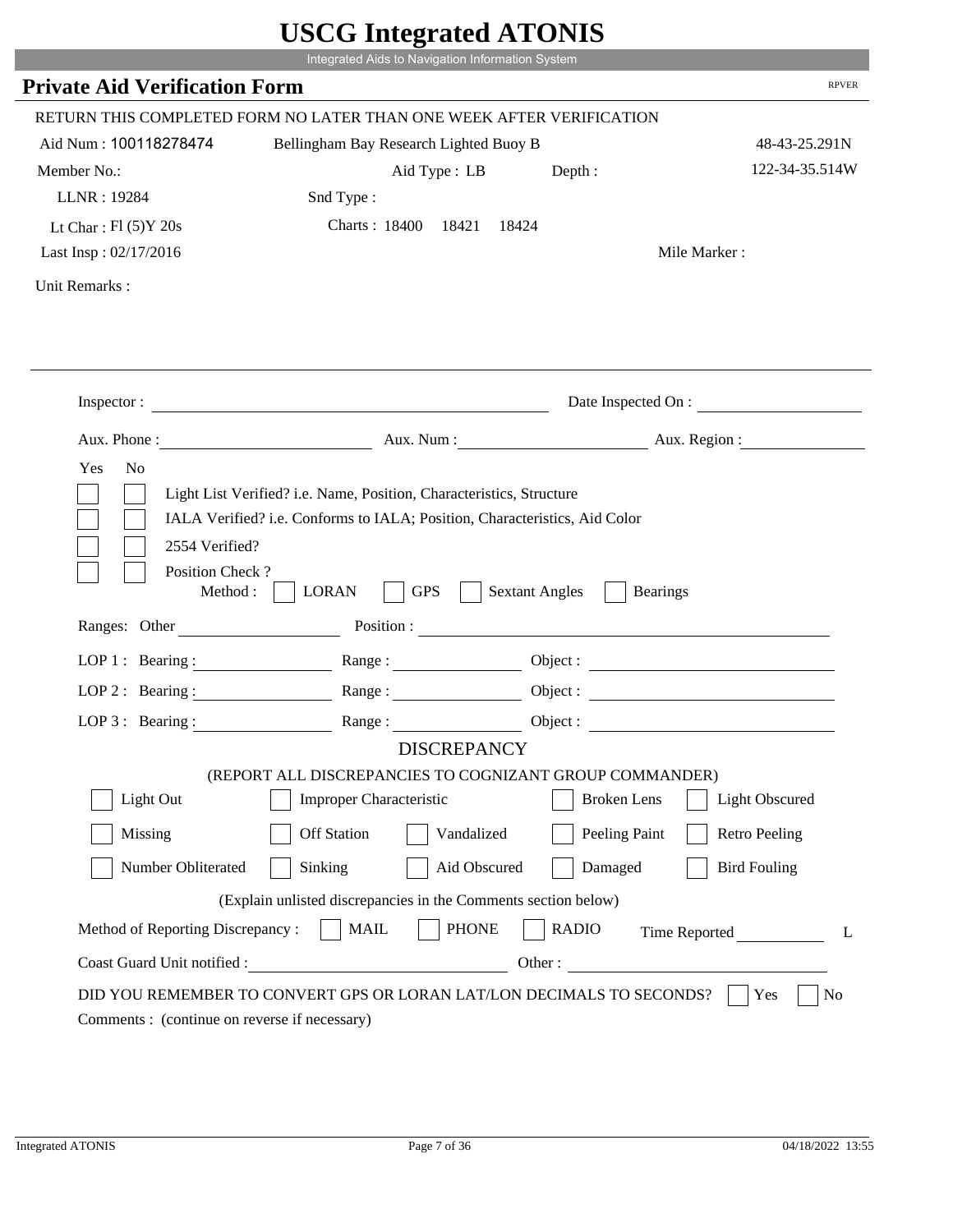|                                                                 | Integrated Aids to Navigation Information System                                                                                                   |                                                        | <b>RPVER</b>             |
|-----------------------------------------------------------------|----------------------------------------------------------------------------------------------------------------------------------------------------|--------------------------------------------------------|--------------------------|
| <b>Private Aid Verification Form</b>                            |                                                                                                                                                    |                                                        |                          |
|                                                                 | RETURN THIS COMPLETED FORM NO LATER THAN ONE WEEK AFTER VERIFICATION                                                                               |                                                        |                          |
| Aid Num: 200100740558                                           | Birch Bay Mooring Basin Daybeacon 3                                                                                                                |                                                        | 48-55-54.100N            |
| Member No.:                                                     | Aid Type: DBN                                                                                                                                      | Depth:                                                 | 122-47-15.800W           |
| LLNR: 19913                                                     | Snd Type:                                                                                                                                          |                                                        |                          |
| Lt Char:                                                        | Charts: 18421                                                                                                                                      |                                                        |                          |
| Last Insp: 07/25/2016                                           |                                                                                                                                                    |                                                        | Mile Marker:             |
| Unit Remarks:                                                   |                                                                                                                                                    |                                                        |                          |
|                                                                 |                                                                                                                                                    |                                                        |                          |
|                                                                 | Inspector:                                                                                                                                         |                                                        | Date Inspected On :      |
| Aux. Phone :                                                    |                                                                                                                                                    |                                                        | Aux. Num : Aux. Region : |
| N <sub>o</sub><br>Yes<br>2554 Verified?                         | Light List Verified? i.e. Name, Position, Characteristics, Structure<br>IALA Verified? i.e. Conforms to IALA; Position, Characteristics, Aid Color |                                                        |                          |
| Position Check?<br>Method :<br>Ranges: Other                    | <b>GPS</b><br><b>LORAN</b>                                                                                                                         | <b>Sextant Angles</b><br><b>Bearings</b><br>Position : |                          |
|                                                                 |                                                                                                                                                    |                                                        |                          |
| LOP 1 : Bearing :                                               | Range:                                                                                                                                             |                                                        |                          |
|                                                                 | LOP 2: Bearing: Range:                                                                                                                             |                                                        |                          |
| $LOP 3:$ Bearing :                                              | Range:                                                                                                                                             |                                                        | Object:                  |
|                                                                 | <b>DISCREPANCY</b><br>(REPORT ALL DISCREPANCIES TO COGNIZANT GROUP COMMANDER)                                                                      |                                                        |                          |
| Light Out                                                       | Improper Characteristic                                                                                                                            | <b>Broken</b> Lens                                     | <b>Light Obscured</b>    |
| Missing                                                         | <b>Off Station</b><br>Vandalized                                                                                                                   | Peeling Paint                                          | <b>Retro Peeling</b>     |
|                                                                 |                                                                                                                                                    |                                                        |                          |
| Number Obliterated                                              | Aid Obscured<br>Sinking                                                                                                                            | Damaged                                                | <b>Bird Fouling</b>      |
|                                                                 | (Explain unlisted discrepancies in the Comments section below)                                                                                     |                                                        |                          |
| Method of Reporting Discrepancy:<br>Coast Guard Unit notified : | <b>PHONE</b><br><b>MAIL</b><br>Other:                                                                                                              | <b>RADIO</b>                                           | Time Reported            |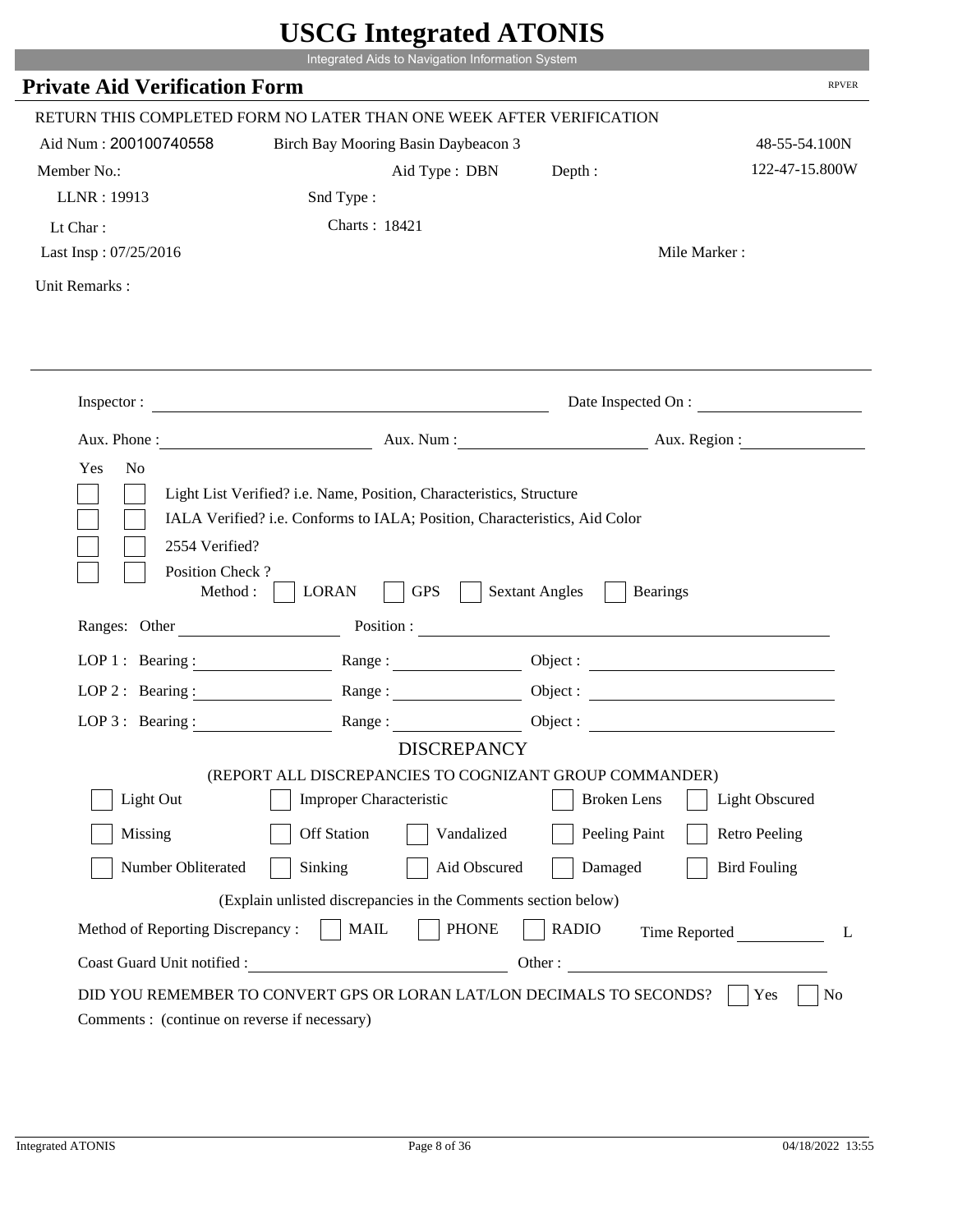|                                               | Integrated Aids to Navigation Information System                                                         |                                          |                       |
|-----------------------------------------------|----------------------------------------------------------------------------------------------------------|------------------------------------------|-----------------------|
| <b>Private Aid Verification Form</b>          |                                                                                                          |                                          | <b>RPVER</b>          |
|                                               | RETURN THIS COMPLETED FORM NO LATER THAN ONE WEEK AFTER VERIFICATION                                     |                                          |                       |
| Aid Num: 200100740568                         |                                                                                                          |                                          | 48-55-54.933N         |
|                                               | Birch Bay Mooring Basin Daybeacon 4                                                                      |                                          | 122-47-13.797W        |
| Member No.:                                   | Aid Type: DBN                                                                                            | Depth:                                   |                       |
| LLNR: 19914                                   | Snd Type:                                                                                                |                                          |                       |
| Lt Char:                                      | Charts: 18421                                                                                            |                                          |                       |
| Last Insp: 07/25/2016                         |                                                                                                          |                                          | Mile Marker:          |
| Unit Remarks:                                 |                                                                                                          |                                          |                       |
|                                               |                                                                                                          |                                          |                       |
|                                               |                                                                                                          |                                          |                       |
|                                               | Inspector:                                                                                               |                                          | Date Inspected On :   |
|                                               | Aux. Phone : Aux. Num : Aux. Num : Aux. Aux. Region :                                                    |                                          |                       |
| Yes<br>N <sub>o</sub>                         | Light List Verified? i.e. Name, Position, Characteristics, Structure                                     |                                          |                       |
| 2554 Verified?<br>Position Check?<br>Method : | IALA Verified? i.e. Conforms to IALA; Position, Characteristics, Aid Color<br><b>GPS</b><br><b>LORAN</b> | <b>Sextant Angles</b><br><b>Bearings</b> |                       |
| Ranges: Other                                 | Position :                                                                                               |                                          |                       |
| LOP 1 : Bearing :                             | Range:                                                                                                   |                                          |                       |
| $LOP$ 2 : Bearing :                           |                                                                                                          |                                          |                       |
|                                               | LOP 3: Bearing : $\qquad \qquad$ Range :                                                                 |                                          |                       |
|                                               | <b>DISCREPANCY</b>                                                                                       |                                          |                       |
| Light Out                                     | (REPORT ALL DISCREPANCIES TO COGNIZANT GROUP COMMANDER)<br>Improper Characteristic                       | <b>Broken</b> Lens                       | <b>Light Obscured</b> |
| Missing                                       | <b>Off Station</b><br>Vandalized                                                                         | Peeling Paint                            | <b>Retro Peeling</b>  |
| Number Obliterated                            | Sinking<br>Aid Obscured                                                                                  | Damaged                                  | <b>Bird Fouling</b>   |
|                                               | (Explain unlisted discrepancies in the Comments section below)                                           |                                          |                       |
| Method of Reporting Discrepancy:              | <b>MAIL</b><br><b>PHONE</b>                                                                              | <b>RADIO</b>                             |                       |
| Coast Guard Unit notified :                   |                                                                                                          | Other:                                   | Time Reported<br>L    |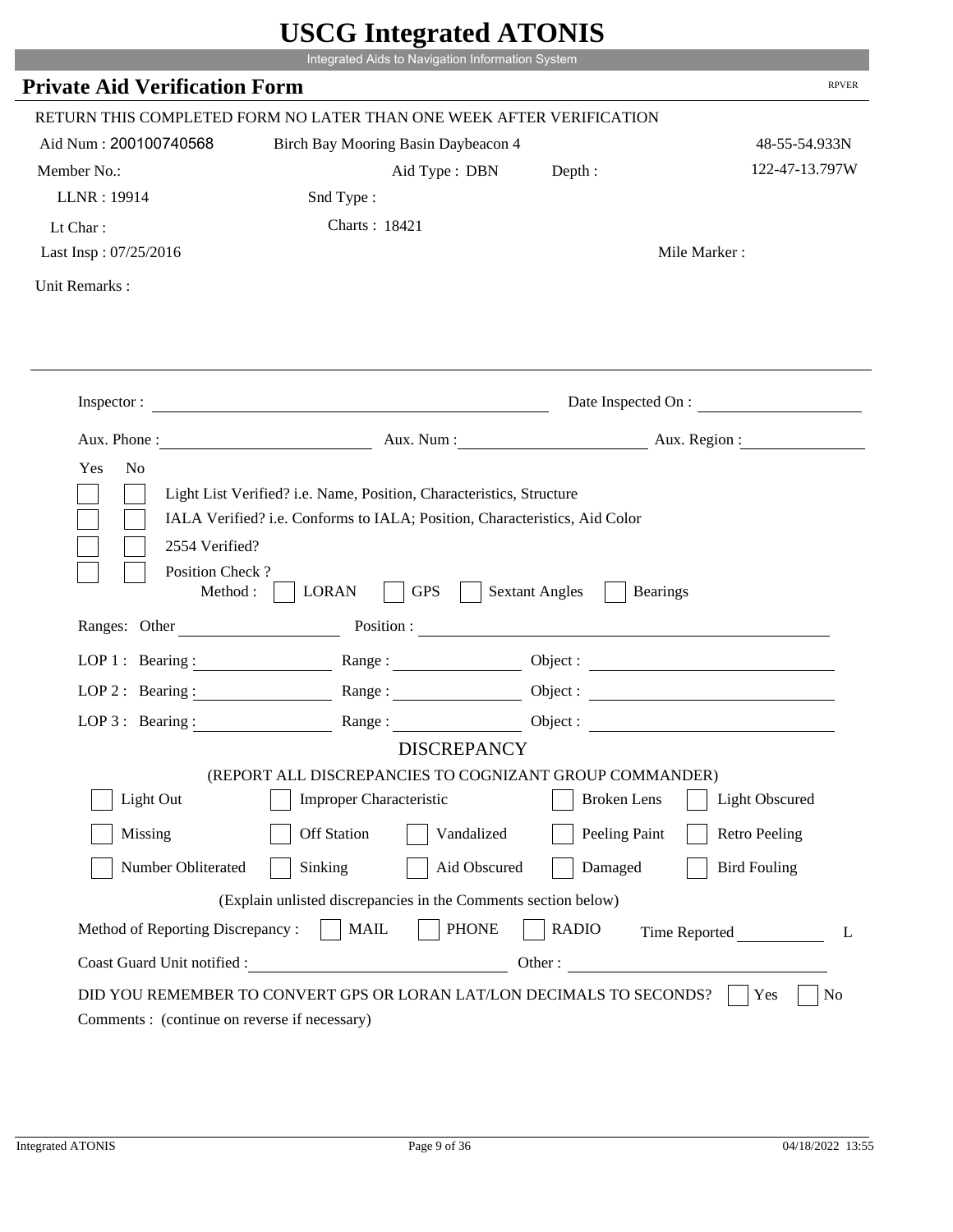|                                                                 | Integrated Aids to Navigation Information System                                                                                                   |                                                        |                       |
|-----------------------------------------------------------------|----------------------------------------------------------------------------------------------------------------------------------------------------|--------------------------------------------------------|-----------------------|
| <b>Private Aid Verification Form</b>                            |                                                                                                                                                    |                                                        | <b>RPVER</b>          |
|                                                                 | RETURN THIS COMPLETED FORM NO LATER THAN ONE WEEK AFTER VERIFICATION                                                                               |                                                        |                       |
| Aid Num: 200100740543                                           | Birch Bay Mooring Basin Light 1                                                                                                                    |                                                        | 48-55-52.429N         |
| Member No.:                                                     | Aid Type : LT                                                                                                                                      | Depth:                                                 | 122-47-14.340W        |
| LLNR: 19911                                                     | Snd Type:                                                                                                                                          |                                                        |                       |
| Lt Char: $FI$ G 4s                                              | Charts: 18421                                                                                                                                      |                                                        |                       |
| Last Insp: 07/25/2016                                           |                                                                                                                                                    |                                                        | Mile Marker:          |
| Unit Remarks:                                                   |                                                                                                                                                    |                                                        |                       |
|                                                                 |                                                                                                                                                    |                                                        |                       |
|                                                                 | Inspector:                                                                                                                                         |                                                        | Date Inspected On :   |
|                                                                 | Aux. Phone : Aux. Num : Aux. Num : Aux. Aux. Region :                                                                                              |                                                        |                       |
| 2554 Verified?                                                  | Light List Verified? i.e. Name, Position, Characteristics, Structure<br>IALA Verified? i.e. Conforms to IALA; Position, Characteristics, Aid Color |                                                        |                       |
| Position Check?<br>Method :<br>Ranges: Other                    | <b>GPS</b><br><b>LORAN</b>                                                                                                                         | <b>Sextant Angles</b><br><b>Bearings</b><br>Position : |                       |
|                                                                 |                                                                                                                                                    |                                                        |                       |
| LOP 1 : Bearing :                                               | Range:                                                                                                                                             |                                                        |                       |
| $LOP$ 2 : Bearing :                                             |                                                                                                                                                    |                                                        |                       |
|                                                                 | LOP 3: Bearing : $\qquad \qquad$ Range :                                                                                                           |                                                        |                       |
|                                                                 | <b>DISCREPANCY</b><br>(REPORT ALL DISCREPANCIES TO COGNIZANT GROUP COMMANDER)                                                                      |                                                        |                       |
| Light Out                                                       | Improper Characteristic                                                                                                                            | <b>Broken</b> Lens                                     | <b>Light Obscured</b> |
| Missing                                                         | <b>Off Station</b><br>Vandalized                                                                                                                   | Peeling Paint                                          | <b>Retro Peeling</b>  |
|                                                                 |                                                                                                                                                    |                                                        |                       |
| Number Obliterated                                              | Sinking<br>Aid Obscured                                                                                                                            | Damaged                                                | <b>Bird Fouling</b>   |
|                                                                 | (Explain unlisted discrepancies in the Comments section below)                                                                                     |                                                        |                       |
| Method of Reporting Discrepancy:<br>Coast Guard Unit notified : | <b>MAIL</b><br><b>PHONE</b>                                                                                                                        | <b>RADIO</b><br>Other:                                 | Time Reported<br>L    |

i i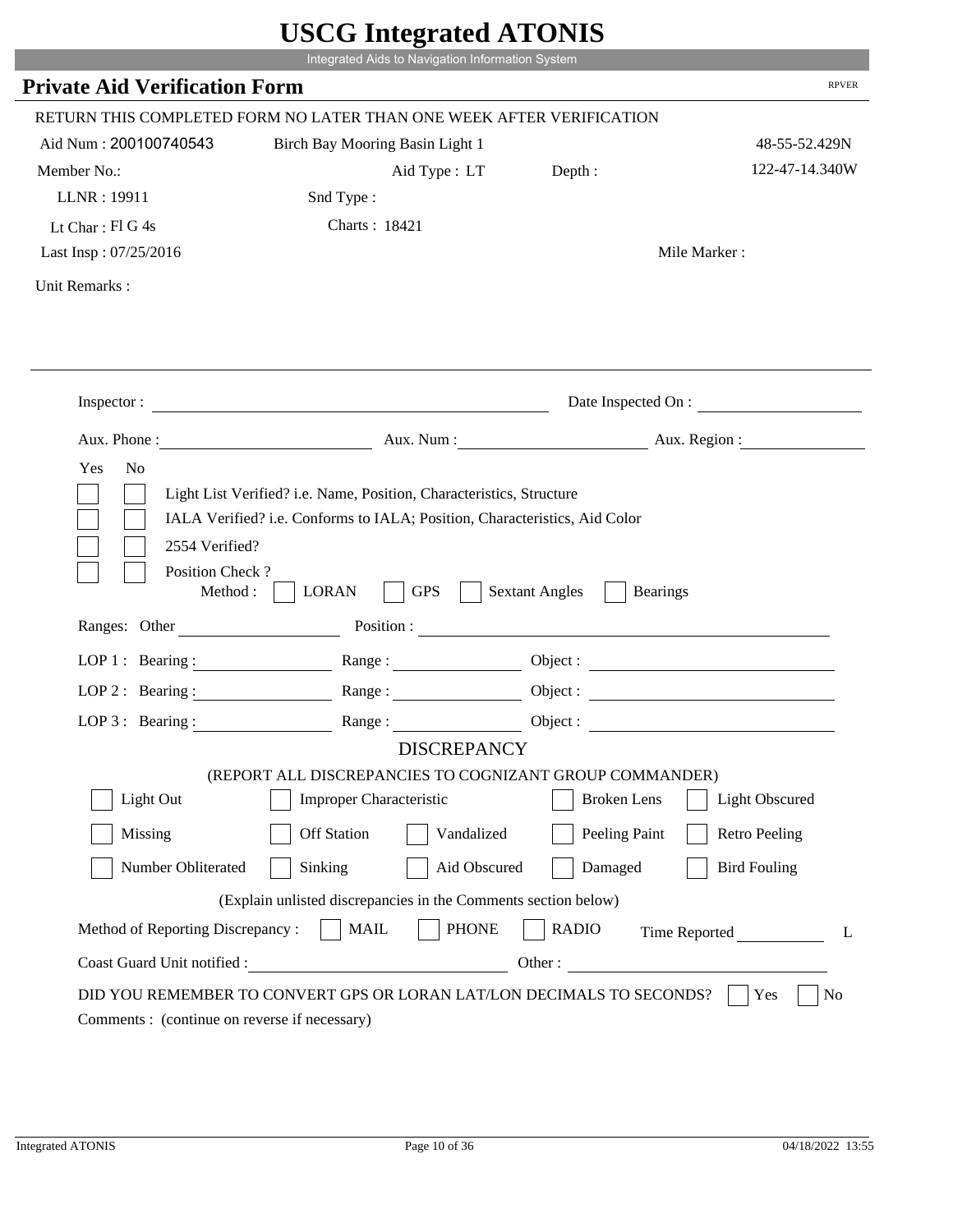|                                                                 | Integrated Aids to Navigation Information System                                                                                                   |                                          |                       |
|-----------------------------------------------------------------|----------------------------------------------------------------------------------------------------------------------------------------------------|------------------------------------------|-----------------------|
| <b>Private Aid Verification Form</b>                            |                                                                                                                                                    |                                          | <b>RPVER</b>          |
|                                                                 | RETURN THIS COMPLETED FORM NO LATER THAN ONE WEEK AFTER VERIFICATION                                                                               |                                          |                       |
| Aid Num: 200100740554                                           | Birch Bay Mooring Basin Light 2                                                                                                                    |                                          | 48-55-52.663N         |
| Member No.:                                                     | Aid Type : LT                                                                                                                                      | Depth :                                  | 122-47-13.137W        |
| LLNR: 19912                                                     | Snd Type:                                                                                                                                          |                                          |                       |
| Lt Char: $FI R 4s$                                              | Charts: 18421                                                                                                                                      |                                          |                       |
| Last Insp: 07/25/2016                                           |                                                                                                                                                    |                                          | Mile Marker:          |
| Unit Remarks:                                                   |                                                                                                                                                    |                                          |                       |
|                                                                 |                                                                                                                                                    |                                          |                       |
|                                                                 |                                                                                                                                                    |                                          | Date Inspected On :   |
|                                                                 | Aux. Phone : Aux. Num : Aux. Num : Aux. Num : Aux. Region :                                                                                        |                                          |                       |
| 2554 Verified?                                                  | Light List Verified? i.e. Name, Position, Characteristics, Structure<br>IALA Verified? i.e. Conforms to IALA; Position, Characteristics, Aid Color |                                          |                       |
| Position Check?<br>Method : $\vert$<br>Ranges: Other            | <b>LORAN</b><br><b>GPS</b>                                                                                                                         | <b>Sextant Angles</b><br><b>Bearings</b> |                       |
|                                                                 |                                                                                                                                                    |                                          |                       |
|                                                                 | LOP 1: Bearing: Range:                                                                                                                             |                                          |                       |
| LOP 2: Bearing:                                                 | Range:                                                                                                                                             |                                          |                       |
|                                                                 | LOP 3: Bearing: Range: Range: Object:                                                                                                              |                                          |                       |
|                                                                 | <b>DISCREPANCY</b><br>(REPORT ALL DISCREPANCIES TO COGNIZANT GROUP COMMANDER)                                                                      |                                          |                       |
| Light Out                                                       | Improper Characteristic                                                                                                                            | <b>Broken</b> Lens                       | <b>Light Obscured</b> |
| Missing                                                         | <b>Off Station</b><br>Vandalized                                                                                                                   | Peeling Paint                            | <b>Retro Peeling</b>  |
|                                                                 |                                                                                                                                                    |                                          |                       |
| Number Obliterated                                              | Sinking<br>Aid Obscured                                                                                                                            | Damaged                                  | <b>Bird Fouling</b>   |
|                                                                 | (Explain unlisted discrepancies in the Comments section below)                                                                                     |                                          |                       |
| Method of Reporting Discrepancy:<br>Coast Guard Unit notified : | <b>MAIL</b><br><b>PHONE</b><br><u> 1980 - Johann Barbara, martxa eta politikar</u>                                                                 | <b>RADIO</b><br>Other:                   | Time Reported<br>L    |

i i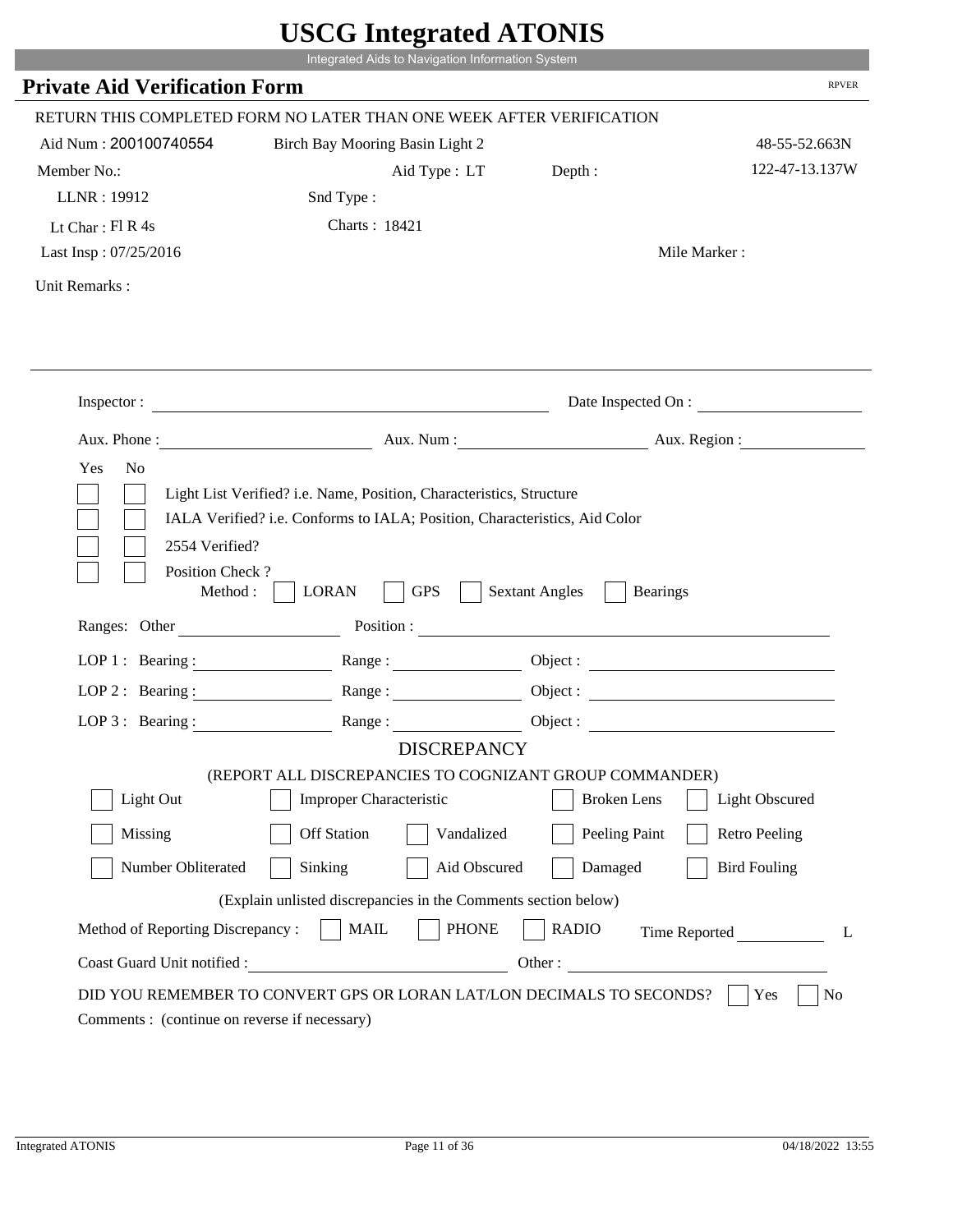|                                         | USUU miegrateu ATUNIS<br>Integrated Aids to Navigation Information System                                                                                                                                                      |                       |                       |
|-----------------------------------------|--------------------------------------------------------------------------------------------------------------------------------------------------------------------------------------------------------------------------------|-----------------------|-----------------------|
| <b>Private Aid Verification Form</b>    |                                                                                                                                                                                                                                |                       | <b>RPVER</b>          |
|                                         | RETURN THIS COMPLETED FORM NO LATER THAN ONE WEEK AFTER VERIFICATION                                                                                                                                                           |                       |                       |
| Aid Num: 200100130410                   | Ferry Pier Light                                                                                                                                                                                                               |                       | 48-43-23.630N         |
| Member No.:                             | Aid Type : LT                                                                                                                                                                                                                  | Depth :               | 122-30-44.770W        |
| LLNR: 19223                             | Snd Type:                                                                                                                                                                                                                      |                       |                       |
| Lt Char: $FY$                           | Charts: 18421 18424                                                                                                                                                                                                            |                       |                       |
| Last Insp: 05/23/2016                   |                                                                                                                                                                                                                                |                       | Mile Marker:          |
| Unit Remarks:                           |                                                                                                                                                                                                                                |                       |                       |
|                                         |                                                                                                                                                                                                                                |                       |                       |
|                                         |                                                                                                                                                                                                                                |                       |                       |
|                                         |                                                                                                                                                                                                                                |                       |                       |
|                                         | Inspector: $\qquad \qquad$                                                                                                                                                                                                     |                       | Date Inspected On :   |
|                                         |                                                                                                                                                                                                                                |                       |                       |
| Yes<br>N <sub>0</sub><br>2554 Verified? | Light List Verified? i.e. Name, Position, Characteristics, Structure<br>IALA Verified? i.e. Conforms to IALA; Position, Characteristics, Aid Color                                                                             |                       |                       |
| Position Check?<br>Method :             | <b>LORAN</b><br><b>GPS</b>                                                                                                                                                                                                     | <b>Sextant Angles</b> | <b>Bearings</b>       |
|                                         | Ranges: Other Position : Position : 2000 Position : 2000 Position : 2000 Position : 2000 Position : 2000 Position : 2000 Position : 2000 Position : 2000 Position : 2000 Position : 2000 Position : 2000 Position : 2000 Posit |                       |                       |
|                                         | LOP 1: Bearing : $\qquad \qquad$ Range :                                                                                                                                                                                       |                       |                       |
| $LOP$ 2 : Bearing :                     |                                                                                                                                                                                                                                |                       |                       |
| LOP $3$ : Bearing :                     | Range:                                                                                                                                                                                                                         | Object :              |                       |
|                                         | <b>DISCREPANCY</b>                                                                                                                                                                                                             |                       |                       |
|                                         | (REPORT ALL DISCREPANCIES TO COGNIZANT GROUP COMMANDER)                                                                                                                                                                        |                       |                       |
| Light Out                               | <b>Improper Characteristic</b>                                                                                                                                                                                                 | <b>Broken</b> Lens    | <b>Light Obscured</b> |
| Missing                                 | <b>Off Station</b><br>Vandalized                                                                                                                                                                                               | Peeling Paint         | <b>Retro Peeling</b>  |
| Number Obliterated                      | Sinking<br>Aid Obscured                                                                                                                                                                                                        | Damaged               | <b>Bird Fouling</b>   |
|                                         | (Explain unlisted discrepancies in the Comments section below)                                                                                                                                                                 |                       |                       |
| Method of Reporting Discrepancy:        | <b>MAIL</b><br><b>PHONE</b>                                                                                                                                                                                                    | <b>RADIO</b>          | Time Reported<br>L    |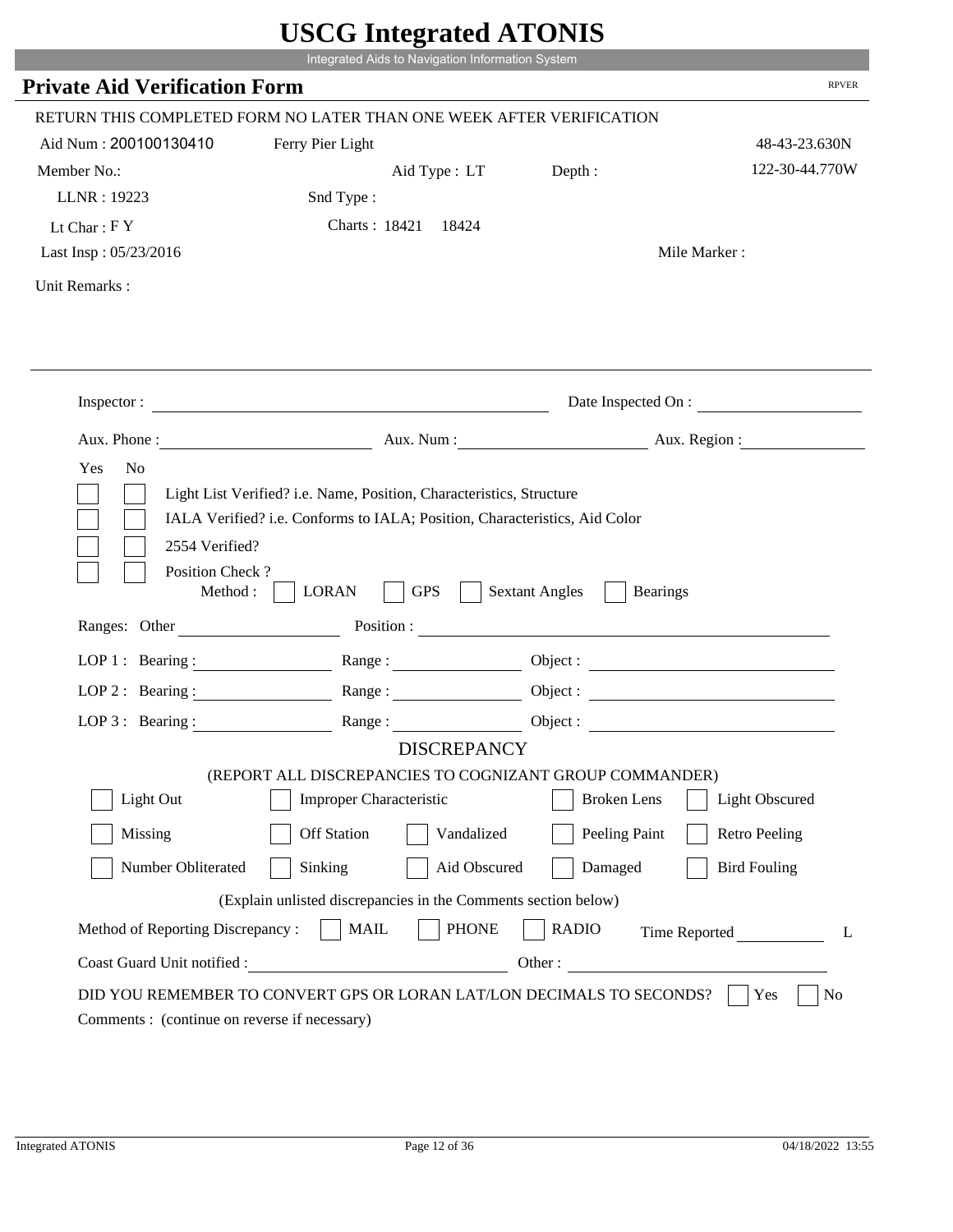|                                                                        | Integrated Aids to Navigation Information System                                                                                                   | $\sim$ $\sim$ $\sim$ $\sim$ $\sim$ $\sim$ $\sim$ |                       |
|------------------------------------------------------------------------|----------------------------------------------------------------------------------------------------------------------------------------------------|--------------------------------------------------|-----------------------|
| <b>Private Aid Verification Form</b>                                   |                                                                                                                                                    |                                                  | <b>RPVER</b>          |
|                                                                        | RETURN THIS COMPLETED FORM NO LATER THAN ONE WEEK AFTER VERIFICATION                                                                               |                                                  |                       |
| Aid Num: 100117717503                                                  | Friday Harbor Ferry Terminal Dolphin Light A                                                                                                       |                                                  | 48-32-10.800N         |
| Member No.:                                                            | Aid Type: LT                                                                                                                                       | Depth:                                           | 123-00-47.500W        |
| LLNR: 19626                                                            | Snd Type:                                                                                                                                          |                                                  |                       |
| Lt Char: $FI$ Y 4s                                                     | Charts: 18421 18434                                                                                                                                |                                                  |                       |
| Last Insp: 09/04/2016                                                  |                                                                                                                                                    |                                                  | Mile Marker:          |
| Unit Remarks:                                                          |                                                                                                                                                    |                                                  |                       |
|                                                                        |                                                                                                                                                    |                                                  | Date Inspected On :   |
|                                                                        | Aux. Phone : Aux. Num : Aux. Num : Aux. Num : Aux. Region :                                                                                        |                                                  |                       |
| Yes<br>N <sub>o</sub>                                                  | Light List Verified? i.e. Name, Position, Characteristics, Structure<br>IALA Verified? i.e. Conforms to IALA; Position, Characteristics, Aid Color |                                                  |                       |
| 2554 Verified?<br>Position Check?<br>Method : $\vert$<br>Ranges: Other | <b>LORAN</b><br><b>GPS</b>                                                                                                                         | <b>Sextant Angles</b><br><b>Bearings</b>         |                       |
|                                                                        |                                                                                                                                                    |                                                  |                       |
|                                                                        | LOP 1: Bearing: Range:                                                                                                                             |                                                  |                       |
| LOP 2: Bearing:                                                        |                                                                                                                                                    |                                                  |                       |
|                                                                        | LOP 3: Bearing: Range: Range: Object:                                                                                                              |                                                  |                       |
|                                                                        | <b>DISCREPANCY</b><br>(REPORT ALL DISCREPANCIES TO COGNIZANT GROUP COMMANDER)                                                                      |                                                  |                       |
| Light Out                                                              | Improper Characteristic                                                                                                                            | <b>Broken</b> Lens                               | <b>Light Obscured</b> |
|                                                                        | <b>Off Station</b>                                                                                                                                 |                                                  |                       |
| Missing                                                                | Vandalized                                                                                                                                         | Peeling Paint                                    | <b>Retro Peeling</b>  |
| Number Obliterated                                                     | Sinking<br>Aid Obscured                                                                                                                            | Damaged                                          | <b>Bird Fouling</b>   |
|                                                                        | (Explain unlisted discrepancies in the Comments section below)                                                                                     |                                                  |                       |
| Method of Reporting Discrepancy:<br>Coast Guard Unit notified :        | <b>MAIL</b><br><b>PHONE</b><br><u> 1990 - Johann Barbara, martxa eta politikar</u>                                                                 | <b>RADIO</b><br>Other:                           | Time Reported<br>L    |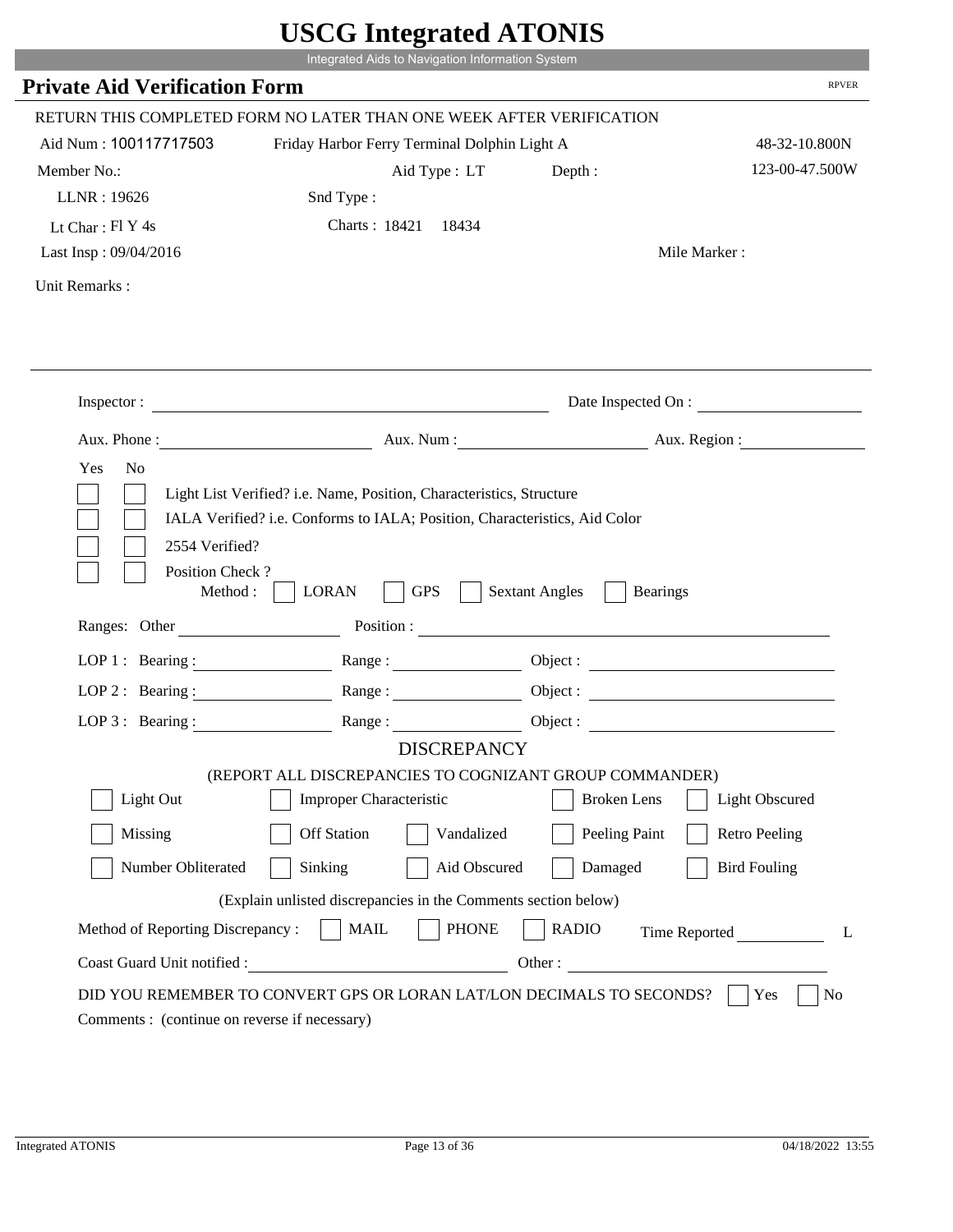|                                                       | $\sim$ $\sim$ $\sim$ $\sim$ $\sim$ $\sim$ $\sim$<br>Integrated Aids to Navigation Information System                                               |                       |                       |
|-------------------------------------------------------|----------------------------------------------------------------------------------------------------------------------------------------------------|-----------------------|-----------------------|
| <b>Private Aid Verification Form</b>                  |                                                                                                                                                    |                       | <b>RPVER</b>          |
|                                                       | RETURN THIS COMPLETED FORM NO LATER THAN ONE WEEK AFTER VERIFICATION                                                                               |                       |                       |
| Aid Num: 100117717504                                 | Friday Harbor Ferry Terminal Dolphin Light B                                                                                                       |                       | 48-32-10.133N         |
| Member No.:                                           | Aid Type: LT                                                                                                                                       | Depth:                | 123-00-47.363W        |
| LLNR: 19627                                           | Snd Type:                                                                                                                                          |                       |                       |
| Lt Char: $FI$ Y 4s                                    | Charts: 18421 18434                                                                                                                                |                       |                       |
| Last Insp: 09/04/2016                                 |                                                                                                                                                    |                       | Mile Marker:          |
| Unit Remarks:                                         |                                                                                                                                                    |                       |                       |
|                                                       |                                                                                                                                                    |                       |                       |
|                                                       |                                                                                                                                                    |                       | Date Inspected On :   |
|                                                       | Aux. Phone : Aux. Num : Aux. Num : Aux. Num : Aux. Region :                                                                                        |                       |                       |
| Yes<br>N <sub>o</sub>                                 | Light List Verified? i.e. Name, Position, Characteristics, Structure<br>IALA Verified? i.e. Conforms to IALA; Position, Characteristics, Aid Color |                       |                       |
| 2554 Verified?<br>Position Check?<br>Method : $\vert$ | <b>LORAN</b><br><b>GPS</b>                                                                                                                         | <b>Sextant Angles</b> | <b>Bearings</b>       |
| Ranges: Other                                         |                                                                                                                                                    |                       |                       |
|                                                       | LOP 1: Bearing: Range:                                                                                                                             |                       |                       |
| LOP 2: Bearing:                                       |                                                                                                                                                    |                       |                       |
|                                                       | LOP 3: Bearing: Range: Range: Object:                                                                                                              |                       |                       |
|                                                       | <b>DISCREPANCY</b>                                                                                                                                 |                       |                       |
| Light Out                                             | (REPORT ALL DISCREPANCIES TO COGNIZANT GROUP COMMANDER)<br>Improper Characteristic                                                                 | <b>Broken</b> Lens    | <b>Light Obscured</b> |
|                                                       |                                                                                                                                                    |                       |                       |
| Missing                                               | <b>Off Station</b><br>Vandalized                                                                                                                   | Peeling Paint         | <b>Retro Peeling</b>  |
| Number Obliterated                                    | Sinking<br>Aid Obscured                                                                                                                            | Damaged               | <b>Bird Fouling</b>   |
|                                                       | (Explain unlisted discrepancies in the Comments section below)                                                                                     |                       |                       |
| Method of Reporting Discrepancy:                      | <b>MAIL</b><br><b>PHONE</b>                                                                                                                        | <b>RADIO</b>          | Time Reported<br>L    |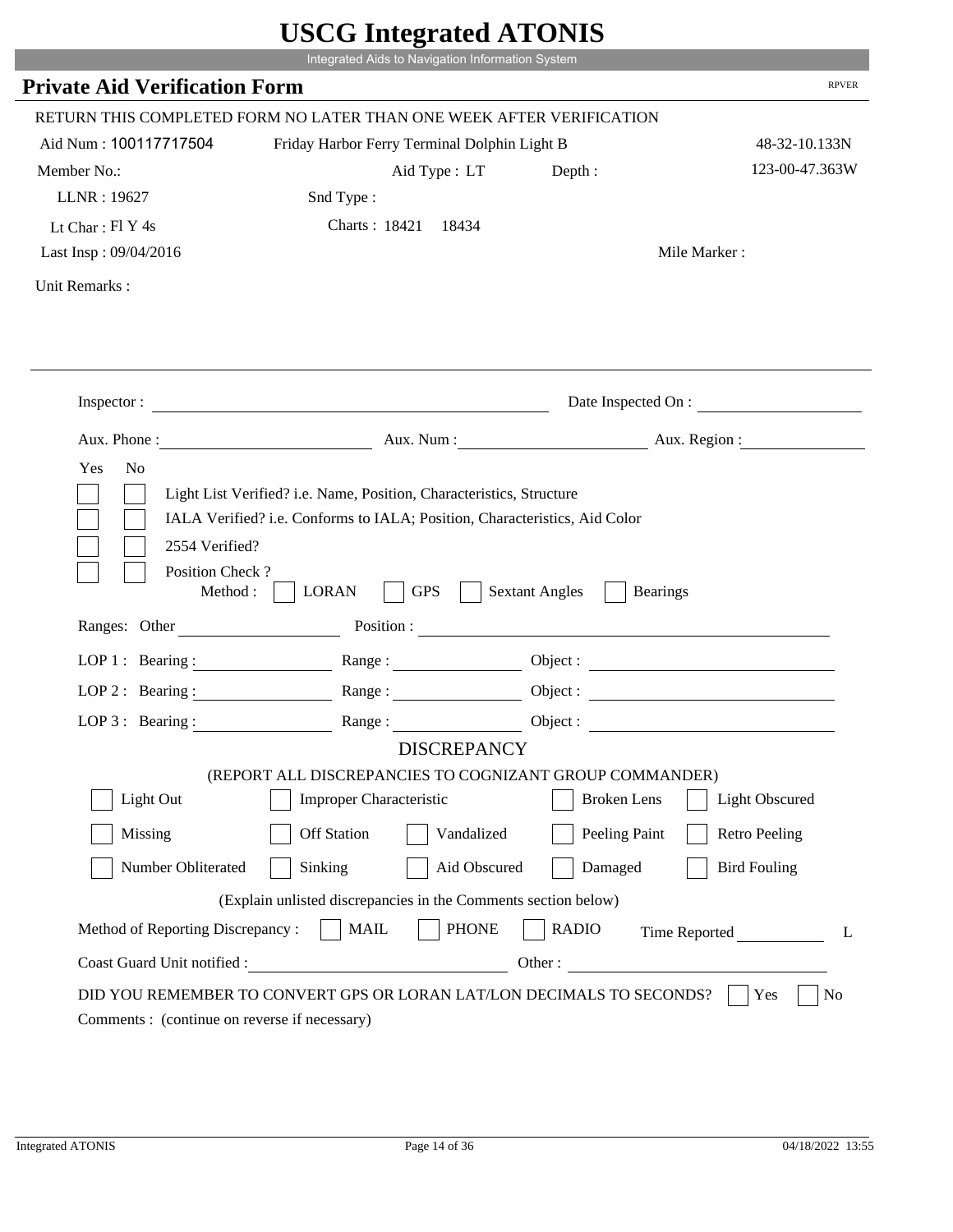|                                                          | $\sim$<br>Integrated Aids to Navigation Information System                                                                                         |                       |                       |
|----------------------------------------------------------|----------------------------------------------------------------------------------------------------------------------------------------------------|-----------------------|-----------------------|
| <b>Private Aid Verification Form</b>                     |                                                                                                                                                    |                       | <b>RPVER</b>          |
|                                                          | RETURN THIS COMPLETED FORM NO LATER THAN ONE WEEK AFTER VERIFICATION                                                                               |                       |                       |
| Aid Num: 100117717506                                    | Friday Harbor Ferry Terminal Dolphin Light C                                                                                                       |                       | 48-32-08.800N         |
| Member No.:                                              | Aid Type: LT                                                                                                                                       | Depth:                | 123-00-46.240W        |
| LLNR: 19628                                              | Snd Type:                                                                                                                                          |                       |                       |
| Lt Char: Fl Y 4s                                         | Charts: 18421 18434                                                                                                                                |                       |                       |
| Last Insp: 09/04/2016                                    |                                                                                                                                                    |                       | Mile Marker:          |
| Unit Remarks:                                            |                                                                                                                                                    |                       |                       |
|                                                          |                                                                                                                                                    |                       |                       |
|                                                          | Inspector:                                                                                                                                         |                       | Date Inspected On :   |
|                                                          | Aux. Phone : Aux. Num : Aux. Num : Aux. Aux. Region :                                                                                              |                       |                       |
| Yes<br>N <sub>o</sub><br>2554 Verified?                  | Light List Verified? i.e. Name, Position, Characteristics, Structure<br>IALA Verified? i.e. Conforms to IALA; Position, Characteristics, Aid Color |                       |                       |
| Position Check?<br>Method : $\vert$<br>Ranges: Other     | <b>GPS</b><br><b>LORAN</b><br>Position :                                                                                                           | <b>Sextant Angles</b> | <b>Bearings</b>       |
|                                                          | Range:                                                                                                                                             |                       |                       |
| LOP 1 : Bearing : $\qquad \qquad$<br>$LOP$ 2 : Bearing : |                                                                                                                                                    |                       |                       |
|                                                          |                                                                                                                                                    |                       |                       |
|                                                          | LOP 3: Bearing : $\qquad \qquad$ Range :<br><b>DISCREPANCY</b>                                                                                     |                       | Object:               |
|                                                          | (REPORT ALL DISCREPANCIES TO COGNIZANT GROUP COMMANDER)                                                                                            |                       |                       |
| Light Out                                                | Improper Characteristic                                                                                                                            | <b>Broken</b> Lens    | <b>Light Obscured</b> |
| Missing                                                  | <b>Off Station</b><br>Vandalized                                                                                                                   | Peeling Paint         | <b>Retro Peeling</b>  |
| Number Obliterated                                       | Sinking<br>Aid Obscured                                                                                                                            | Damaged               | <b>Bird Fouling</b>   |
|                                                          | (Explain unlisted discrepancies in the Comments section below)                                                                                     |                       |                       |
| Method of Reporting Discrepancy:                         | <b>MAIL</b><br><b>PHONE</b>                                                                                                                        | <b>RADIO</b>          | Time Reported<br>L    |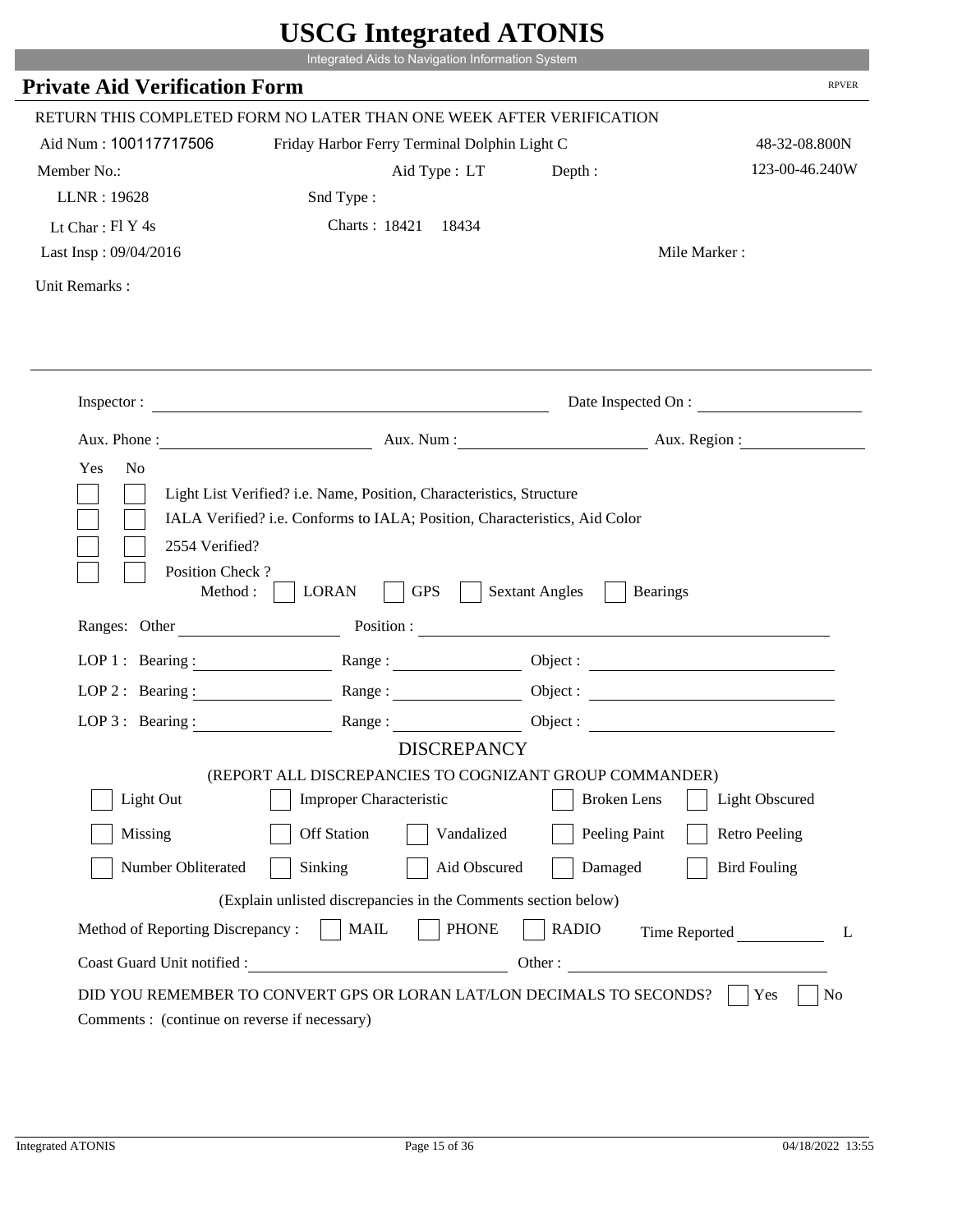|                                                                | UDUU IIIIU ARUU ATUNID<br>Integrated Aids to Navigation Information System                |                                                                                                                                                                                                                                                                            |                       |
|----------------------------------------------------------------|-------------------------------------------------------------------------------------------|----------------------------------------------------------------------------------------------------------------------------------------------------------------------------------------------------------------------------------------------------------------------------|-----------------------|
|                                                                |                                                                                           |                                                                                                                                                                                                                                                                            | <b>RPVER</b>          |
| <b>Private Aid Verification Form</b>                           |                                                                                           |                                                                                                                                                                                                                                                                            |                       |
|                                                                | RETURN THIS COMPLETED FORM NO LATER THAN ONE WEEK AFTER VERIFICATION                      |                                                                                                                                                                                                                                                                            |                       |
| Aid Num: 200100130555                                          | Friday Harbor Pier Lights (2)                                                             |                                                                                                                                                                                                                                                                            | 48-32-41.100N         |
| Member No.:                                                    | Aid Type : LT Depth :                                                                     |                                                                                                                                                                                                                                                                            | 123-00-46.260W        |
| LLNR: 19605                                                    | Snd Type:                                                                                 |                                                                                                                                                                                                                                                                            |                       |
| Lt Char: $FI R 5s$                                             | Charts: 18421 18434                                                                       | 18465                                                                                                                                                                                                                                                                      |                       |
| Last Insp: 09/04/2016                                          |                                                                                           |                                                                                                                                                                                                                                                                            | Mile Marker:          |
| Unit Remarks:                                                  |                                                                                           |                                                                                                                                                                                                                                                                            |                       |
|                                                                |                                                                                           |                                                                                                                                                                                                                                                                            |                       |
|                                                                | Inspector:                                                                                |                                                                                                                                                                                                                                                                            | Date Inspected On :   |
| Aux. Phone :                                                   |                                                                                           | Aux. Num : Aux. Region :                                                                                                                                                                                                                                                   |                       |
| 2554 Verified?<br>Position Check?<br>Method :<br>Ranges: Other | <b>GPS</b><br><b>LORAN</b>                                                                | <b>Sextant Angles</b><br><b>Bearings</b><br>Position : The Contract of the Contract of the Contract of the Contract of the Contract of the Contract of the Contract of the Contract of the Contract of the Contract of the Contract of the Contract of the Contract of the |                       |
|                                                                |                                                                                           |                                                                                                                                                                                                                                                                            |                       |
| LOP 1 : Bearing :                                              |                                                                                           | Object :                                                                                                                                                                                                                                                                   |                       |
| $LOP$ 2 : Bearing :                                            | Range :                                                                                   |                                                                                                                                                                                                                                                                            |                       |
| LOP $3:$ Bearing :                                             | Range:                                                                                    |                                                                                                                                                                                                                                                                            |                       |
|                                                                | <b>DISCREPANCY</b>                                                                        |                                                                                                                                                                                                                                                                            |                       |
| Light Out                                                      | (REPORT ALL DISCREPANCIES TO COGNIZANT GROUP COMMANDER)<br><b>Improper Characteristic</b> | <b>Broken</b> Lens                                                                                                                                                                                                                                                         | <b>Light Obscured</b> |
|                                                                |                                                                                           |                                                                                                                                                                                                                                                                            |                       |
| Missing                                                        | <b>Off Station</b><br>Vandalized                                                          | Peeling Paint                                                                                                                                                                                                                                                              | <b>Retro Peeling</b>  |
| Number Obliterated                                             | Sinking<br>Aid Obscured                                                                   | Damaged                                                                                                                                                                                                                                                                    | <b>Bird Fouling</b>   |
|                                                                | (Explain unlisted discrepancies in the Comments section below)                            |                                                                                                                                                                                                                                                                            |                       |
| Method of Reporting Discrepancy:                               | <b>PHONE</b><br><b>MAIL</b>                                                               | <b>RADIO</b>                                                                                                                                                                                                                                                               | Time Reported<br>L    |
| Coast Guard Unit notified :                                    | <u> 1980 - Johann Barbara, martin d</u>                                                   | Other:                                                                                                                                                                                                                                                                     |                       |
|                                                                | DID YOU REMEMBER TO CONVERT GPS OR LORAN LAT/LON DECIMALS TO SECONDS?                     |                                                                                                                                                                                                                                                                            | Yes<br>No             |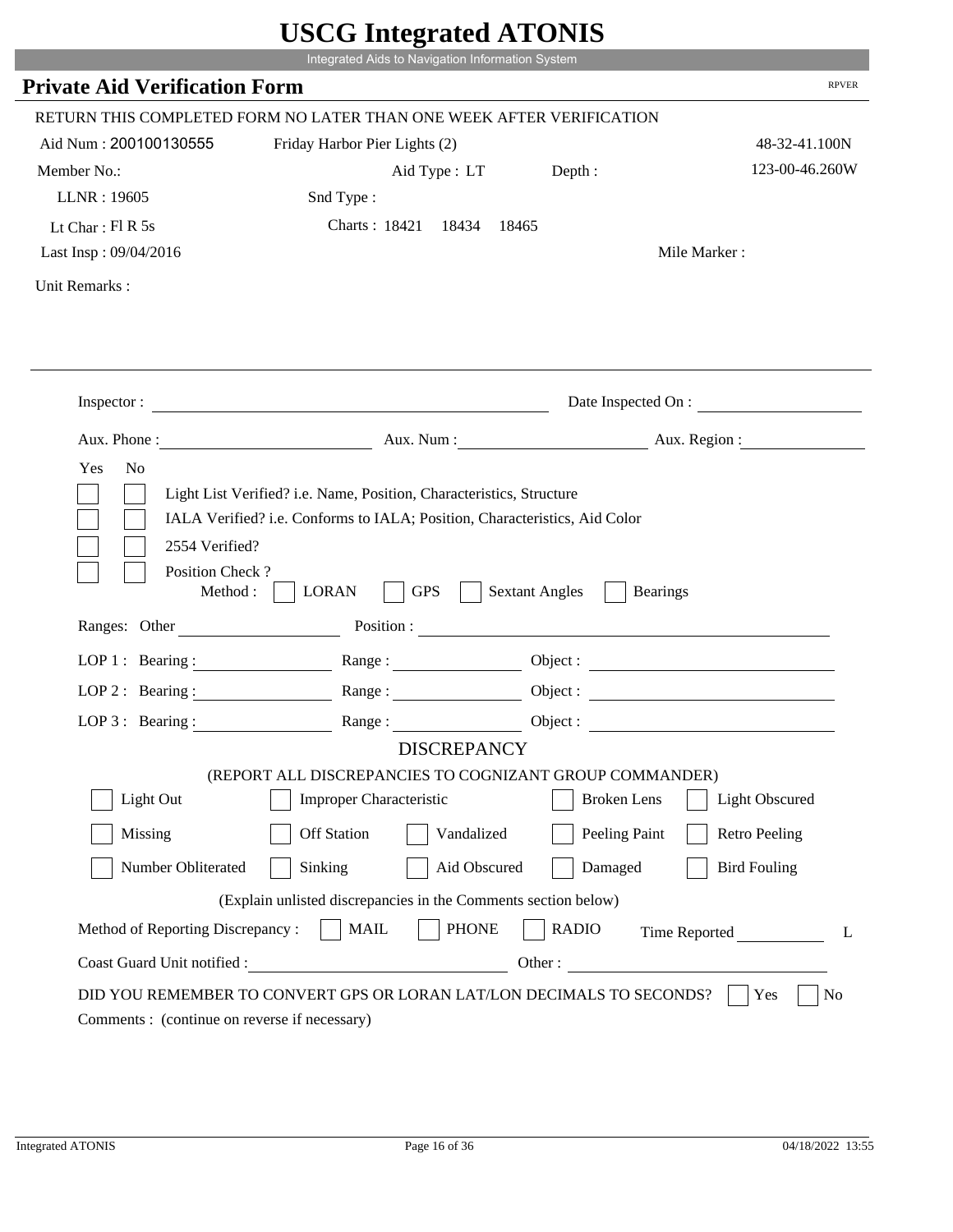|                                                      | Integrated Aids to Navigation Information System                                              |                                          |                        |
|------------------------------------------------------|-----------------------------------------------------------------------------------------------|------------------------------------------|------------------------|
| <b>Private Aid Verification Form</b>                 |                                                                                               |                                          | <b>RPVER</b>           |
|                                                      | RETURN THIS COMPLETED FORM NO LATER THAN ONE WEEK AFTER VERIFICATION                          |                                          |                        |
| Aid Num: 200100130250                                | Intalco Pier North Light                                                                      |                                          | 48-50-31.240N          |
| Member No.:                                          | Aid Type : LT                                                                                 | Depth:                                   | 122-43-19.530W         |
| LLNR: 19895                                          | Snd Type: HORN                                                                                |                                          |                        |
| Lt Char: $FY$                                        | Charts: 18400 18421<br>18431                                                                  |                                          |                        |
| Last Insp: 08/24/2016                                |                                                                                               |                                          | Mile Marker:           |
| Unit Remarks:                                        |                                                                                               |                                          |                        |
|                                                      |                                                                                               |                                          |                        |
|                                                      | Inspector:                                                                                    |                                          | Date Inspected On :    |
|                                                      |                                                                                               |                                          | Aux. Num: Aux. Region: |
| 2554 Verified?                                       | IALA Verified? i.e. Conforms to IALA; Position, Characteristics, Aid Color                    |                                          |                        |
| Position Check?<br>Method : $\vert$<br>Ranges: Other | <b>GPS</b><br><b>LORAN</b><br>Position :                                                      | <b>Sextant Angles</b><br><b>Bearings</b> |                        |
|                                                      |                                                                                               |                                          |                        |
|                                                      | LOP 1: Bearing : $\qquad \qquad$ Range :                                                      |                                          |                        |
|                                                      | LOP 2 : Bearing : $\qquad \qquad$ Range :                                                     |                                          |                        |
| LOP $3:$ Bearing :                                   | Range:<br><b>DISCREPANCY</b>                                                                  |                                          | Object:                |
|                                                      | (REPORT ALL DISCREPANCIES TO COGNIZANT GROUP COMMANDER)                                       |                                          |                        |
| Light Out                                            | Improper Characteristic                                                                       | <b>Broken</b> Lens                       | <b>Light Obscured</b>  |
| Missing                                              | <b>Off Station</b><br>Vandalized                                                              | Peeling Paint                            | <b>Retro Peeling</b>   |
| Number Obliterated                                   | Aid Obscured<br>Sinking                                                                       | Damaged                                  | <b>Bird Fouling</b>    |
|                                                      |                                                                                               |                                          |                        |
| Method of Reporting Discrepancy:                     | (Explain unlisted discrepancies in the Comments section below)<br><b>PHONE</b><br><b>MAIL</b> | <b>RADIO</b>                             |                        |
| Coast Guard Unit notified :                          | Other:                                                                                        |                                          | Time Reported          |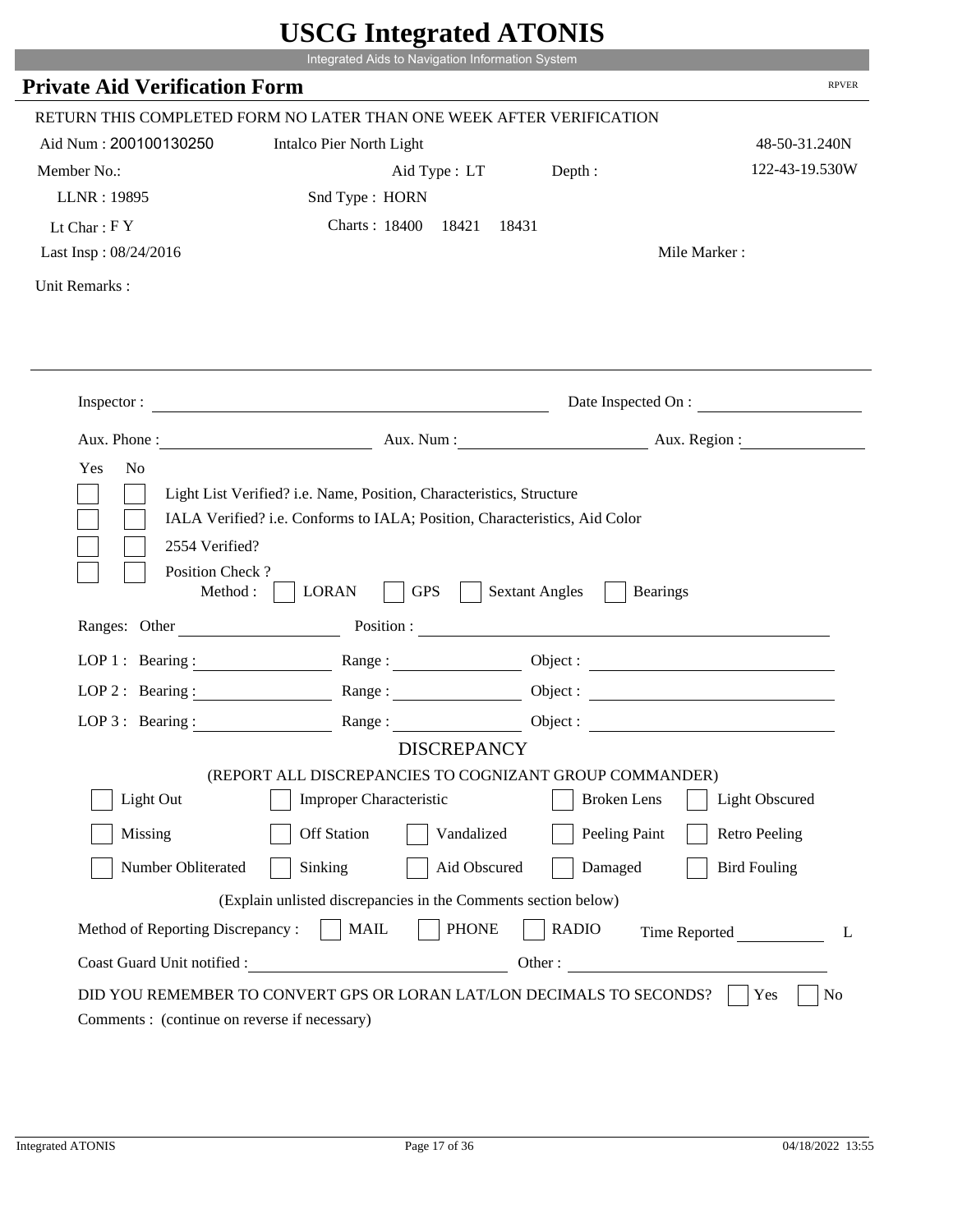|                                                                 | Integrated Aids to Navigation Information System                                                                                                                                                                                                                                                                                                                 |                                          |                       |
|-----------------------------------------------------------------|------------------------------------------------------------------------------------------------------------------------------------------------------------------------------------------------------------------------------------------------------------------------------------------------------------------------------------------------------------------|------------------------------------------|-----------------------|
| <b>Private Aid Verification Form</b>                            |                                                                                                                                                                                                                                                                                                                                                                  |                                          | <b>RPVER</b>          |
|                                                                 | RETURN THIS COMPLETED FORM NO LATER THAN ONE WEEK AFTER VERIFICATION                                                                                                                                                                                                                                                                                             |                                          |                       |
| Aid Num: 100118154141                                           | Intalco Pier South Light                                                                                                                                                                                                                                                                                                                                         |                                          | 48-50-22.090N         |
| Member No.:                                                     | Aid Type : LT Depth :                                                                                                                                                                                                                                                                                                                                            |                                          | 122-43-15.670W        |
| LLNR: 19894                                                     | Snd Type:                                                                                                                                                                                                                                                                                                                                                        |                                          |                       |
| Lt Char: $FY$                                                   | Charts: 18400 18421                                                                                                                                                                                                                                                                                                                                              | 18431                                    |                       |
| Last Insp: 08/24/2016                                           |                                                                                                                                                                                                                                                                                                                                                                  |                                          | Mile Marker:          |
| Unit Remarks:                                                   |                                                                                                                                                                                                                                                                                                                                                                  |                                          |                       |
|                                                                 | Inspector:                                                                                                                                                                                                                                                                                                                                                       |                                          | Date Inspected On :   |
|                                                                 | Aux. Phone: Aux. Aux. Num : Aux. Aux. Region :                                                                                                                                                                                                                                                                                                                   |                                          |                       |
|                                                                 |                                                                                                                                                                                                                                                                                                                                                                  |                                          |                       |
| Yes<br>N <sub>o</sub><br>2554 Verified?                         | Light List Verified? i.e. Name, Position, Characteristics, Structure<br>IALA Verified? i.e. Conforms to IALA; Position, Characteristics, Aid Color                                                                                                                                                                                                               |                                          |                       |
| Position Check?<br>Method : $\vert$<br>Ranges: Other            | <b>GPS</b><br><b>LORAN</b>                                                                                                                                                                                                                                                                                                                                       | <b>Sextant Angles</b><br><b>Bearings</b> |                       |
|                                                                 |                                                                                                                                                                                                                                                                                                                                                                  |                                          |                       |
|                                                                 | LOP 1 : Bearing : Range :                                                                                                                                                                                                                                                                                                                                        |                                          | Object:               |
| LOP $2:$ Bearing :                                              | $Range: \begin{tabular}{ c c } \hline \rule{0.3cm}{.04cm} \rule{0.3cm}{.04cm} \rule{0.3cm}{.04cm} \rule{0.3cm}{.04cm} \rule{0.3cm}{.04cm} \rule{0.3cm}{.04cm} \rule{0.3cm}{.04cm} \rule{0.3cm}{.04cm} \rule{0.3cm}{.04cm} \rule{0.3cm}{.04cm} \rule{0.3cm}{.04cm} \rule{0.3cm}{.04cm} \rule{0.3cm}{.04cm} \rule{0.3cm}{.04cm} \rule{0.3cm}{.04cm} \rule{0.3cm}{$ |                                          |                       |
|                                                                 | LOP 3: Bearing: Range: Name: Object:                                                                                                                                                                                                                                                                                                                             |                                          |                       |
|                                                                 | <b>DISCREPANCY</b>                                                                                                                                                                                                                                                                                                                                               |                                          |                       |
| Light Out                                                       | (REPORT ALL DISCREPANCIES TO COGNIZANT GROUP COMMANDER)<br>Improper Characteristic                                                                                                                                                                                                                                                                               | <b>Broken</b> Lens                       | <b>Light Obscured</b> |
| Missing                                                         | <b>Off Station</b><br>Vandalized                                                                                                                                                                                                                                                                                                                                 | Peeling Paint                            | <b>Retro Peeling</b>  |
| Number Obliterated                                              | Sinking<br>Aid Obscured                                                                                                                                                                                                                                                                                                                                          | Damaged                                  | <b>Bird Fouling</b>   |
|                                                                 |                                                                                                                                                                                                                                                                                                                                                                  |                                          |                       |
|                                                                 | (Explain unlisted discrepancies in the Comments section below)                                                                                                                                                                                                                                                                                                   |                                          |                       |
| Method of Reporting Discrepancy:<br>Coast Guard Unit notified : | <b>PHONE</b><br><b>MAIL</b>                                                                                                                                                                                                                                                                                                                                      | <b>RADIO</b><br>Other:                   | Time Reported<br>L    |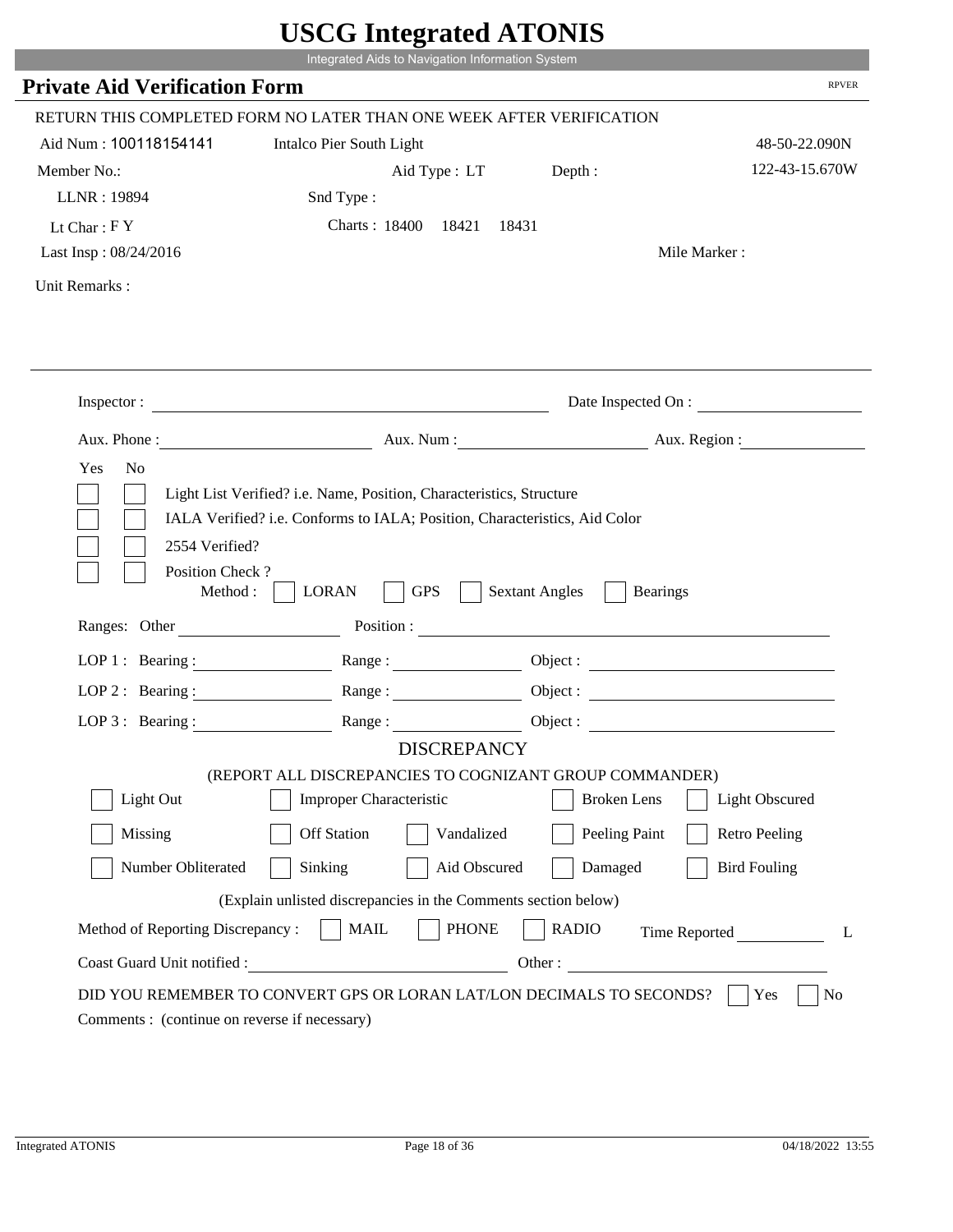|                                               | CDCO mitcarattu ATUNID                                                        |                                          |                        |
|-----------------------------------------------|-------------------------------------------------------------------------------|------------------------------------------|------------------------|
|                                               | Integrated Aids to Navigation Information System                              |                                          |                        |
| <b>Private Aid Verification Form</b>          |                                                                               |                                          | <b>RPVER</b>           |
|                                               | RETURN THIS COMPLETED FORM NO LATER THAN ONE WEEK AFTER VERIFICATION          |                                          |                        |
| Aid Num: 200100130360                         | Lummi Island Ferry Landing Light                                              |                                          | 48-43-13.980N          |
| Member No.:                                   | Aid Type : LT Depth :                                                         |                                          | 122-40-50.704W         |
| LLNR: 19300                                   | Snd Type:                                                                     |                                          |                        |
| Lt Char: $FI R 4s$                            | Charts: 18421 18424                                                           |                                          |                        |
| Last Insp: 05/14/2016                         |                                                                               |                                          | Mile Marker:           |
| Unit Remarks:                                 |                                                                               |                                          |                        |
|                                               |                                                                               |                                          |                        |
|                                               | Inspector:                                                                    |                                          | Date Inspected On :    |
|                                               |                                                                               |                                          | Aux. Num: Aux. Region: |
| Yes<br>N <sub>o</sub>                         |                                                                               |                                          |                        |
| Position Check?<br>Method:<br>Ranges: Other   | <b>GPS</b><br><b>LORAN</b><br>Position :                                      | <b>Sextant Angles</b><br><b>Bearings</b> |                        |
|                                               | LOP 1: Bearing: Range:                                                        |                                          |                        |
| LOP $2:$ Bearing :                            | Range:                                                                        |                                          |                        |
|                                               |                                                                               |                                          |                        |
|                                               | LOP 3: Bearing: Range: Object:                                                |                                          |                        |
|                                               | <b>DISCREPANCY</b><br>(REPORT ALL DISCREPANCIES TO COGNIZANT GROUP COMMANDER) |                                          |                        |
| Light Out                                     | <b>Improper Characteristic</b>                                                | <b>Broken</b> Lens                       | Light Obscured         |
| Missing                                       | <b>Off Station</b><br>Vandalized                                              | Peeling Paint                            | <b>Retro Peeling</b>   |
| Number Obliterated                            | Sinking<br>Aid Obscured                                                       | Damaged                                  | <b>Bird Fouling</b>    |
|                                               | (Explain unlisted discrepancies in the Comments section below)                |                                          |                        |
| Method of Reporting Discrepancy:              | <b>PHONE</b><br><b>MAIL</b>                                                   | <b>RADIO</b>                             | Time Reported<br>L     |
| Coast Guard Unit notified :                   | <u> 1980 - Johann Barbara, martin d</u>                                       | Other:                                   |                        |
| Comments : (continue on reverse if necessary) | DID YOU REMEMBER TO CONVERT GPS OR LORAN LAT/LON DECIMALS TO SECONDS?         |                                          | Yes<br>No              |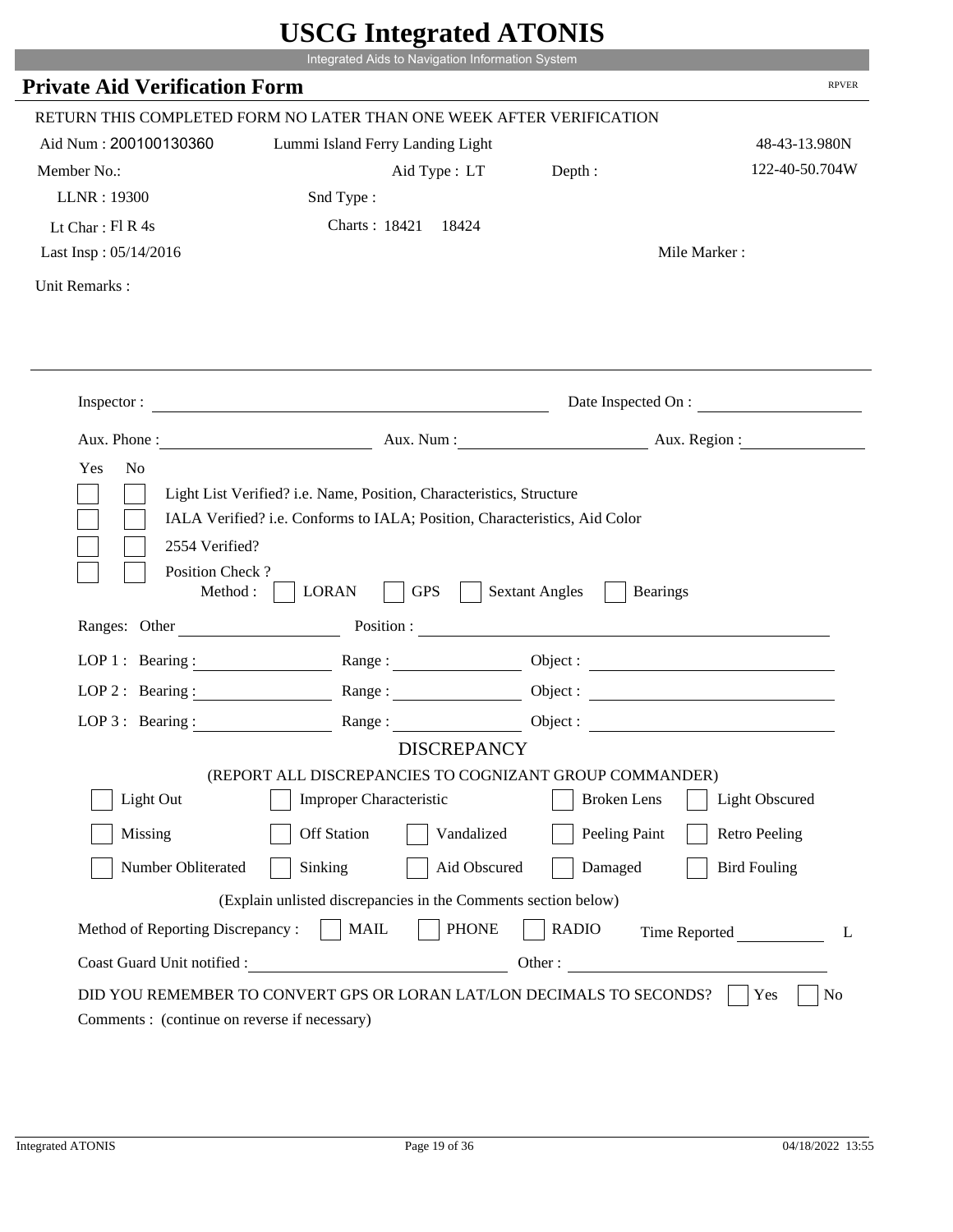|                                                                 | Integrated Aids to Navigation Information System                                                                                                   |                                          |                       |
|-----------------------------------------------------------------|----------------------------------------------------------------------------------------------------------------------------------------------------|------------------------------------------|-----------------------|
| <b>Private Aid Verification Form</b>                            |                                                                                                                                                    |                                          | <b>RPVER</b>          |
|                                                                 | RETURN THIS COMPLETED FORM NO LATER THAN ONE WEEK AFTER VERIFICATION                                                                               |                                          |                       |
| Aid Num: 100117717500                                           | Orcas Island Ferry Terminal Dolphin Light A                                                                                                        |                                          | 48-35-48.574N         |
| Member No.:                                                     | Aid Type: LT                                                                                                                                       | Depth :                                  | 122-56-34.311W        |
| LLNR: 19662                                                     | Snd Type:                                                                                                                                          |                                          |                       |
| Lt Char: $FI Y 4s$                                              | Charts: 18400 18421 18434                                                                                                                          |                                          |                       |
| Last Insp: 07/31/2016                                           |                                                                                                                                                    |                                          | Mile Marker:          |
| Unit Remarks:                                                   |                                                                                                                                                    |                                          |                       |
|                                                                 |                                                                                                                                                    |                                          |                       |
|                                                                 | Inspector:                                                                                                                                         |                                          | Date Inspected On :   |
|                                                                 | Aux. Phone: Aux. Num : Aux. Num : Aux. Region :                                                                                                    |                                          |                       |
| 2554 Verified?                                                  | Light List Verified? i.e. Name, Position, Characteristics, Structure<br>IALA Verified? i.e. Conforms to IALA; Position, Characteristics, Aid Color |                                          |                       |
| Position Check?<br>Method : $\vert$<br>Ranges: Other            | <b>LORAN</b><br><b>GPS</b>                                                                                                                         | <b>Sextant Angles</b><br><b>Bearings</b> |                       |
|                                                                 |                                                                                                                                                    |                                          |                       |
|                                                                 | LOP 1: Bearing: Range:                                                                                                                             |                                          |                       |
|                                                                 | LOP 2 : Bearing : $\qquad \qquad$ Range :                                                                                                          |                                          |                       |
|                                                                 | LOP 3: Bearing: Range: Range: Object:<br><b>DISCREPANCY</b>                                                                                        |                                          |                       |
|                                                                 | (REPORT ALL DISCREPANCIES TO COGNIZANT GROUP COMMANDER)                                                                                            |                                          |                       |
| Light Out                                                       | Improper Characteristic                                                                                                                            | <b>Broken</b> Lens                       | <b>Light Obscured</b> |
| Missing                                                         | <b>Off Station</b><br>Vandalized                                                                                                                   | Peeling Paint                            | <b>Retro Peeling</b>  |
| Number Obliterated                                              | Sinking<br>Aid Obscured                                                                                                                            | Damaged                                  | <b>Bird Fouling</b>   |
|                                                                 |                                                                                                                                                    |                                          |                       |
|                                                                 | (Explain unlisted discrepancies in the Comments section below)                                                                                     |                                          |                       |
| Method of Reporting Discrepancy:<br>Coast Guard Unit notified : | <b>MAIL</b><br><b>PHONE</b><br><u> 1980 - Johann Barbara, martxa eta politikar</u>                                                                 | <b>RADIO</b><br>Other:                   | Time Reported<br>L    |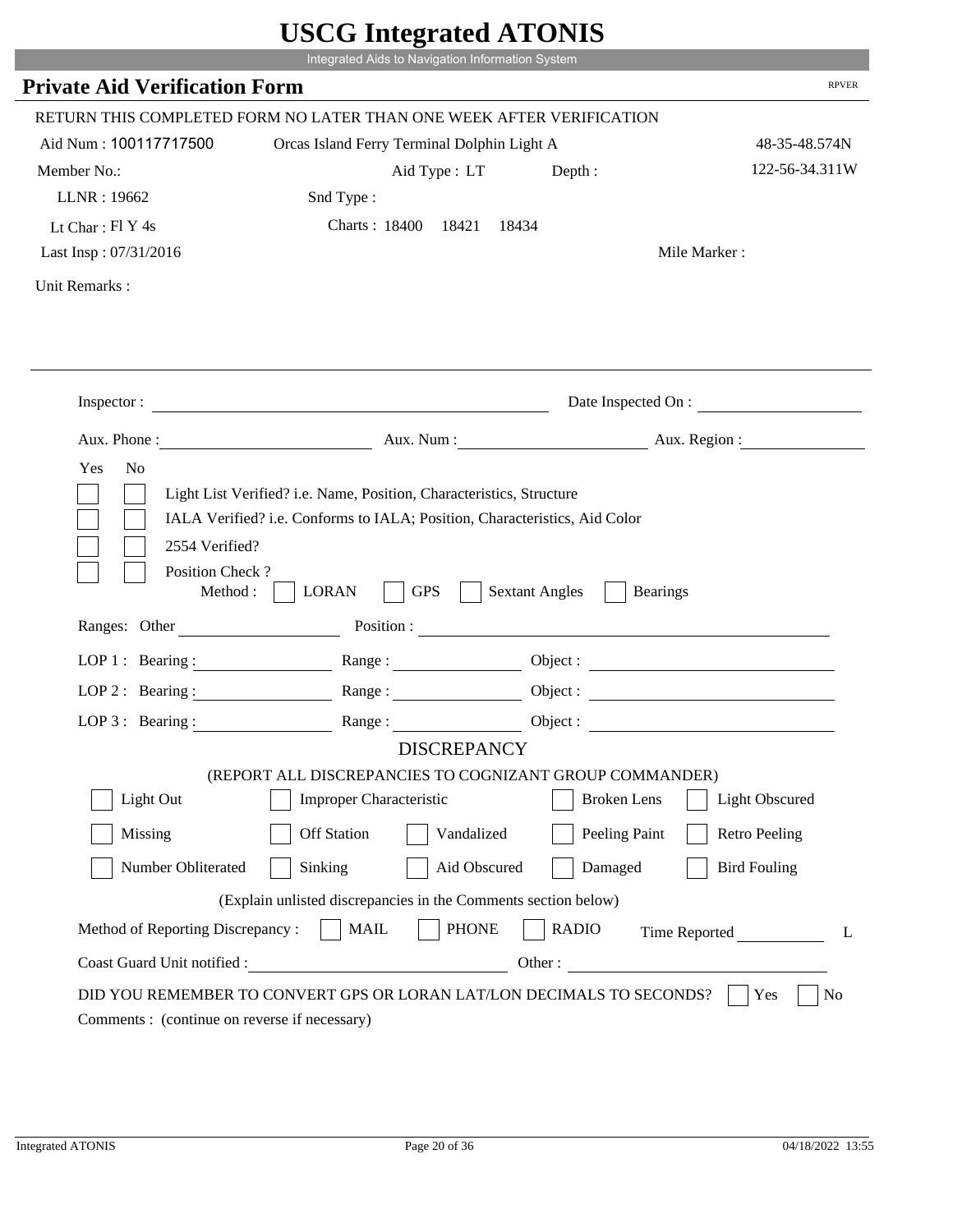|                                                                 | Integrated Aids to Navigation Information System                                                                                                   |                                          |                       |
|-----------------------------------------------------------------|----------------------------------------------------------------------------------------------------------------------------------------------------|------------------------------------------|-----------------------|
| <b>Private Aid Verification Form</b>                            |                                                                                                                                                    |                                          | <b>RPVER</b>          |
|                                                                 | RETURN THIS COMPLETED FORM NO LATER THAN ONE WEEK AFTER VERIFICATION                                                                               |                                          |                       |
| Aid Num: 100117717501                                           | Orcas Island Ferry Terminal Dolphin Light B                                                                                                        |                                          | 48-35-47.731N         |
| Member No.:                                                     | Aid Type: LT                                                                                                                                       | Depth :                                  | 122-56-36.687W        |
| LLNR: 19663                                                     | Snd Type:                                                                                                                                          |                                          |                       |
| Lt Char: $FI Y 4s$                                              | Charts: 18400 18421                                                                                                                                | 18434                                    |                       |
| Last Insp: 07/31/2016                                           |                                                                                                                                                    |                                          | Mile Marker:          |
| Unit Remarks:                                                   |                                                                                                                                                    |                                          |                       |
|                                                                 |                                                                                                                                                    |                                          |                       |
|                                                                 | Inspector:                                                                                                                                         |                                          | Date Inspected On :   |
|                                                                 | Aux. Phone: Aux. Aux. Num : Aux. Aux. Region :                                                                                                     |                                          |                       |
| Yes<br>N <sub>o</sub><br>2554 Verified?                         | Light List Verified? i.e. Name, Position, Characteristics, Structure<br>IALA Verified? i.e. Conforms to IALA; Position, Characteristics, Aid Color |                                          |                       |
| Position Check?<br>Method : $\vert$<br>Ranges: Other            | <b>GPS</b><br><b>LORAN</b>                                                                                                                         | <b>Sextant Angles</b><br><b>Bearings</b> |                       |
|                                                                 |                                                                                                                                                    |                                          |                       |
|                                                                 | LOP 1 : Bearing : Range :                                                                                                                          |                                          | Object:               |
| LOP 2 : Bearing :                                               |                                                                                                                                                    |                                          |                       |
|                                                                 | LOP 3: Bearing: Range: Range: Object:                                                                                                              |                                          |                       |
|                                                                 | <b>DISCREPANCY</b><br>(REPORT ALL DISCREPANCIES TO COGNIZANT GROUP COMMANDER)                                                                      |                                          |                       |
| Light Out                                                       | Improper Characteristic                                                                                                                            | <b>Broken</b> Lens                       | <b>Light Obscured</b> |
|                                                                 | <b>Off Station</b>                                                                                                                                 |                                          |                       |
| Missing                                                         | Vandalized                                                                                                                                         | Peeling Paint                            | <b>Retro Peeling</b>  |
| Number Obliterated                                              | Sinking<br>Aid Obscured                                                                                                                            | Damaged                                  | <b>Bird Fouling</b>   |
|                                                                 | (Explain unlisted discrepancies in the Comments section below)                                                                                     |                                          |                       |
| Method of Reporting Discrepancy:<br>Coast Guard Unit notified : | <b>PHONE</b><br><b>MAIL</b><br><u> 1989 - Johann Barbara, martxa alemaniar a</u>                                                                   | <b>RADIO</b><br>Other:                   | Time Reported<br>L    |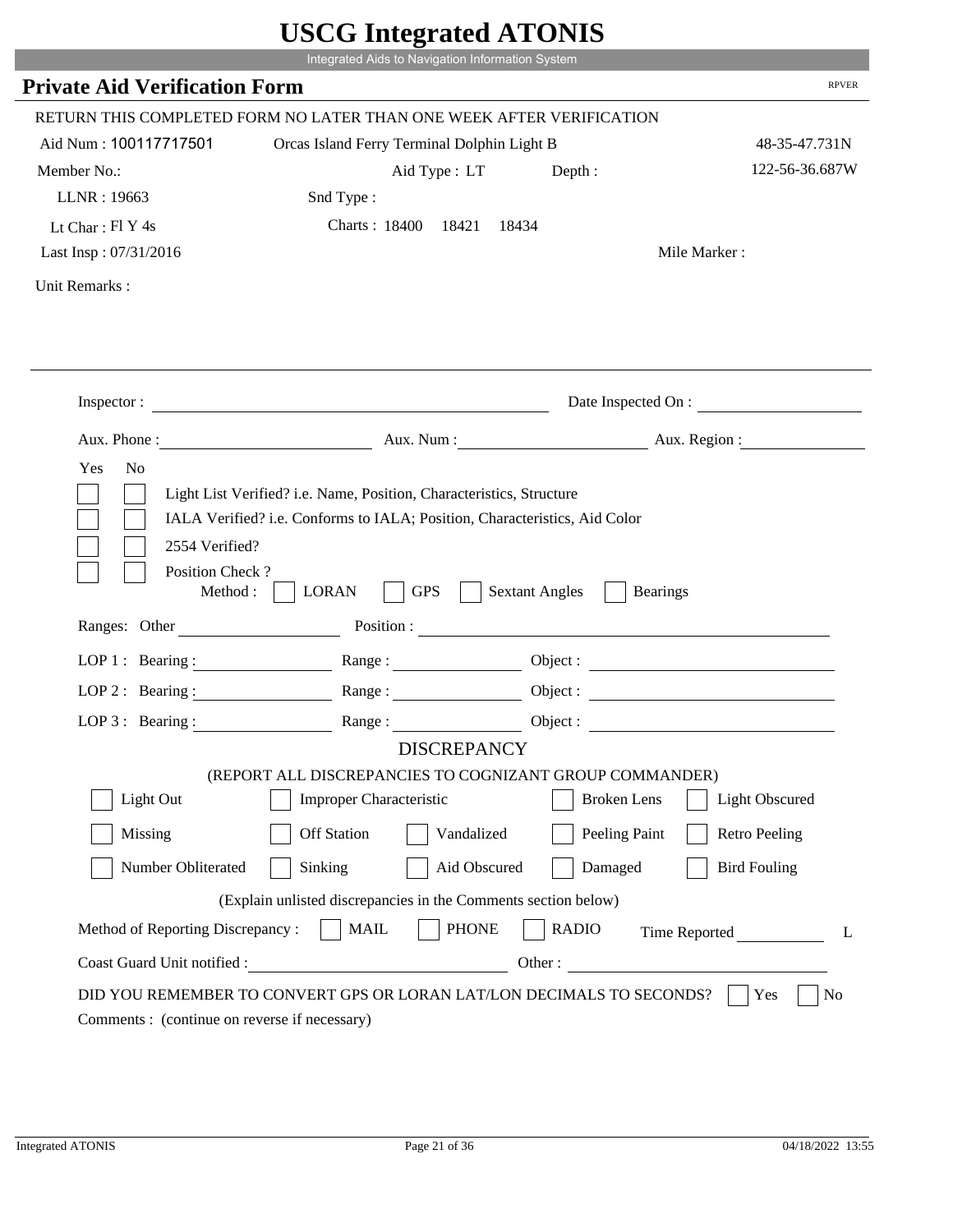|                                                       | Integrated Aids to Navigation Information System                                                         |                                          |                              |
|-------------------------------------------------------|----------------------------------------------------------------------------------------------------------|------------------------------------------|------------------------------|
| <b>Private Aid Verification Form</b>                  |                                                                                                          |                                          | <b>RPVER</b>                 |
|                                                       | RETURN THIS COMPLETED FORM NO LATER THAN ONE WEEK AFTER VERIFICATION                                     |                                          |                              |
| Aid Num: 200100130291                                 | Pearl Island Dock Light                                                                                  |                                          | 48-37-03.000N                |
| Member No.:                                           | Aid Type : LT                                                                                            | Depth:                                   | 123-09-39.400W               |
| LLNR: 19755                                           | Snd Type:                                                                                                |                                          |                              |
| Lt Char: $FI$ Y 4s                                    | Charts: 18421 18433                                                                                      |                                          |                              |
| Last Insp: 09/04/2016                                 |                                                                                                          |                                          | Mile Marker:                 |
| Unit Remarks:                                         |                                                                                                          |                                          |                              |
|                                                       | Inspector:                                                                                               |                                          | Date Inspected On :          |
|                                                       | Aux. Phone : Aux. Num : Aux. Num : Aux. Num : Aux. Region :                                              |                                          |                              |
|                                                       | Light List Verified? i.e. Name, Position, Characteristics, Structure                                     |                                          |                              |
| 2554 Verified?<br>Position Check?<br>Method : $\vert$ | IALA Verified? i.e. Conforms to IALA; Position, Characteristics, Aid Color<br><b>LORAN</b><br><b>GPS</b> | <b>Sextant Angles</b><br><b>Bearings</b> |                              |
| Ranges: Other                                         |                                                                                                          |                                          |                              |
|                                                       | LOP 1: Bearing: Range:                                                                                   |                                          |                              |
| LOP 2: Bearing:                                       |                                                                                                          |                                          |                              |
|                                                       | LOP 3: Bearing: Range: Range: Object:                                                                    |                                          |                              |
|                                                       | <b>DISCREPANCY</b>                                                                                       |                                          |                              |
|                                                       | (REPORT ALL DISCREPANCIES TO COGNIZANT GROUP COMMANDER)                                                  |                                          |                              |
| Light Out                                             | Improper Characteristic                                                                                  | <b>Broken</b> Lens                       | <b>Light Obscured</b>        |
| Missing                                               | <b>Off Station</b><br>Vandalized                                                                         | Peeling Paint                            | <b>Retro Peeling</b>         |
| Number Obliterated                                    | Sinking<br>Aid Obscured                                                                                  | Damaged                                  | <b>Bird Fouling</b>          |
|                                                       | (Explain unlisted discrepancies in the Comments section below)                                           |                                          |                              |
| Method of Reporting Discrepancy:                      | <b>MAIL</b><br><b>PHONE</b>                                                                              | <b>RADIO</b>                             |                              |
| Coast Guard Unit notified :                           | <u> 1980 - Johann Barbara, martxa eta politikar</u>                                                      |                                          | Time Reported<br>L<br>Other: |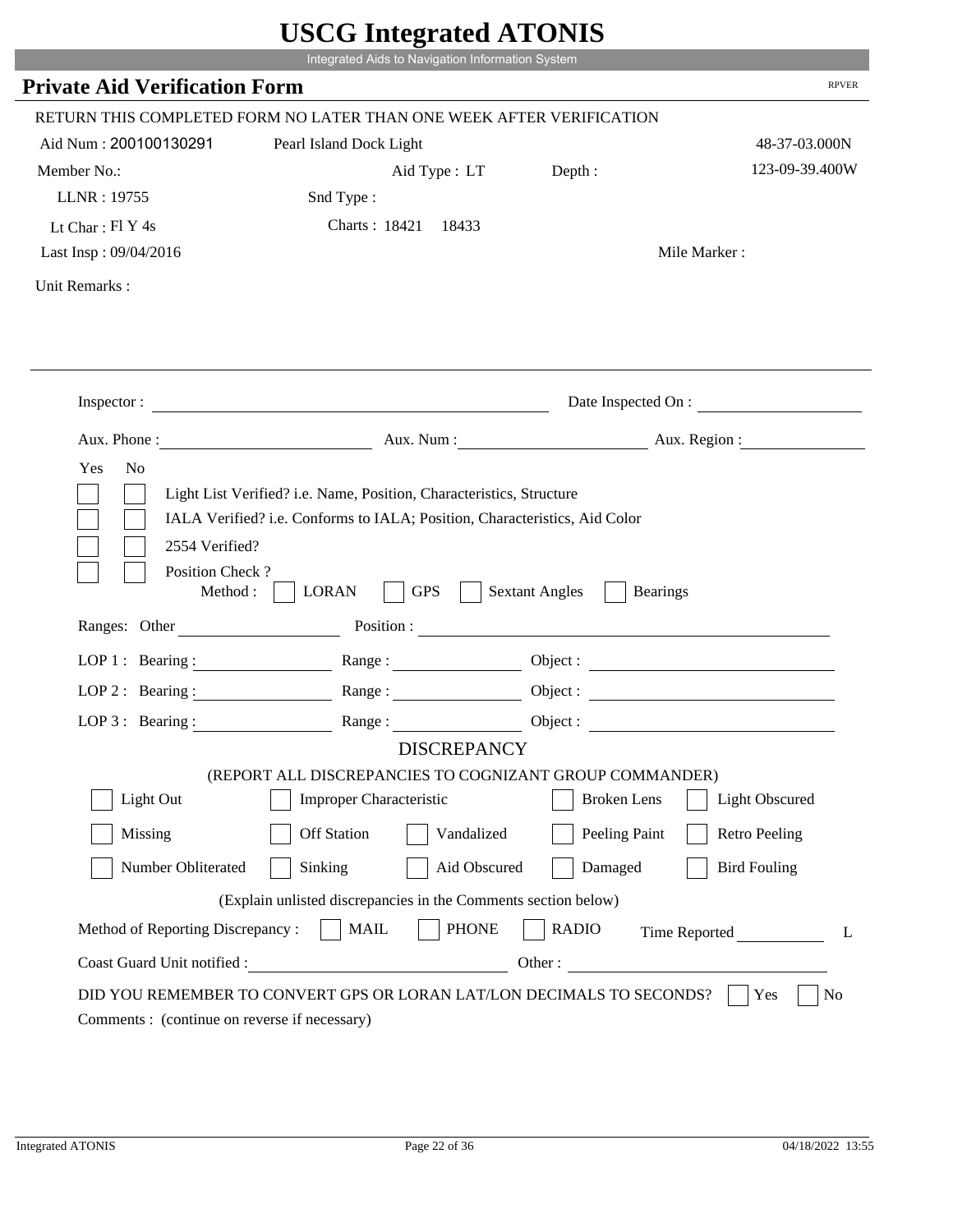|                                                                        | Integrated Aids to Navigation Information System                                                                                                   |                       |                              |
|------------------------------------------------------------------------|----------------------------------------------------------------------------------------------------------------------------------------------------|-----------------------|------------------------------|
| <b>Private Aid Verification Form</b>                                   |                                                                                                                                                    |                       | <b>RPVER</b>                 |
|                                                                        | RETURN THIS COMPLETED FORM NO LATER THAN ONE WEEK AFTER VERIFICATION                                                                               |                       |                              |
| Aid Num: 200100130170                                                  | Pearl Island Pier Lights (2)                                                                                                                       |                       | 48-36-55.200N                |
| Member No.:                                                            | Aid Type : LT Depth :                                                                                                                              |                       | 123-10-10.920W               |
| LLNR: 19745                                                            | Snd Type:                                                                                                                                          |                       |                              |
| Lt Char: $FY$                                                          | Charts: 18421 18433                                                                                                                                |                       |                              |
| Last Insp: 09/04/2016                                                  |                                                                                                                                                    |                       | Mile Marker:                 |
| Unit Remarks:                                                          |                                                                                                                                                    |                       |                              |
|                                                                        | Inspector:                                                                                                                                         |                       | Date Inspected On :          |
|                                                                        | Aux. Phone : Aux. Num : Aux. Num : Aux. Num : Aux. Region :                                                                                        |                       |                              |
| Yes<br>N <sub>o</sub>                                                  | Light List Verified? i.e. Name, Position, Characteristics, Structure<br>IALA Verified? i.e. Conforms to IALA; Position, Characteristics, Aid Color |                       |                              |
| 2554 Verified?<br>Position Check?<br>Method : $\vert$<br>Ranges: Other | <b>LORAN</b><br><b>GPS</b>                                                                                                                         | <b>Sextant Angles</b> | <b>Bearings</b>              |
|                                                                        |                                                                                                                                                    |                       |                              |
|                                                                        | LOP 1: Bearing: Range:                                                                                                                             |                       |                              |
| LOP 2: Bearing:                                                        | Range:                                                                                                                                             |                       |                              |
|                                                                        | LOP 3: Bearing: Range: Range: Object:                                                                                                              |                       |                              |
|                                                                        | <b>DISCREPANCY</b><br>(REPORT ALL DISCREPANCIES TO COGNIZANT GROUP COMMANDER)                                                                      |                       |                              |
| Light Out                                                              | Improper Characteristic                                                                                                                            | <b>Broken</b> Lens    | <b>Light Obscured</b>        |
| Missing                                                                | <b>Off Station</b><br>Vandalized                                                                                                                   | Peeling Paint         | <b>Retro Peeling</b>         |
| Number Obliterated                                                     | Sinking<br>Aid Obscured                                                                                                                            | Damaged               | <b>Bird Fouling</b>          |
|                                                                        |                                                                                                                                                    |                       |                              |
|                                                                        | (Explain unlisted discrepancies in the Comments section below)                                                                                     |                       |                              |
| Method of Reporting Discrepancy:<br>Coast Guard Unit notified :        | <b>MAIL</b><br><b>PHONE</b><br><u> 1990 - Johann Barbara, martxa eta politikar</u>                                                                 | <b>RADIO</b>          | Time Reported<br>L<br>Other: |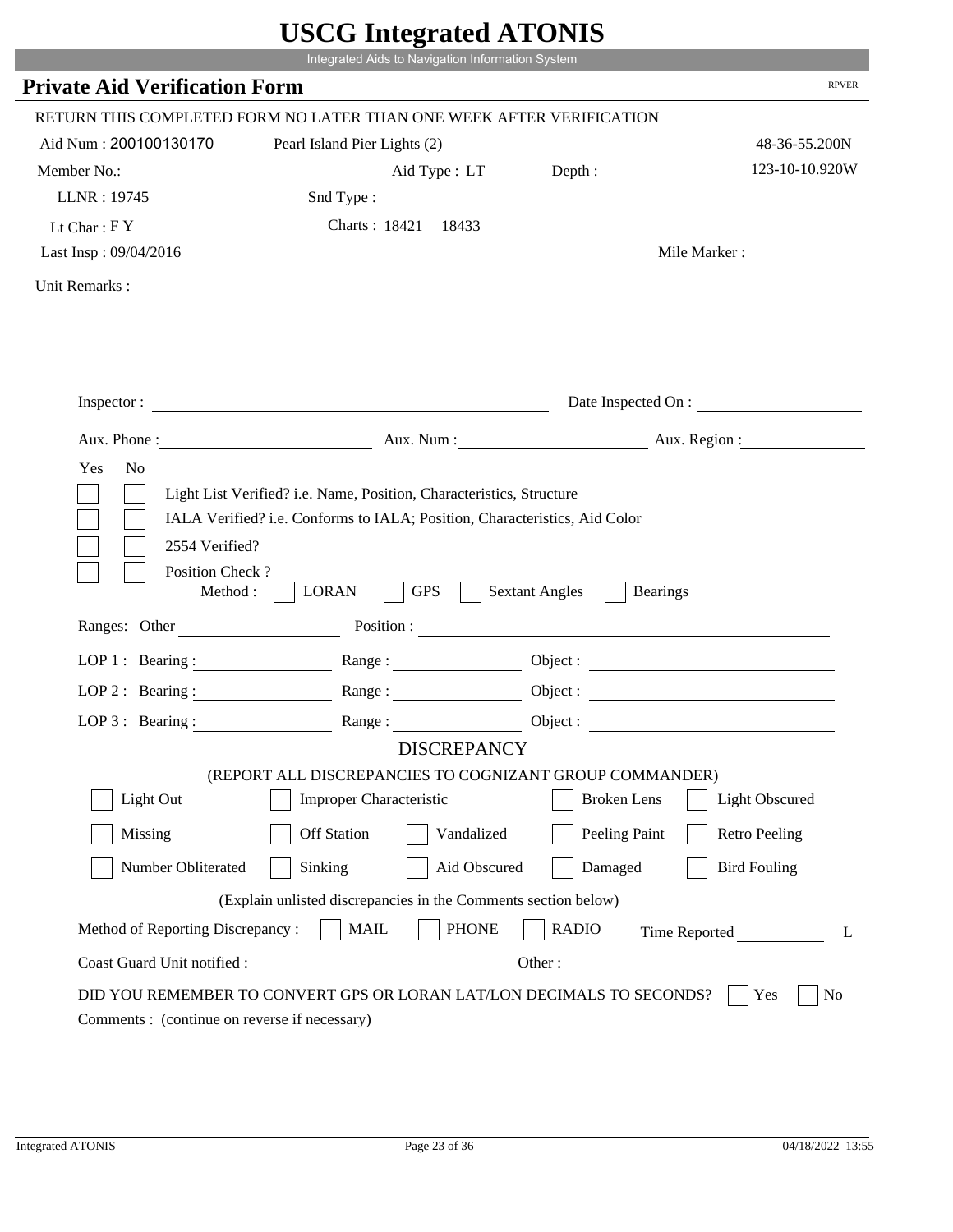|                                      | Integrated Aids to Navigation Information System                                                                                                   |                                          |                       |
|--------------------------------------|----------------------------------------------------------------------------------------------------------------------------------------------------|------------------------------------------|-----------------------|
| <b>Private Aid Verification Form</b> |                                                                                                                                                    |                                          | <b>RPVER</b>          |
|                                      | RETURN THIS COMPLETED FORM NO LATER THAN ONE WEEK AFTER VERIFICATION                                                                               |                                          |                       |
| Aid Num: 200100130279                | Phillips 66 Pier North Light                                                                                                                       |                                          | 48-49-37.620N         |
| Member No.:                          | Aid Type : LT Depth :                                                                                                                              |                                          | 122-43-10.210W        |
| LLNR: 19891                          | Snd Type:                                                                                                                                          |                                          |                       |
| Lt Char: $FY$                        | Charts: 18421 18427                                                                                                                                | 18431                                    |                       |
| Last Insp: 08/12/2016                |                                                                                                                                                    |                                          | Mile Marker:          |
| Unit Remarks:                        |                                                                                                                                                    |                                          |                       |
|                                      |                                                                                                                                                    |                                          |                       |
|                                      |                                                                                                                                                    |                                          |                       |
|                                      | Inspector:                                                                                                                                         |                                          | Date Inspected On :   |
|                                      |                                                                                                                                                    | Aux. Num: Aux. Region:                   |                       |
| 2554 Verified?                       | Light List Verified? i.e. Name, Position, Characteristics, Structure<br>IALA Verified? i.e. Conforms to IALA; Position, Characteristics, Aid Color |                                          |                       |
| Position Check?<br>Method :          | <b>GPS</b><br><b>LORAN</b>                                                                                                                         | <b>Sextant Angles</b><br><b>Bearings</b> |                       |
|                                      | Ranges: Other Position : Position : 2008                                                                                                           |                                          |                       |
| LOP 1 : Bearing :                    |                                                                                                                                                    |                                          |                       |
| LOP $2:$ Bearing :                   | Range:                                                                                                                                             |                                          | Object :              |
| $LOP 3:$ Bearing :                   | Range:                                                                                                                                             | Object :                                 |                       |
|                                      | <b>DISCREPANCY</b>                                                                                                                                 |                                          |                       |
| Light Out                            | (REPORT ALL DISCREPANCIES TO COGNIZANT GROUP COMMANDER)<br><b>Improper Characteristic</b>                                                          | <b>Broken</b> Lens                       | <b>Light Obscured</b> |
| Missing                              | <b>Off Station</b><br>Vandalized                                                                                                                   | Peeling Paint                            | <b>Retro Peeling</b>  |
| Number Obliterated                   | Aid Obscured<br>Sinking                                                                                                                            | Damaged                                  | <b>Bird Fouling</b>   |
|                                      |                                                                                                                                                    |                                          |                       |
| Method of Reporting Discrepancy:     | (Explain unlisted discrepancies in the Comments section below)<br><b>PHONE</b><br><b>MAIL</b>                                                      | <b>RADIO</b>                             |                       |
| Coast Guard Unit notified :          |                                                                                                                                                    | Other:                                   | Time Reported<br>L    |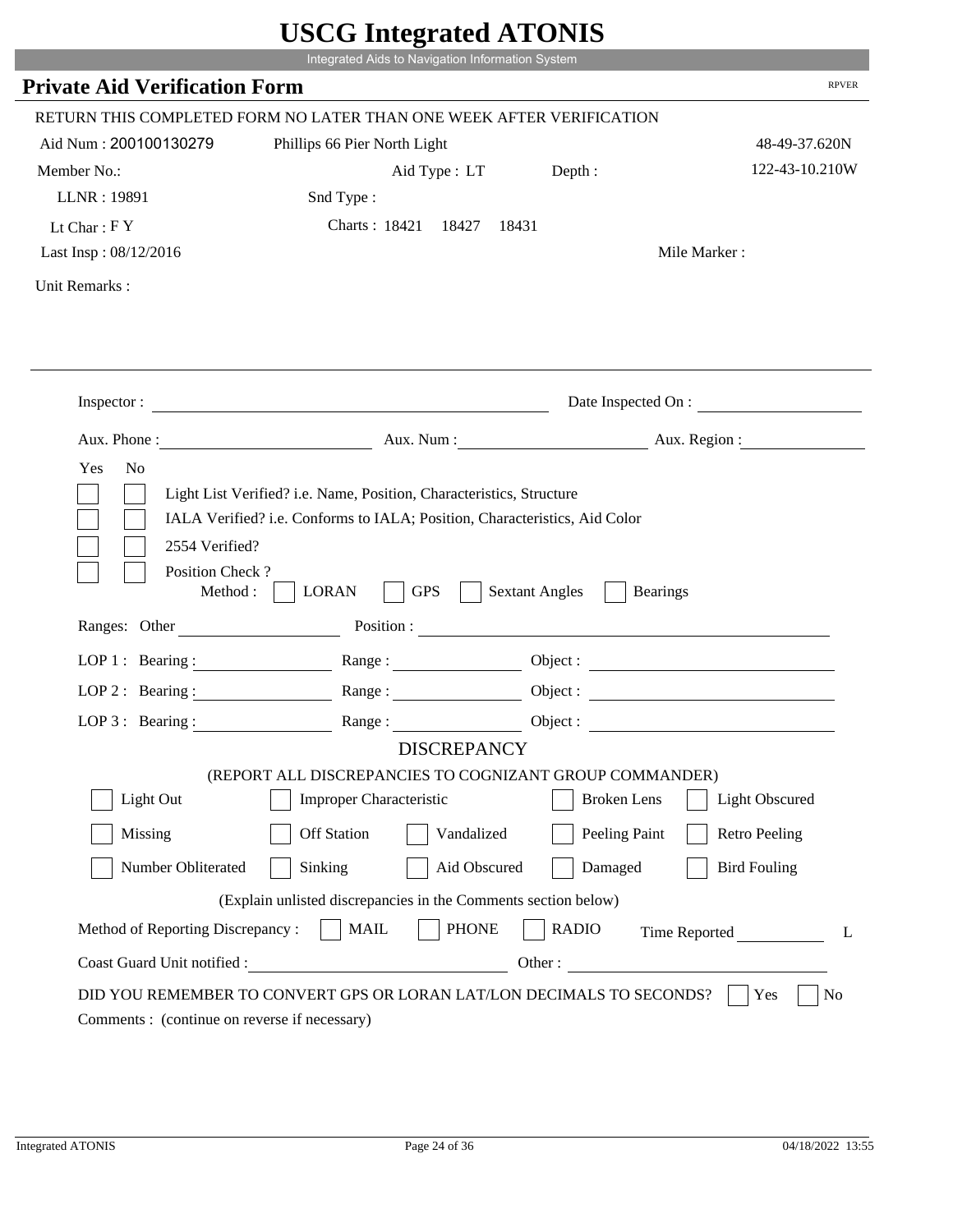|                                                                                                            | UDUU IIIItgi attu ATUNID<br>Integrated Aids to Navigation Information System                                                                       |                       |                        |
|------------------------------------------------------------------------------------------------------------|----------------------------------------------------------------------------------------------------------------------------------------------------|-----------------------|------------------------|
| <b>Private Aid Verification Form</b>                                                                       |                                                                                                                                                    |                       | <b>RPVER</b>           |
|                                                                                                            | RETURN THIS COMPLETED FORM NO LATER THAN ONE WEEK AFTER VERIFICATION                                                                               |                       |                        |
| Aid Num: 200100130281                                                                                      | Phillips 66 Pier South Light                                                                                                                       |                       | 48-49-29.500N          |
| Member No.:                                                                                                | Aid Type : LT Depth :                                                                                                                              |                       | 122-43-13.970W         |
| LLNR: 19890                                                                                                | Snd Type: HORN                                                                                                                                     |                       |                        |
| Lt Char: $FY$                                                                                              | Charts: 18421 18427<br>18431                                                                                                                       |                       |                        |
| Last Insp: 08/12/2016                                                                                      |                                                                                                                                                    |                       | Mile Marker:           |
| Unit Remarks:                                                                                              |                                                                                                                                                    |                       |                        |
|                                                                                                            |                                                                                                                                                    |                       |                        |
|                                                                                                            | Inspector:                                                                                                                                         |                       | Date Inspected On :    |
|                                                                                                            |                                                                                                                                                    |                       | Aux. Num: Aux. Region: |
| Yes<br>N <sub>0</sub><br>2554 Verified?                                                                    | Light List Verified? i.e. Name, Position, Characteristics, Structure<br>IALA Verified? i.e. Conforms to IALA; Position, Characteristics, Aid Color |                       |                        |
| Position Check?<br>Method :                                                                                | <b>GPS</b><br><b>LORAN</b><br>Ranges: Other Position : Position :                                                                                  | <b>Sextant Angles</b> | <b>Bearings</b>        |
|                                                                                                            |                                                                                                                                                    |                       |                        |
| LOP 1 : Bearing : $\frac{1}{\sqrt{1-\frac{1}{2}} \cdot \frac{1}{\sqrt{1-\frac{1}{2}} \cdot \frac{1}{2}}}}$ |                                                                                                                                                    |                       |                        |
| $LOP$ 2 : Bearing :                                                                                        |                                                                                                                                                    |                       |                        |
| LOP $3$ : Bearing :                                                                                        | <b>DISCREPANCY</b>                                                                                                                                 | Object :              |                        |
|                                                                                                            | (REPORT ALL DISCREPANCIES TO COGNIZANT GROUP COMMANDER)                                                                                            |                       |                        |
| Light Out                                                                                                  | <b>Improper Characteristic</b>                                                                                                                     | <b>Broken</b> Lens    | <b>Light Obscured</b>  |
| Missing                                                                                                    | <b>Off Station</b><br>Vandalized                                                                                                                   | Peeling Paint         | <b>Retro Peeling</b>   |
| Number Obliterated                                                                                         | Sinking<br>Aid Obscured                                                                                                                            | Damaged               | <b>Bird Fouling</b>    |
|                                                                                                            | (Explain unlisted discrepancies in the Comments section below)                                                                                     |                       |                        |
| Method of Reporting Discrepancy:                                                                           | <b>PHONE</b><br><b>MAIL</b>                                                                                                                        | <b>RADIO</b>          | Time Reported<br>L     |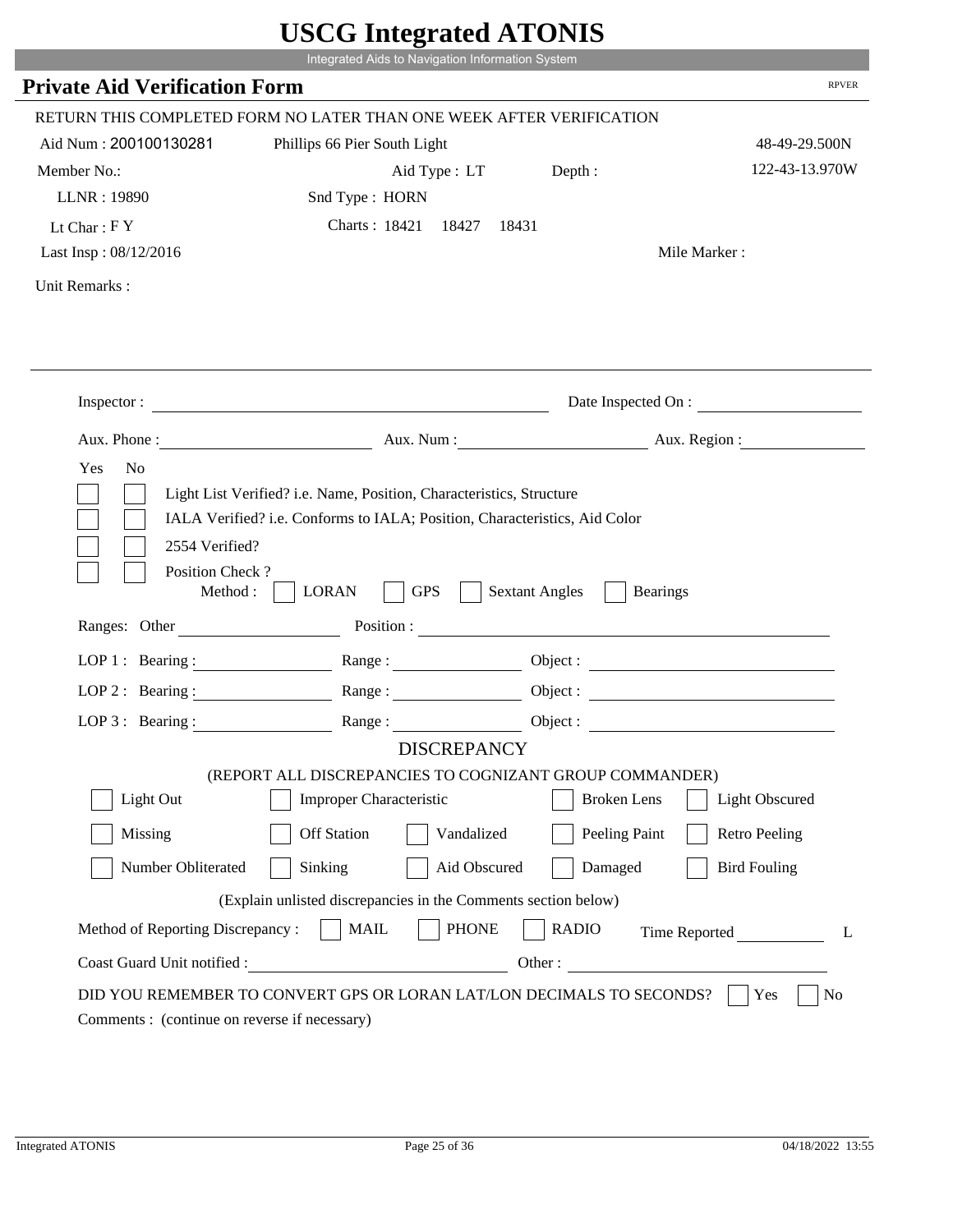|                                             | UDUU IIIIU ARUU ATUNID<br>Integrated Aids to Navigation Information System                                                                         |                                                                                                                                                                                                                                |
|---------------------------------------------|----------------------------------------------------------------------------------------------------------------------------------------------------|--------------------------------------------------------------------------------------------------------------------------------------------------------------------------------------------------------------------------------|
| <b>Private Aid Verification Form</b>        |                                                                                                                                                    | <b>RPVER</b>                                                                                                                                                                                                                   |
|                                             |                                                                                                                                                    |                                                                                                                                                                                                                                |
|                                             | RETURN THIS COMPLETED FORM NO LATER THAN ONE WEEK AFTER VERIFICATION                                                                               |                                                                                                                                                                                                                                |
| Aid Num: 200100130415                       | Secret Harbor Fish Pen Lights (2)                                                                                                                  | 48-33-14.900N                                                                                                                                                                                                                  |
| Member No.:                                 | Aid Type : LT                                                                                                                                      | 122-40-57.400W<br>Depth:                                                                                                                                                                                                       |
| LLNR: 19172                                 | Snd Type:                                                                                                                                          |                                                                                                                                                                                                                                |
| Lt Char: $FIY$ 6s                           | Charts: 18421 18424<br>18429                                                                                                                       | 18430                                                                                                                                                                                                                          |
| Last Insp: 05/14/2016                       |                                                                                                                                                    | Mile Marker:                                                                                                                                                                                                                   |
| Unit Remarks:                               |                                                                                                                                                    |                                                                                                                                                                                                                                |
|                                             |                                                                                                                                                    |                                                                                                                                                                                                                                |
|                                             |                                                                                                                                                    |                                                                                                                                                                                                                                |
|                                             | Inspector:                                                                                                                                         | Date Inspected On :                                                                                                                                                                                                            |
| Aux. Phone :                                |                                                                                                                                                    | Aux. Num: Aux. Region:                                                                                                                                                                                                         |
| Yes<br>N <sub>o</sub><br>2554 Verified?     | Light List Verified? i.e. Name, Position, Characteristics, Structure<br>IALA Verified? i.e. Conforms to IALA; Position, Characteristics, Aid Color |                                                                                                                                                                                                                                |
| Position Check?<br>Method:<br>Ranges: Other | <b>GPS</b><br><b>LORAN</b>                                                                                                                         | <b>Sextant Angles</b><br><b>Bearings</b>                                                                                                                                                                                       |
|                                             |                                                                                                                                                    | Position : The Contract of the Contract of the Contract of the Contract of the Contract of the Contract of the Contract of the Contract of the Contract of the Contract of the Contract of the Contract of the Contract of the |
| LOP 1 : Bearing :                           |                                                                                                                                                    | Object :                                                                                                                                                                                                                       |
| $LOP$ 2 : Bearing :                         | Range :                                                                                                                                            |                                                                                                                                                                                                                                |
| LOP $3$ : Bearing :                         | Range:                                                                                                                                             |                                                                                                                                                                                                                                |
|                                             | <b>DISCREPANCY</b>                                                                                                                                 |                                                                                                                                                                                                                                |
| Light Out                                   | (REPORT ALL DISCREPANCIES TO COGNIZANT GROUP COMMANDER)<br><b>Improper Characteristic</b>                                                          | <b>Broken</b> Lens<br><b>Light Obscured</b>                                                                                                                                                                                    |
|                                             |                                                                                                                                                    |                                                                                                                                                                                                                                |
| Missing                                     | <b>Off Station</b><br>Vandalized                                                                                                                   | Peeling Paint<br><b>Retro Peeling</b>                                                                                                                                                                                          |
| Number Obliterated                          | Sinking<br>Aid Obscured                                                                                                                            | Damaged<br><b>Bird Fouling</b>                                                                                                                                                                                                 |
|                                             | (Explain unlisted discrepancies in the Comments section below)                                                                                     |                                                                                                                                                                                                                                |
| Method of Reporting Discrepancy:            | <b>PHONE</b><br><b>MAIL</b>                                                                                                                        | <b>RADIO</b><br>Time Reported<br>L                                                                                                                                                                                             |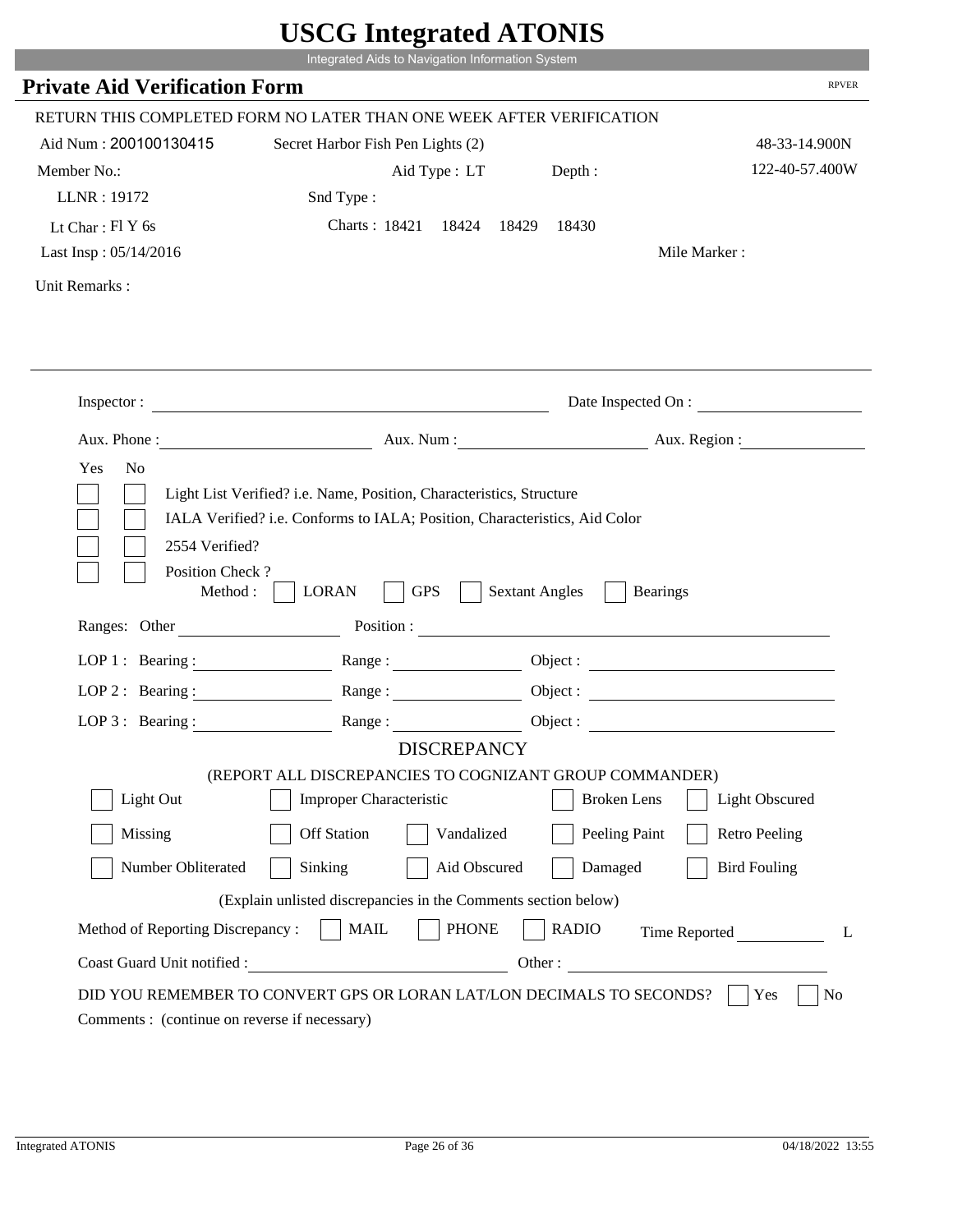|                                                    | $\sim$<br>Integrated Aids to Navigation Information System                                                                                         |                                     |                                 |
|----------------------------------------------------|----------------------------------------------------------------------------------------------------------------------------------------------------|-------------------------------------|---------------------------------|
| <b>Private Aid Verification Form</b>               |                                                                                                                                                    |                                     | <b>RPVER</b>                    |
|                                                    |                                                                                                                                                    |                                     |                                 |
|                                                    | RETURN THIS COMPLETED FORM NO LATER THAN ONE WEEK AFTER VERIFICATION                                                                               |                                     |                                 |
| Aid Num: 100117717497                              | Shaw Island Ferry Terminal Dolphin Light                                                                                                           |                                     | 48-35-07.072N<br>122-55-44.756W |
| Member No.:                                        | Aid Type: LT                                                                                                                                       | Depth:                              |                                 |
| LLNR: 19667                                        | Snd Type:                                                                                                                                          |                                     |                                 |
| Lt Char: Fl Y 4s                                   | Charts: 18434                                                                                                                                      |                                     |                                 |
| Last Insp: 07/31/2016                              |                                                                                                                                                    |                                     | Mile Marker:                    |
| Unit Remarks:                                      |                                                                                                                                                    |                                     |                                 |
|                                                    |                                                                                                                                                    |                                     |                                 |
|                                                    |                                                                                                                                                    |                                     |                                 |
|                                                    | Inspector:                                                                                                                                         |                                     | Date Inspected On :             |
|                                                    | Aux. Phone : Aux. Num : Aux. Num : Aux. Aux. Region :                                                                                              |                                     |                                 |
|                                                    |                                                                                                                                                    |                                     |                                 |
| Yes<br>N <sub>o</sub>                              | Light List Verified? i.e. Name, Position, Characteristics, Structure<br>IALA Verified? i.e. Conforms to IALA; Position, Characteristics, Aid Color |                                     |                                 |
| 2554 Verified?<br>Position Check?<br>Ranges: Other | <b>GPS</b><br>Method :<br><b>LORAN</b>                                                                                                             | <b>Sextant Angles</b><br>Position : | <b>Bearings</b>                 |
|                                                    |                                                                                                                                                    |                                     |                                 |
| LOP 1 : Bearing :                                  | Range:                                                                                                                                             |                                     |                                 |
| $LOP$ 2 : Bearing :                                |                                                                                                                                                    |                                     |                                 |
|                                                    | LOP 3: Bearing : $\qquad \qquad$ Range :                                                                                                           |                                     |                                 |
|                                                    | <b>DISCREPANCY</b>                                                                                                                                 |                                     |                                 |
| Light Out                                          | (REPORT ALL DISCREPANCIES TO COGNIZANT GROUP COMMANDER)                                                                                            | <b>Broken</b> Lens                  |                                 |
|                                                    | Improper Characteristic                                                                                                                            |                                     | <b>Light Obscured</b>           |
| Missing                                            | <b>Off Station</b><br>Vandalized                                                                                                                   | Peeling Paint                       | <b>Retro Peeling</b>            |
| Number Obliterated                                 | Sinking<br>Aid Obscured                                                                                                                            | Damaged                             | <b>Bird Fouling</b>             |
|                                                    | (Explain unlisted discrepancies in the Comments section below)                                                                                     |                                     |                                 |
| Method of Reporting Discrepancy:                   | <b>MAIL</b><br><b>PHONE</b>                                                                                                                        | <b>RADIO</b>                        | Time Reported<br>L              |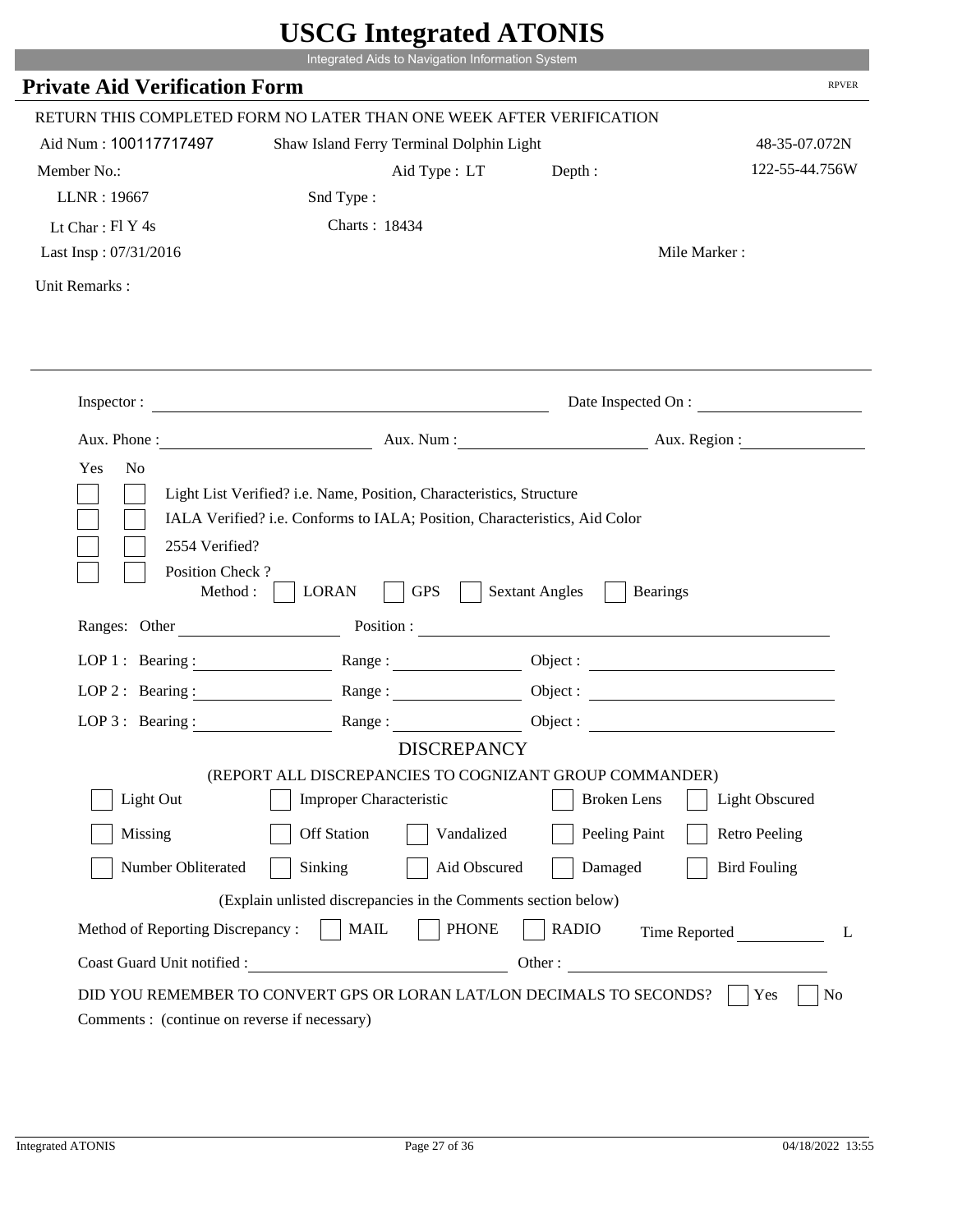|                                                                        | Integrated Aids to Navigation Information System                                                                                                   |                                          |                       |
|------------------------------------------------------------------------|----------------------------------------------------------------------------------------------------------------------------------------------------|------------------------------------------|-----------------------|
| <b>Private Aid Verification Form</b>                                   |                                                                                                                                                    |                                          | <b>RPVER</b>          |
|                                                                        |                                                                                                                                                    |                                          |                       |
|                                                                        | RETURN THIS COMPLETED FORM NO LATER THAN ONE WEEK AFTER VERIFICATION                                                                               |                                          |                       |
| Aid Num: 100118120789                                                  | Shoal Bay Aquaculture Lighted Buoy                                                                                                                 |                                          | 48-33-31.100N         |
| Member No.:                                                            | Aid Type : LB Depth :                                                                                                                              |                                          | 122-52-29.600W        |
| LLNR: 19440                                                            | Snd Type:                                                                                                                                          |                                          |                       |
| Lt Char: $FIY$ 6s                                                      | Charts: 18421 18430 18434                                                                                                                          |                                          |                       |
| Last Insp: 07/31/2016                                                  |                                                                                                                                                    |                                          | Mile Marker:          |
| Unit Remarks:                                                          |                                                                                                                                                    |                                          |                       |
|                                                                        |                                                                                                                                                    |                                          |                       |
|                                                                        | Inspector:                                                                                                                                         |                                          | Date Inspected On :   |
|                                                                        | Aux. Phone: Aux. Num : Aux. Num : Aux. Region :                                                                                                    |                                          |                       |
| Yes<br>N <sub>o</sub>                                                  | Light List Verified? i.e. Name, Position, Characteristics, Structure<br>IALA Verified? i.e. Conforms to IALA; Position, Characteristics, Aid Color |                                          |                       |
| 2554 Verified?<br>Position Check?<br>Method : $\vert$<br>Ranges: Other | <b>LORAN</b><br><b>GPS</b>                                                                                                                         | <b>Sextant Angles</b><br><b>Bearings</b> |                       |
|                                                                        |                                                                                                                                                    |                                          |                       |
|                                                                        | LOP 1: Bearing: $\qquad \qquad$ Range:                                                                                                             |                                          |                       |
|                                                                        | LOP 2 : Bearing : $\qquad \qquad$ Range :                                                                                                          |                                          |                       |
|                                                                        | LOP 3: Bearing: Range: Range: Object:                                                                                                              |                                          |                       |
|                                                                        | <b>DISCREPANCY</b><br>(REPORT ALL DISCREPANCIES TO COGNIZANT GROUP COMMANDER)                                                                      |                                          |                       |
| Light Out                                                              | Improper Characteristic                                                                                                                            | <b>Broken</b> Lens                       | <b>Light Obscured</b> |
| Missing                                                                | <b>Off Station</b><br>Vandalized                                                                                                                   |                                          | <b>Retro Peeling</b>  |
| Number Obliterated                                                     | Sinking<br>Aid Obscured                                                                                                                            | Peeling Paint<br>Damaged                 | <b>Bird Fouling</b>   |
|                                                                        |                                                                                                                                                    |                                          |                       |
|                                                                        | (Explain unlisted discrepancies in the Comments section below)                                                                                     |                                          |                       |
| Method of Reporting Discrepancy:<br>Coast Guard Unit notified :        | <b>MAIL</b><br><b>PHONE</b><br><u> 1990 - Johann Barbara, martxa eta politikar</u>                                                                 | <b>RADIO</b><br>Other:                   | Time Reported<br>L    |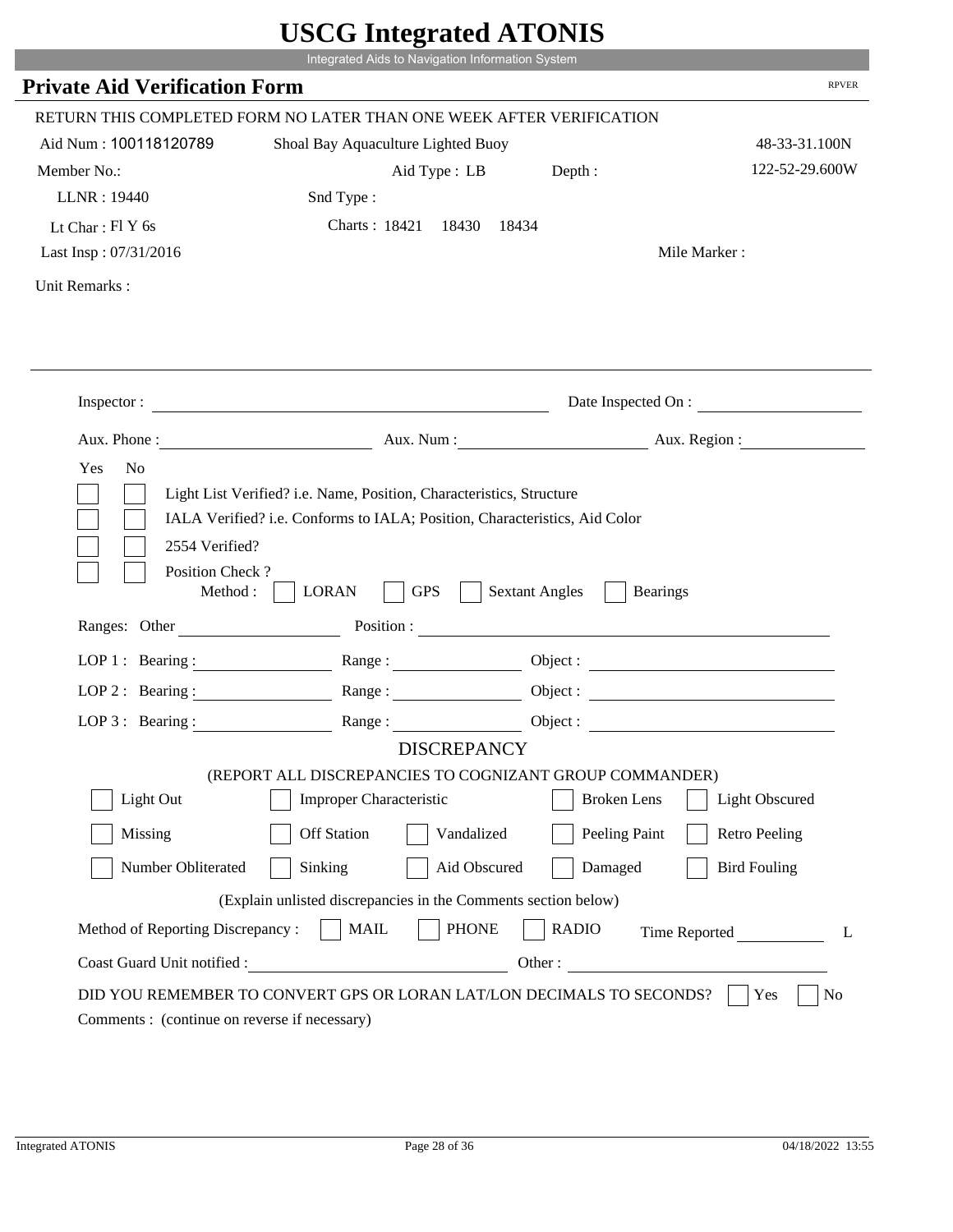|                                             | UDUU IIIIU ARUU ATUNID<br>Integrated Aids to Navigation Information System                                       |                                                                                                                                                                                                                                                                            |                                 |
|---------------------------------------------|------------------------------------------------------------------------------------------------------------------|----------------------------------------------------------------------------------------------------------------------------------------------------------------------------------------------------------------------------------------------------------------------------|---------------------------------|
| <b>Private Aid Verification Form</b>        |                                                                                                                  |                                                                                                                                                                                                                                                                            | <b>RPVER</b>                    |
|                                             |                                                                                                                  |                                                                                                                                                                                                                                                                            |                                 |
| Aid Num: 200100152194                       | RETURN THIS COMPLETED FORM NO LATER THAN ONE WEEK AFTER VERIFICATION                                             |                                                                                                                                                                                                                                                                            |                                 |
|                                             | Skyline Marina Entrance Light 1                                                                                  |                                                                                                                                                                                                                                                                            | 48-29-21.030N<br>122-40-38.290W |
| Member No.:<br>LLNR: 19360                  | Aid Type : LT Depth :                                                                                            |                                                                                                                                                                                                                                                                            |                                 |
|                                             | Snd Type:<br>Charts: 18421 18427<br>18429                                                                        |                                                                                                                                                                                                                                                                            |                                 |
| Lt Char: Fl G 4s<br>Last Insp: 05/26/2016   |                                                                                                                  |                                                                                                                                                                                                                                                                            | Mile Marker:                    |
|                                             |                                                                                                                  |                                                                                                                                                                                                                                                                            |                                 |
| Unit Remarks:                               |                                                                                                                  |                                                                                                                                                                                                                                                                            |                                 |
|                                             |                                                                                                                  |                                                                                                                                                                                                                                                                            |                                 |
|                                             |                                                                                                                  |                                                                                                                                                                                                                                                                            |                                 |
|                                             |                                                                                                                  |                                                                                                                                                                                                                                                                            | Date Inspected On :             |
| Aux. Phone :                                |                                                                                                                  | Aux. Num: Aux. Region:                                                                                                                                                                                                                                                     |                                 |
| Position Check?<br>Method:<br>Ranges: Other | <b>GPS</b><br><b>LORAN</b>                                                                                       | <b>Sextant Angles</b><br><b>Bearings</b><br>Position : The Contract of the Contract of the Contract of the Contract of the Contract of the Contract of the Contract of the Contract of the Contract of the Contract of the Contract of the Contract of the Contract of the |                                 |
| LOP 1 : Bearing :                           |                                                                                                                  | Object :                                                                                                                                                                                                                                                                   |                                 |
| $LOP$ 2 : Bearing :                         | Range :                                                                                                          |                                                                                                                                                                                                                                                                            |                                 |
| LOP $3$ : Bearing :                         | Range:                                                                                                           |                                                                                                                                                                                                                                                                            |                                 |
|                                             | <b>DISCREPANCY</b>                                                                                               |                                                                                                                                                                                                                                                                            |                                 |
|                                             | (REPORT ALL DISCREPANCIES TO COGNIZANT GROUP COMMANDER)                                                          |                                                                                                                                                                                                                                                                            |                                 |
| Light Out                                   |                                                                                                                  |                                                                                                                                                                                                                                                                            |                                 |
|                                             | <b>Improper Characteristic</b>                                                                                   | <b>Broken</b> Lens                                                                                                                                                                                                                                                         | <b>Light Obscured</b>           |
| Missing                                     | <b>Off Station</b><br>Vandalized                                                                                 | Peeling Paint                                                                                                                                                                                                                                                              | <b>Retro Peeling</b>            |
| Number Obliterated                          | Sinking<br>Aid Obscured                                                                                          | Damaged                                                                                                                                                                                                                                                                    | <b>Bird Fouling</b>             |
|                                             |                                                                                                                  |                                                                                                                                                                                                                                                                            |                                 |
|                                             | (Explain unlisted discrepancies in the Comments section below)<br><b>PHONE</b><br><b>MAIL</b>                    | <b>RADIO</b>                                                                                                                                                                                                                                                               |                                 |
| Method of Reporting Discrepancy:            |                                                                                                                  |                                                                                                                                                                                                                                                                            | Time Reported<br>L              |
| Coast Guard Unit notified :                 | <u> 1980 - Johann Barbara, martin d</u><br>DID YOU REMEMBER TO CONVERT GPS OR LORAN LAT/LON DECIMALS TO SECONDS? | Other:                                                                                                                                                                                                                                                                     | Yes<br>No                       |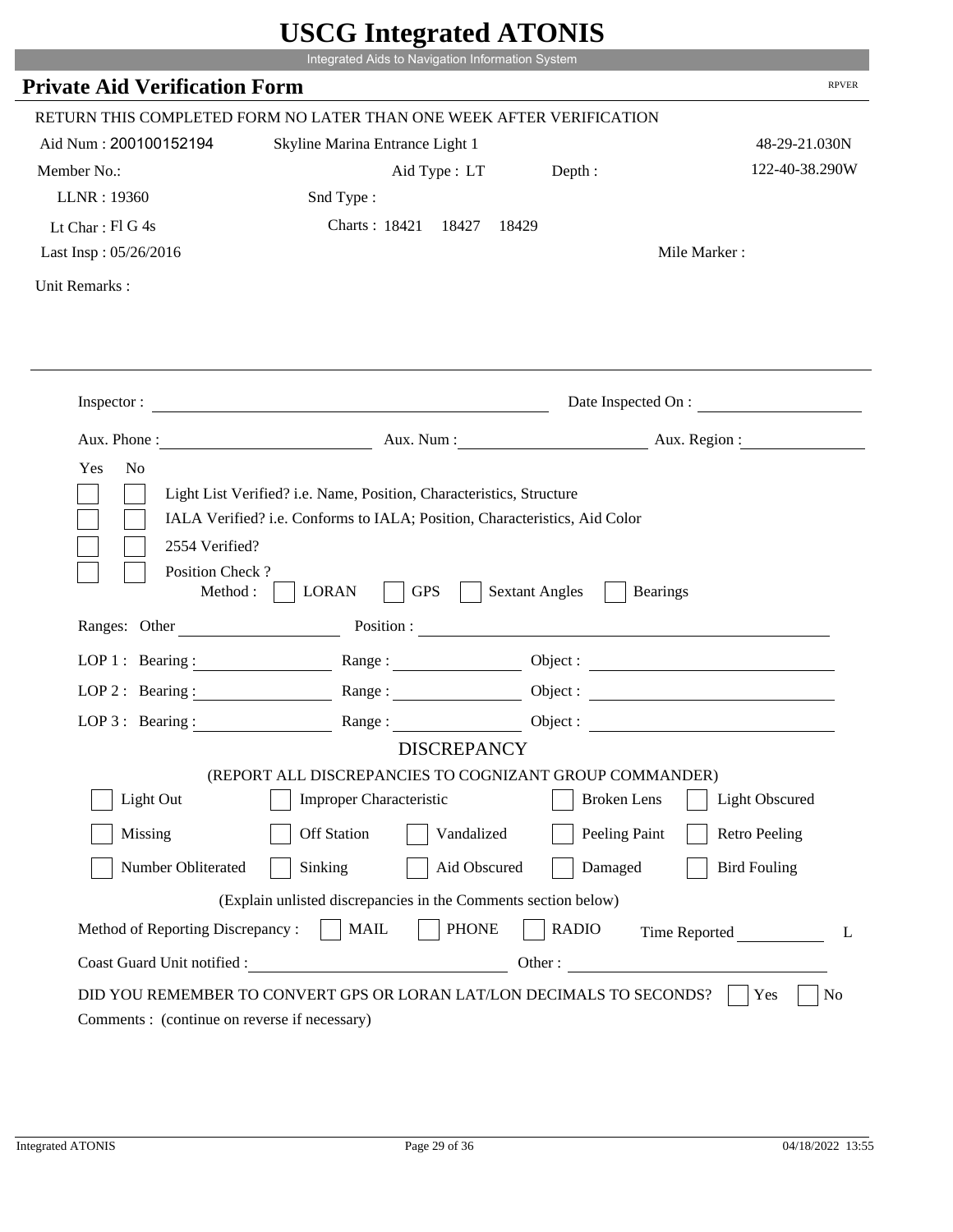|                                                               | UDUU MINGLANU ATUNID                                                 |                                                        |                        |
|---------------------------------------------------------------|----------------------------------------------------------------------|--------------------------------------------------------|------------------------|
|                                                               | Integrated Aids to Navigation Information System                     |                                                        |                        |
| <b>Private Aid Verification Form</b>                          |                                                                      |                                                        | <b>RPVER</b>           |
|                                                               | RETURN THIS COMPLETED FORM NO LATER THAN ONE WEEK AFTER VERIFICATION |                                                        |                        |
| Aid Num: 200100130274                                         | Skyline Marina Entrance Light 2                                      |                                                        | 48-29-20.440N          |
| Member No.:                                                   | Aid Type : LT Depth :                                                |                                                        | 122-40-36.830W         |
| LLNR: 19365                                                   | Snd Type:                                                            |                                                        |                        |
| Lt Char: $FI R 4s$                                            | Charts: 18421 18427                                                  | 18429                                                  |                        |
| Last Insp: 05/26/2016                                         |                                                                      |                                                        | Mile Marker:           |
| Unit Remarks:                                                 |                                                                      |                                                        |                        |
|                                                               |                                                                      |                                                        |                        |
|                                                               | Inspector:                                                           |                                                        | Date Inspected On :    |
|                                                               |                                                                      |                                                        | Aux. Num: Aux. Region: |
| 2554 Verified?<br>Position Check?<br>Method:<br>Ranges: Other | <b>GPS</b><br><b>LORAN</b>                                           | <b>Sextant Angles</b><br><b>Bearings</b><br>Position : |                        |
|                                                               | LOP 1: Bearing : $\qquad \qquad$ Range :                             |                                                        | Object :               |
| LOP $2:$ Bearing :                                            | Range:                                                               |                                                        |                        |
|                                                               |                                                                      |                                                        |                        |
|                                                               | LOP 3: Bearing: Range: Name: Object:<br><b>DISCREPANCY</b>           |                                                        |                        |
|                                                               | (REPORT ALL DISCREPANCIES TO COGNIZANT GROUP COMMANDER)              |                                                        |                        |
| Light Out                                                     | <b>Improper Characteristic</b>                                       | <b>Broken</b> Lens                                     | <b>Light Obscured</b>  |
| Missing                                                       | <b>Off Station</b><br>Vandalized                                     | Peeling Paint                                          | <b>Retro Peeling</b>   |
| Number Obliterated                                            | Sinking<br>Aid Obscured                                              | Damaged                                                | <b>Bird Fouling</b>    |
|                                                               | (Explain unlisted discrepancies in the Comments section below)       |                                                        |                        |
| Method of Reporting Discrepancy:                              | <b>PHONE</b><br><b>MAIL</b>                                          | <b>RADIO</b>                                           | Time Reported<br>L     |
|                                                               |                                                                      |                                                        |                        |
| Coast Guard Unit notified :                                   | <u> 1980 - Johann Barbara, martin d</u>                              | Other :                                                |                        |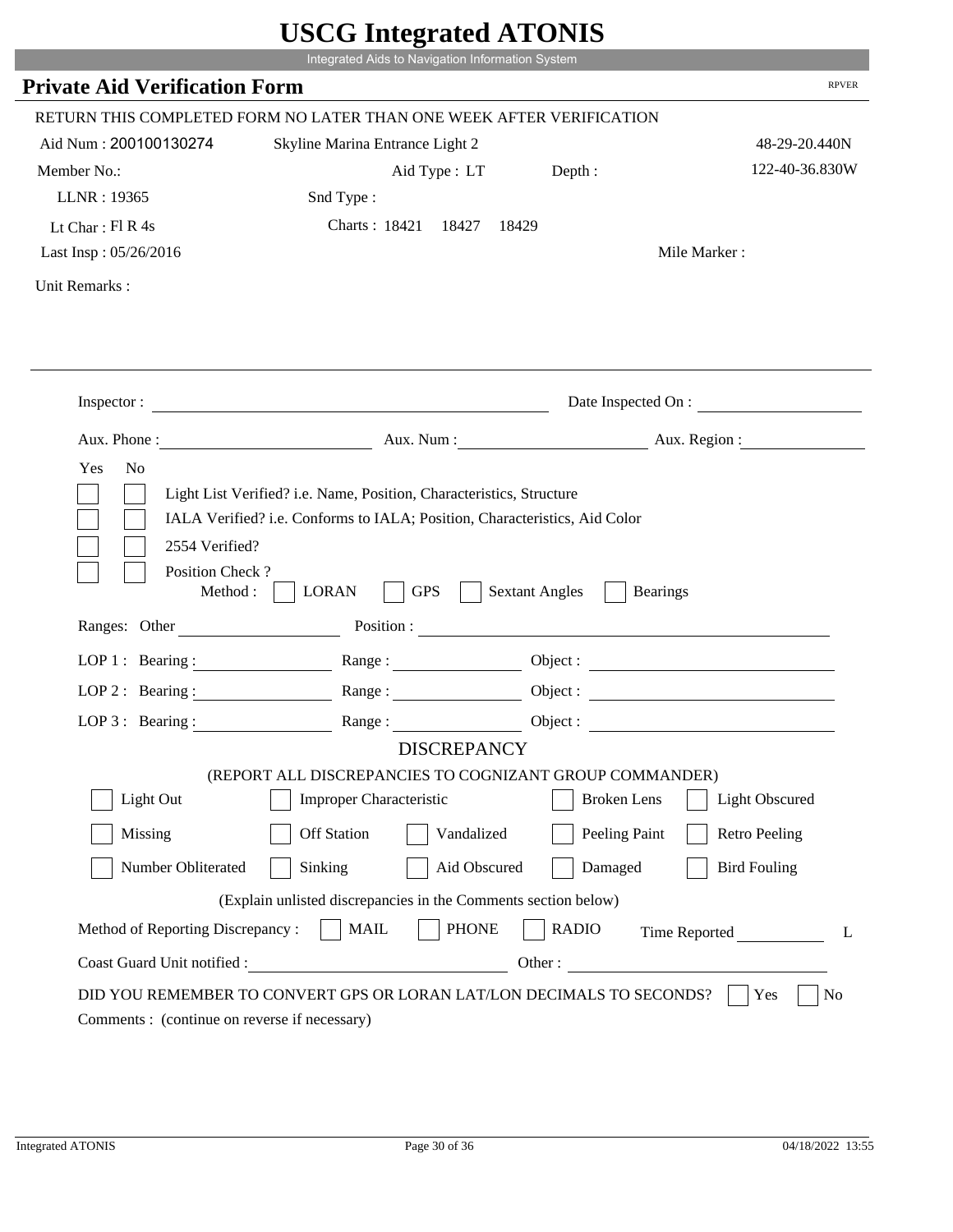|                                                                | Integrated Aids to Navigation Information System                                                                                                   |                                     |                          |
|----------------------------------------------------------------|----------------------------------------------------------------------------------------------------------------------------------------------------|-------------------------------------|--------------------------|
| <b>Private Aid Verification Form</b>                           |                                                                                                                                                    |                                     | <b>RPVER</b>             |
|                                                                | RETURN THIS COMPLETED FORM NO LATER THAN ONE WEEK AFTER VERIFICATION                                                                               |                                     |                          |
| Aid Num: 200100130051                                          | Squalicum Creek Waterway Range Front Light                                                                                                         |                                     | 48-45-38.354N            |
| Member No.:                                                    | Aid Type: RF                                                                                                                                       | Depth:                              | 122-30-34.160W           |
| LLNR: 19281                                                    | Snd Type:                                                                                                                                          |                                     |                          |
| Lt Char: $Q$ G                                                 | Charts: 18421 18424                                                                                                                                |                                     |                          |
| Last Insp: 07/19/2016                                          |                                                                                                                                                    |                                     | Mile Marker:             |
| Unit Remarks:                                                  |                                                                                                                                                    |                                     |                          |
|                                                                | Inspector:                                                                                                                                         |                                     | Date Inspected On :      |
| Aux. Phone :                                                   |                                                                                                                                                    |                                     | Aux. Num : Aux. Region : |
|                                                                | Light List Verified? i.e. Name, Position, Characteristics, Structure<br>IALA Verified? i.e. Conforms to IALA; Position, Characteristics, Aid Color |                                     |                          |
| 2554 Verified?<br>Position Check?<br>Method :<br>Ranges: Other | <b>GPS</b><br><b>LORAN</b>                                                                                                                         | <b>Sextant Angles</b><br>Position : | <b>Bearings</b>          |
|                                                                |                                                                                                                                                    |                                     |                          |
|                                                                | LOP 1: Bearing: $\qquad \qquad$ Range:                                                                                                             |                                     |                          |
|                                                                | LOP 2 : Bearing : $\qquad \qquad$ Range :                                                                                                          |                                     |                          |
| LOP $3:$ Bearing :                                             | Range:                                                                                                                                             |                                     | Object :                 |
|                                                                | <b>DISCREPANCY</b><br>(REPORT ALL DISCREPANCIES TO COGNIZANT GROUP COMMANDER)                                                                      |                                     |                          |
| Light Out                                                      | Improper Characteristic                                                                                                                            | <b>Broken</b> Lens                  | <b>Light Obscured</b>    |
| Missing                                                        | <b>Off Station</b><br>Vandalized                                                                                                                   | Peeling Paint                       | <b>Retro Peeling</b>     |
| Number Obliterated                                             | Aid Obscured<br>Sinking                                                                                                                            | Damaged                             | <b>Bird Fouling</b>      |
|                                                                | (Explain unlisted discrepancies in the Comments section below)                                                                                     |                                     |                          |
| Method of Reporting Discrepancy:                               | <b>PHONE</b><br><b>MAIL</b>                                                                                                                        | <b>RADIO</b>                        |                          |
| Coast Guard Unit notified :                                    | Other:                                                                                                                                             |                                     | Time Reported            |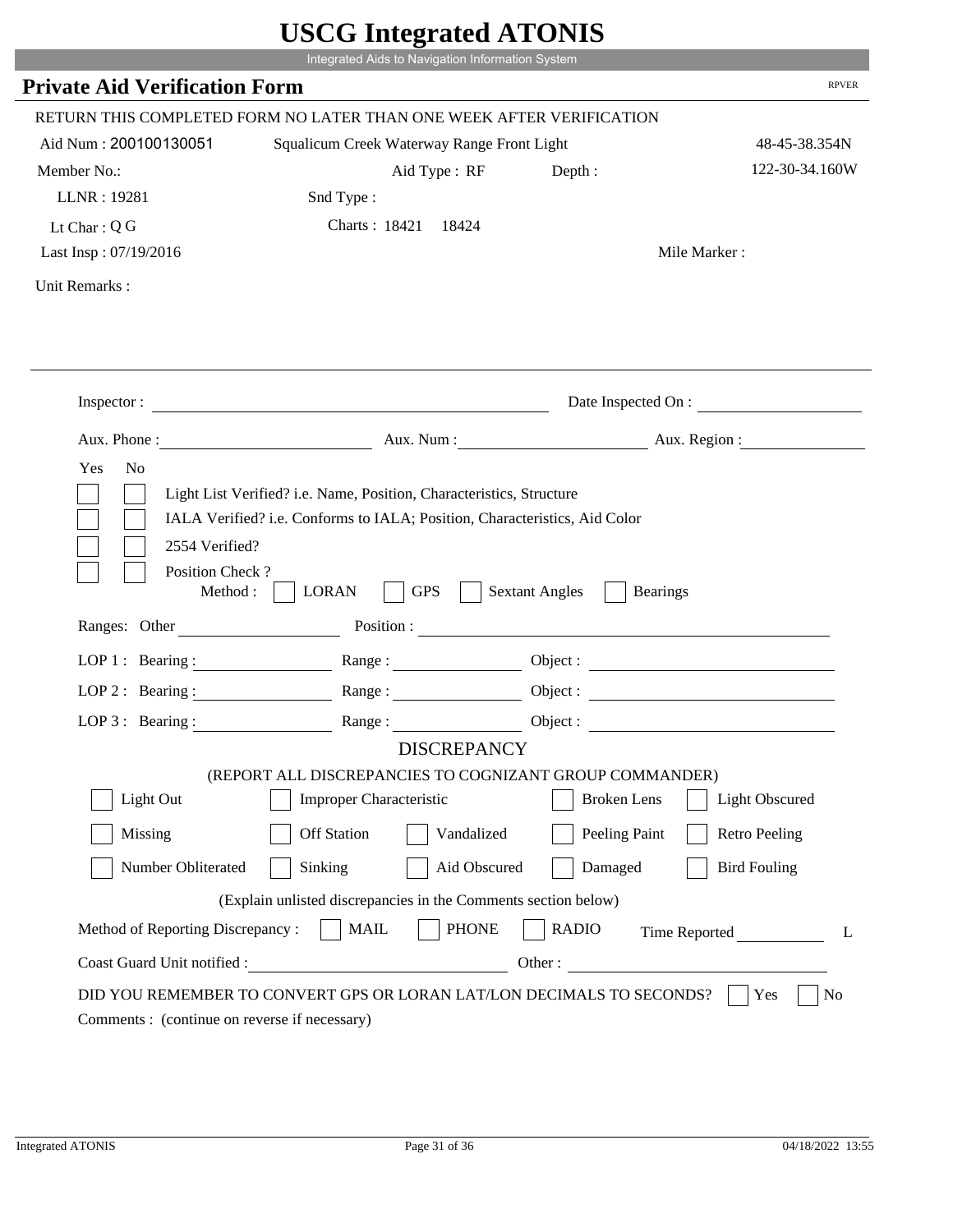|                                                                 | Integrated Aids to Navigation Information System                                                                                                   |                                                        |                       |
|-----------------------------------------------------------------|----------------------------------------------------------------------------------------------------------------------------------------------------|--------------------------------------------------------|-----------------------|
| <b>Private Aid Verification Form</b>                            |                                                                                                                                                    |                                                        | <b>RPVER</b>          |
|                                                                 | RETURN THIS COMPLETED FORM NO LATER THAN ONE WEEK AFTER VERIFICATION                                                                               |                                                        |                       |
| Aid Num: 200100130053                                           | Squalicum Creek Waterway Range Rear Light                                                                                                          |                                                        | 48-45-42.220N         |
| Member No.:                                                     | Aid Type : RR                                                                                                                                      | Depth:                                                 | 122-30-29.844W        |
| LLNR: 19282                                                     | Snd Type:                                                                                                                                          |                                                        |                       |
| Lt Char: Iso G 6s                                               | Charts: 18421 18424                                                                                                                                |                                                        |                       |
| Last Insp: 07/19/2016                                           |                                                                                                                                                    |                                                        | Mile Marker:          |
| Unit Remarks:                                                   |                                                                                                                                                    |                                                        |                       |
|                                                                 |                                                                                                                                                    |                                                        |                       |
|                                                                 |                                                                                                                                                    |                                                        | Date Inspected On :   |
|                                                                 | Aux. Phone : Aux. Num : Aux. Num : Aux. Aux. Region :                                                                                              |                                                        |                       |
| Yes<br>N <sub>o</sub><br>2554 Verified?                         | Light List Verified? i.e. Name, Position, Characteristics, Structure<br>IALA Verified? i.e. Conforms to IALA; Position, Characteristics, Aid Color |                                                        |                       |
| Position Check?<br>Method :<br>Ranges: Other                    | <b>GPS</b><br><b>LORAN</b>                                                                                                                         | <b>Sextant Angles</b><br><b>Bearings</b><br>Position : |                       |
|                                                                 | Range:                                                                                                                                             |                                                        |                       |
| LOP 1 : Bearing :                                               |                                                                                                                                                    |                                                        |                       |
| $LOP$ 2 : Bearing :                                             |                                                                                                                                                    |                                                        |                       |
|                                                                 | LOP 3: Bearing : $\qquad \qquad$ Range :<br><b>DISCREPANCY</b>                                                                                     |                                                        |                       |
|                                                                 | (REPORT ALL DISCREPANCIES TO COGNIZANT GROUP COMMANDER)                                                                                            |                                                        |                       |
| Light Out                                                       | Improper Characteristic                                                                                                                            | <b>Broken</b> Lens                                     | <b>Light Obscured</b> |
| Missing                                                         | <b>Off Station</b><br>Vandalized                                                                                                                   | Peeling Paint                                          | <b>Retro Peeling</b>  |
| Number Obliterated                                              | Sinking<br>Aid Obscured                                                                                                                            | Damaged                                                | <b>Bird Fouling</b>   |
|                                                                 |                                                                                                                                                    |                                                        |                       |
|                                                                 | (Explain unlisted discrepancies in the Comments section below)                                                                                     |                                                        |                       |
| Method of Reporting Discrepancy:<br>Coast Guard Unit notified : | <b>MAIL</b><br><b>PHONE</b>                                                                                                                        | <b>RADIO</b><br>Other:                                 | Time Reported<br>L    |

T.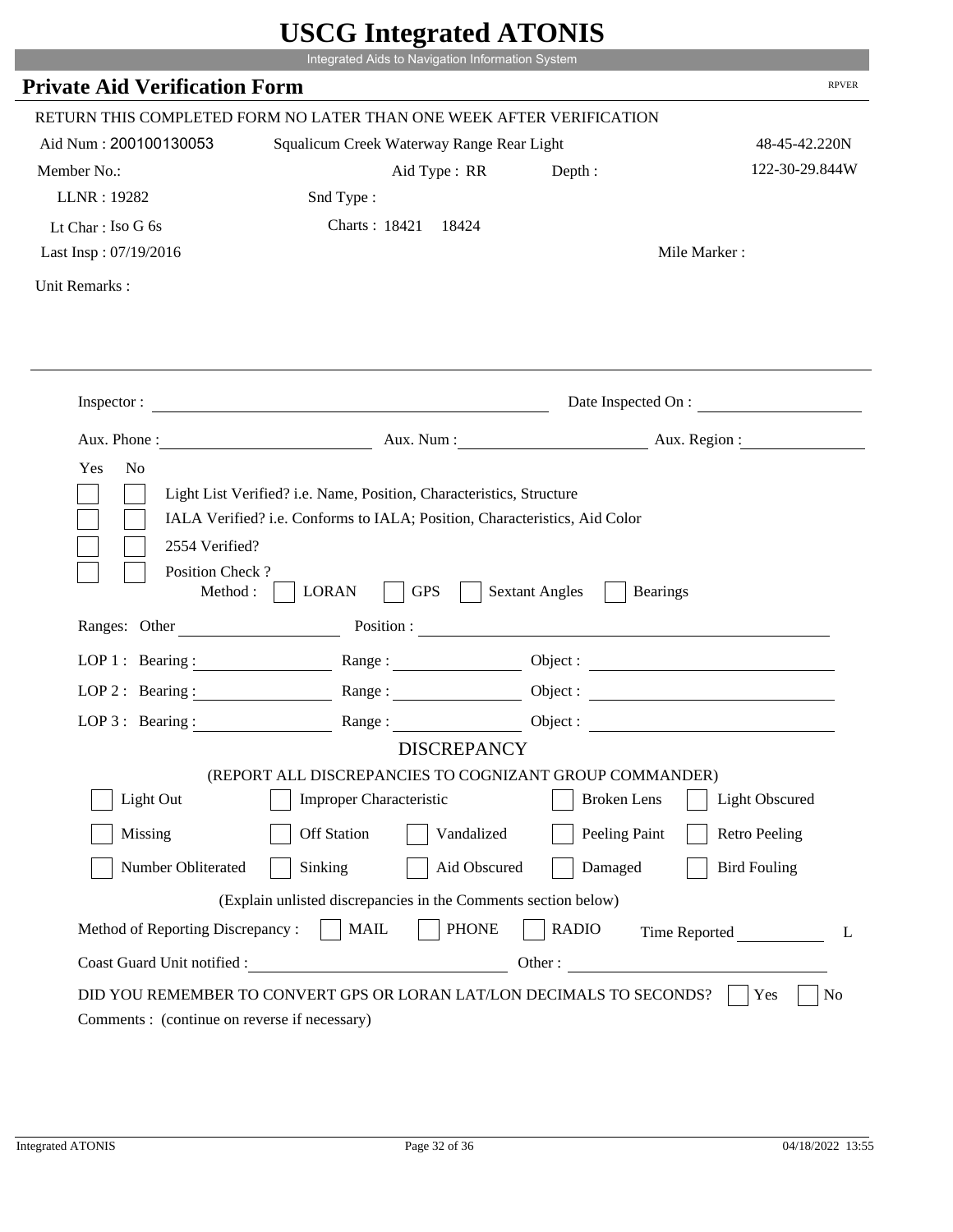|                                              | Integrated Aids to Navigation Information System                              |                                                        |                       |
|----------------------------------------------|-------------------------------------------------------------------------------|--------------------------------------------------------|-----------------------|
| <b>Private Aid Verification Form</b>         |                                                                               |                                                        | <b>RPVER</b>          |
|                                              | RETURN THIS COMPLETED FORM NO LATER THAN ONE WEEK AFTER VERIFICATION          |                                                        |                       |
| Aid Num: 100118122748                        | Squalicum Estuary Breakwater Warning Daybeacon                                |                                                        | 48-45-39.047N         |
| Member No.:                                  | Aid Type : DBN                                                                | Depth:                                                 | 122-30-36.360W        |
| LLNR: 19283                                  | Snd Type:                                                                     |                                                        |                       |
| Lt Char:                                     | Charts: 18400 18421 18424                                                     |                                                        |                       |
| Last Insp: 07/19/2016                        |                                                                               |                                                        | Mile Marker:          |
| Unit Remarks:                                |                                                                               |                                                        |                       |
|                                              |                                                                               |                                                        |                       |
|                                              |                                                                               |                                                        |                       |
|                                              |                                                                               |                                                        | Date Inspected On :   |
|                                              | Aux. Phone : Aux. Num : Aux. Num : Aux. Aux. Region :                         |                                                        |                       |
| 2554 Verified?                               | IALA Verified? i.e. Conforms to IALA; Position, Characteristics, Aid Color    |                                                        |                       |
| Position Check?<br>Method :<br>Ranges: Other | <b>GPS</b><br><b>LORAN</b>                                                    | <b>Sextant Angles</b><br><b>Bearings</b><br>Position : |                       |
|                                              |                                                                               |                                                        |                       |
| LOP 1 : Bearing :                            | Range:                                                                        |                                                        |                       |
| $LOP$ 2 : Bearing :                          |                                                                               |                                                        |                       |
|                                              | LOP 3: Bearing : $\qquad \qquad$ Range :                                      |                                                        | Object:               |
|                                              | <b>DISCREPANCY</b><br>(REPORT ALL DISCREPANCIES TO COGNIZANT GROUP COMMANDER) |                                                        |                       |
| Light Out                                    | Improper Characteristic                                                       | <b>Broken</b> Lens                                     | <b>Light Obscured</b> |
| Missing                                      | <b>Off Station</b><br>Vandalized                                              | Peeling Paint                                          | <b>Retro Peeling</b>  |
| Number Obliterated                           | Sinking<br>Aid Obscured                                                       | Damaged                                                | <b>Bird Fouling</b>   |
|                                              | (Explain unlisted discrepancies in the Comments section below)                |                                                        |                       |
| Method of Reporting Discrepancy:             | <b>MAIL</b><br><b>PHONE</b>                                                   | <b>RADIO</b>                                           |                       |
| Coast Guard Unit notified :                  |                                                                               | Other:                                                 | Time Reported<br>L    |

i i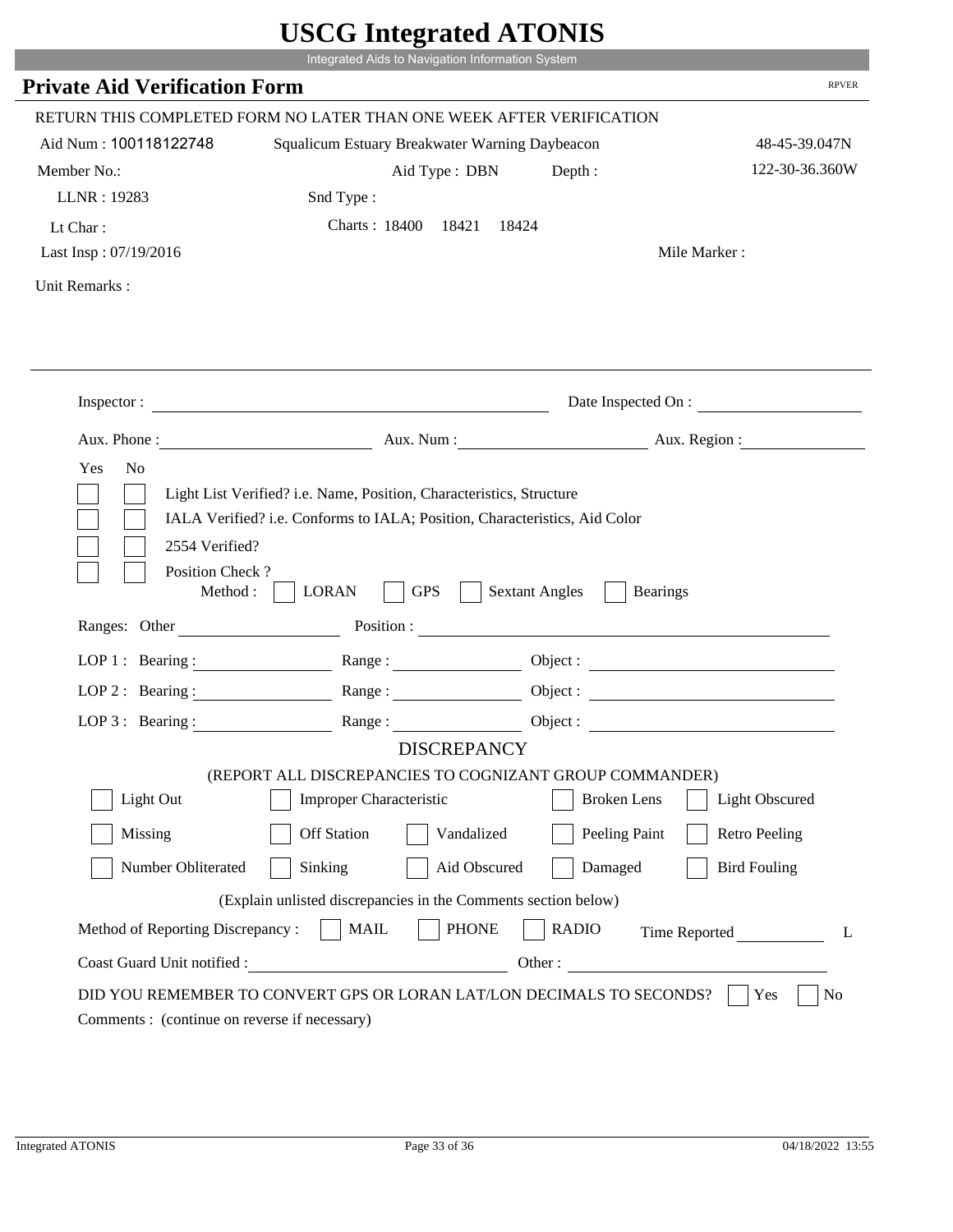|                                      | UDUU IIIIU ARUU ATUNID<br>Integrated Aids to Navigation Information System                                                                         |                                          |                          |
|--------------------------------------|----------------------------------------------------------------------------------------------------------------------------------------------------|------------------------------------------|--------------------------|
| <b>Private Aid Verification Form</b> |                                                                                                                                                    |                                          | <b>RPVER</b>             |
|                                      |                                                                                                                                                    |                                          |                          |
|                                      | RETURN THIS COMPLETED FORM NO LATER THAN ONE WEEK AFTER VERIFICATION                                                                               |                                          |                          |
| Aid Num: 200100130176                | Tesoro Northwest Company Wharf Light A                                                                                                             |                                          | 48-30-31.078N            |
| Member No.:                          | Aid Type : LT                                                                                                                                      | Depth:                                   | 122-34-17.202W           |
| LLNR: 19070                          | Snd Type: HORN                                                                                                                                     |                                          |                          |
| Lt Char: $FY$                        | Charts: 18421 18427                                                                                                                                |                                          |                          |
| Last Insp: 05/26/2016                |                                                                                                                                                    |                                          | Mile Marker:             |
| Unit Remarks:                        |                                                                                                                                                    |                                          |                          |
|                                      |                                                                                                                                                    |                                          |                          |
|                                      | Inspector:                                                                                                                                         |                                          | Date Inspected On :      |
| Aux. Phone :                         |                                                                                                                                                    |                                          | Aux. Num : Aux. Region : |
| 2554 Verified?                       | Light List Verified? i.e. Name, Position, Characteristics, Structure<br>IALA Verified? i.e. Conforms to IALA; Position, Characteristics, Aid Color |                                          |                          |
| Position Check?<br>Method:           | <b>GPS</b><br><b>LORAN</b>                                                                                                                         | <b>Sextant Angles</b><br><b>Bearings</b> |                          |
| Ranges: Other                        |                                                                                                                                                    | Position :                               |                          |
| LOP 1 : Bearing :                    |                                                                                                                                                    |                                          |                          |
| $LOP$ 2 : Bearing :                  | Range :                                                                                                                                            |                                          |                          |
| LOP $3:$ Bearing :                   | Range:                                                                                                                                             |                                          |                          |
|                                      | <b>DISCREPANCY</b>                                                                                                                                 |                                          |                          |
|                                      | (REPORT ALL DISCREPANCIES TO COGNIZANT GROUP COMMANDER)                                                                                            |                                          |                          |
| Light Out                            | <b>Improper Characteristic</b>                                                                                                                     | <b>Broken</b> Lens                       | <b>Light Obscured</b>    |
| Missing                              | <b>Off Station</b><br>Vandalized                                                                                                                   | Peeling Paint                            | <b>Retro Peeling</b>     |
| Number Obliterated                   | Sinking<br>Aid Obscured                                                                                                                            | Damaged                                  | <b>Bird Fouling</b>      |
|                                      | (Explain unlisted discrepancies in the Comments section below)                                                                                     |                                          |                          |
| Method of Reporting Discrepancy:     | <b>PHONE</b><br><b>MAIL</b>                                                                                                                        | <b>RADIO</b>                             | Time Reported<br>L       |

.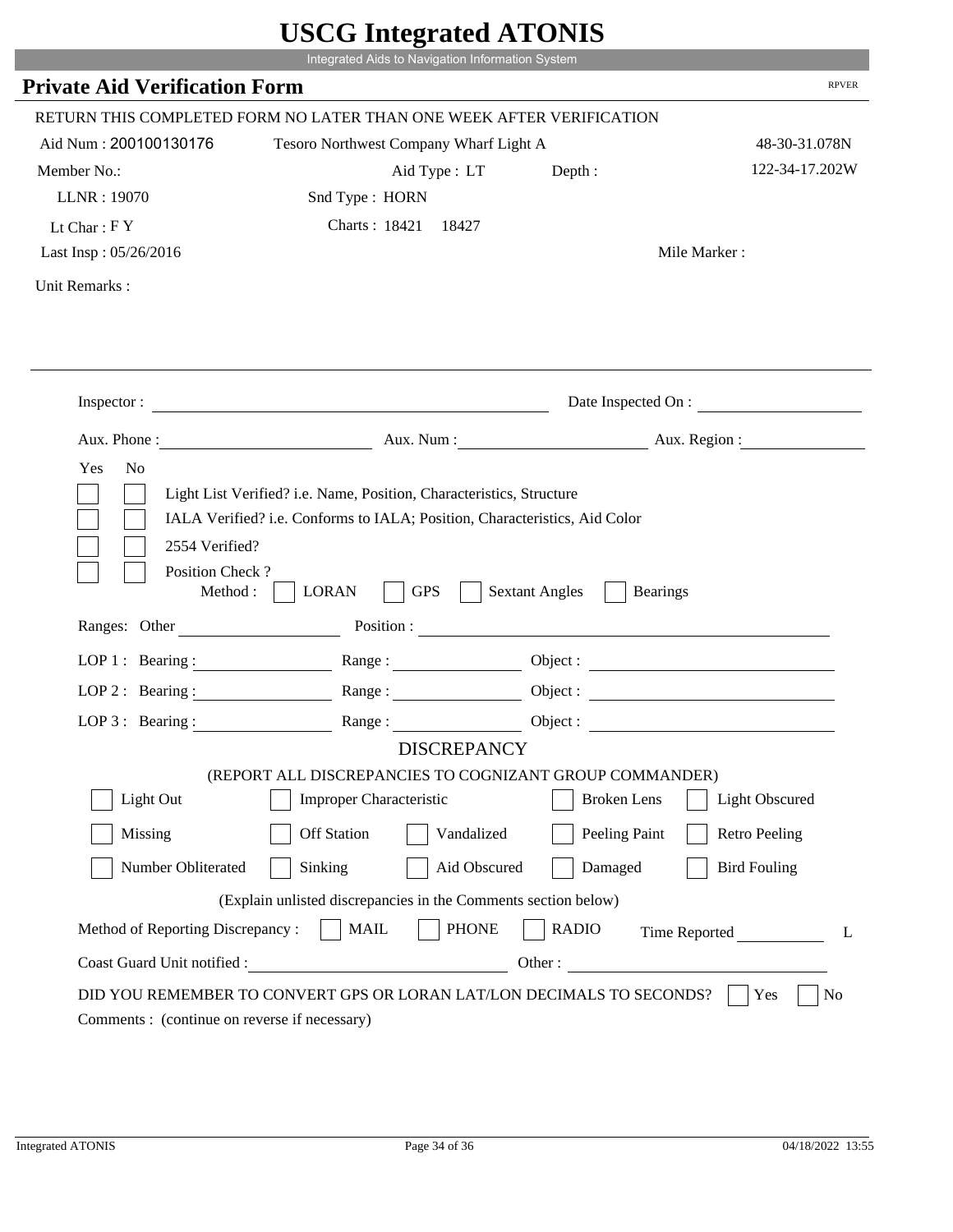|                                              | Integrated Aids to Navigation Information System                                                                                                                                                                                                                                                                                                               |                          |                                             |
|----------------------------------------------|----------------------------------------------------------------------------------------------------------------------------------------------------------------------------------------------------------------------------------------------------------------------------------------------------------------------------------------------------------------|--------------------------|---------------------------------------------|
| <b>Private Aid Verification Form</b>         |                                                                                                                                                                                                                                                                                                                                                                |                          | <b>RPVER</b>                                |
|                                              |                                                                                                                                                                                                                                                                                                                                                                |                          |                                             |
|                                              | RETURN THIS COMPLETED FORM NO LATER THAN ONE WEEK AFTER VERIFICATION                                                                                                                                                                                                                                                                                           |                          |                                             |
| Aid Num: 200100130178                        | Tesoro Northwest Company Wharf Light B                                                                                                                                                                                                                                                                                                                         |                          | 48-30-29.070N                               |
| Member No.:                                  | Aid Type : LT                                                                                                                                                                                                                                                                                                                                                  | Depth:                   | 122-34-03.259W                              |
| LLNR: 19072                                  | Snd Type:                                                                                                                                                                                                                                                                                                                                                      |                          |                                             |
| Lt Char: $FY$                                | Charts: 18421 18427                                                                                                                                                                                                                                                                                                                                            |                          |                                             |
| Last Insp: 05/26/2016                        |                                                                                                                                                                                                                                                                                                                                                                |                          | Mile Marker:                                |
| Unit Remarks:                                |                                                                                                                                                                                                                                                                                                                                                                |                          |                                             |
|                                              |                                                                                                                                                                                                                                                                                                                                                                |                          |                                             |
|                                              | Inspector:                                                                                                                                                                                                                                                                                                                                                     |                          | Date Inspected On :                         |
|                                              |                                                                                                                                                                                                                                                                                                                                                                |                          | Aux. Num: Aux. Region:                      |
|                                              |                                                                                                                                                                                                                                                                                                                                                                |                          |                                             |
| 2554 Verified?<br>Position Check?<br>Method: | <b>GPS</b><br><b>LORAN</b>                                                                                                                                                                                                                                                                                                                                     | <b>Sextant Angles</b>    | <b>Bearings</b>                             |
| Ranges: Other                                |                                                                                                                                                                                                                                                                                                                                                                | Position :               |                                             |
|                                              | LOP 1: Bearing: Range:                                                                                                                                                                                                                                                                                                                                         |                          |                                             |
| LOP $2:$ Bearing :                           | $Range: \begin{tabular}{ c c c } \hline \rule{0.3cm}{.03cm} \rule{0.3cm}{.03cm} \rule{0.3cm}{.03cm} \rule{0.3cm}{.03cm} \rule{0.3cm}{.03cm} \rule{0.3cm}{.03cm} \rule{0.3cm}{.03cm} \rule{0.3cm}{.03cm} \rule{0.3cm}{.03cm} \rule{0.3cm}{.03cm} \rule{0.3cm}{.03cm} \rule{0.3cm}{.03cm} \rule{0.3cm}{.03cm} \rule{0.3cm}{.03cm} \rule{0.3cm}{.03cm} \rule{0.3$ |                          |                                             |
|                                              | LOP 3: Bearing: Range: Object:                                                                                                                                                                                                                                                                                                                                 |                          |                                             |
|                                              | <b>DISCREPANCY</b>                                                                                                                                                                                                                                                                                                                                             |                          |                                             |
| Light Out                                    | (REPORT ALL DISCREPANCIES TO COGNIZANT GROUP COMMANDER)<br><b>Improper Characteristic</b>                                                                                                                                                                                                                                                                      | <b>Broken</b> Lens       | <b>Light Obscured</b>                       |
|                                              | <b>Off Station</b><br>Vandalized                                                                                                                                                                                                                                                                                                                               |                          |                                             |
| Missing<br>Number Obliterated                | Sinking<br>Aid Obscured                                                                                                                                                                                                                                                                                                                                        | Peeling Paint<br>Damaged | <b>Retro Peeling</b><br><b>Bird Fouling</b> |
|                                              |                                                                                                                                                                                                                                                                                                                                                                |                          |                                             |
| Method of Reporting Discrepancy:             | (Explain unlisted discrepancies in the Comments section below)<br><b>PHONE</b><br><b>MAIL</b>                                                                                                                                                                                                                                                                  | <b>RADIO</b>             |                                             |
| Coast Guard Unit notified :                  | <u> 1980 - Johann Barbara, martin d</u>                                                                                                                                                                                                                                                                                                                        |                          | Time Reported<br>L<br>Other:                |

P.